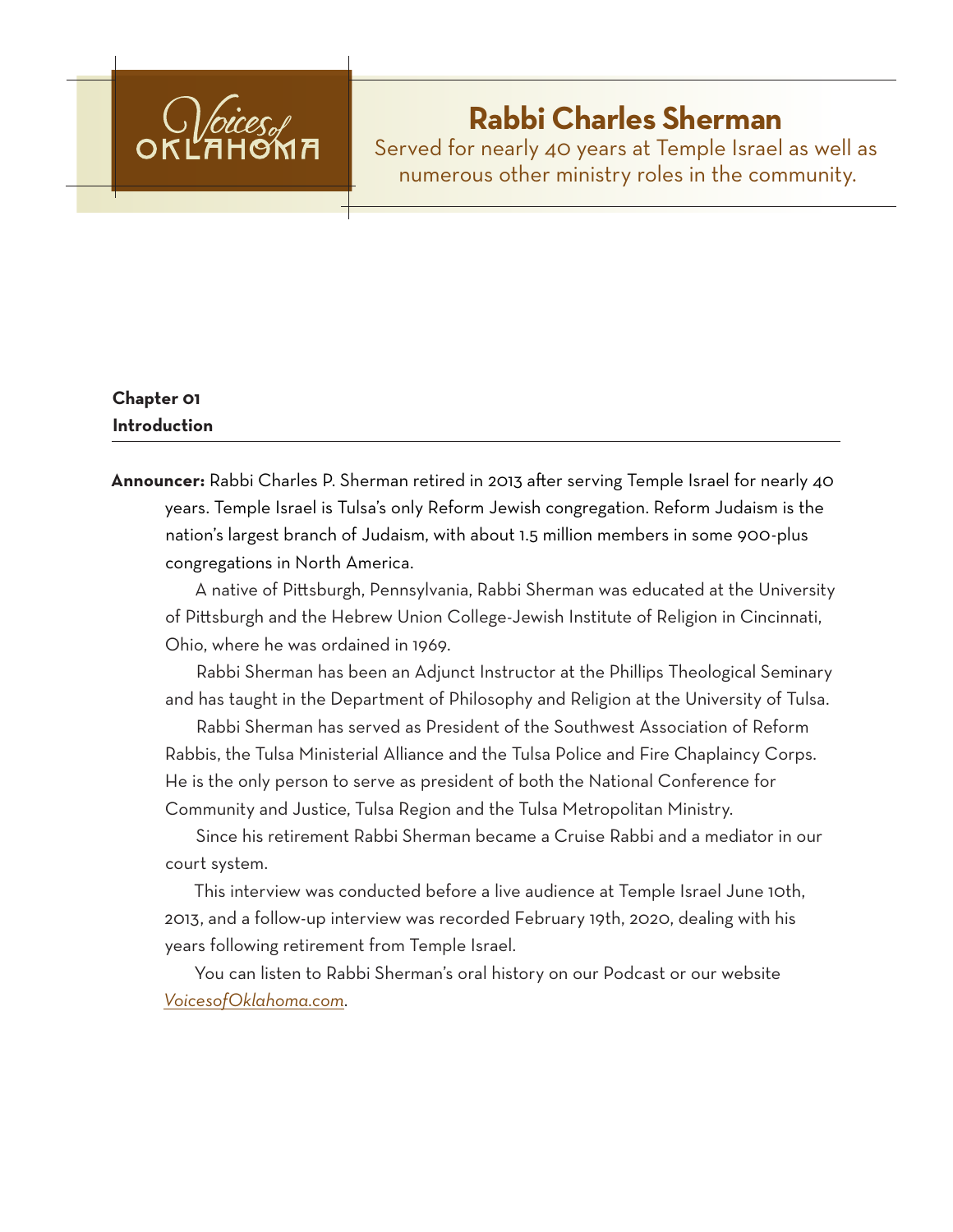## **Chapter 02 – 10:40 Good Jewish Education**

**John Erling:** Before we continue on, I'd like to acknowledge Mel Myers, who is our engineer for the evening. But he's also our editor, so in case, Rabbi Sherman, you get carried away or something, he's able to edit it out.

**Rabbi Charles Sherman:** That's why I said hello to Mel.

**JE:** [laughs] Yeah, right, and, you know, if you flop, he's able to make you look really good too, so, but he's the base of all of this and I appreciate very much his work.

I think everybody knows pretty now then about VoicesofOklahoma.com. It has become a research tool for students, for teachers, educators, OU history professor uses it in his curriculum, and there's another curriculum out of Dallas, Texas, that reaches out to us and used it. So it's becoming part of the fabric of our community and beyond. So without any further ado we'll move on and I'm going to say for the sake of our audience, let us know you're here, maybe you'll clap, cheer, yell, scream, or whatever you want to do.

So good evening and welcome to VoicesofOklahoma.com. We're live from Temple Israel in Tulsa, Oklahoma. This is our third live performance in 2011. We interviewed David Bernstein. Last year our live interview was with Maxine Zarrow. And this evening we will be visiting with Rabbi Charles Sherman, who is retiring here after thirty-seven years at Temple Israel. I should also say the rabbi also joined us two years ago when we interviewed, and, actually, he had an idea for this, while we had an idea for doing it, and the two ideas came together at the same time. Let's get underway.

My name is John Erling and today's date is June 10, 2013. Charles, if you'll state your full name, please, your date of birth, and your present age.

- **RCS:** I'm Charles Philip Sherman, born December 14, 1943. I'm sixty-nine years old.
- **JE:** Were you named after someone in your family?
- **RCS:** Yes. In Jewish tradition, among Ashkenazi Jews, John, it's a very strong custom, not a law, but a custom and sometimes customs are stronger than laws, to name after a deceased relative to perpetuate the memory of someone dear to the family. I carry on the names of both of my grandfathers who were not living when I was born.
	- My mother's father's name was Charles. My father's father's name was Philip.
- **JE:** Were there any other rabbis in the family going back to grandfather, at the time?
- **RCS:** Not that any admit to. [both laughing]
- **JE:** Joining us here on stage is Paula Milsten. And, Paula, you and your husband, Malcolm, you've been longtime members here at Temple Israel. How many years?
- **Paula Milsten:** Well, Malcolm's been a member at Temple Israel his entire life. And I have been a member here since 1959 or '60.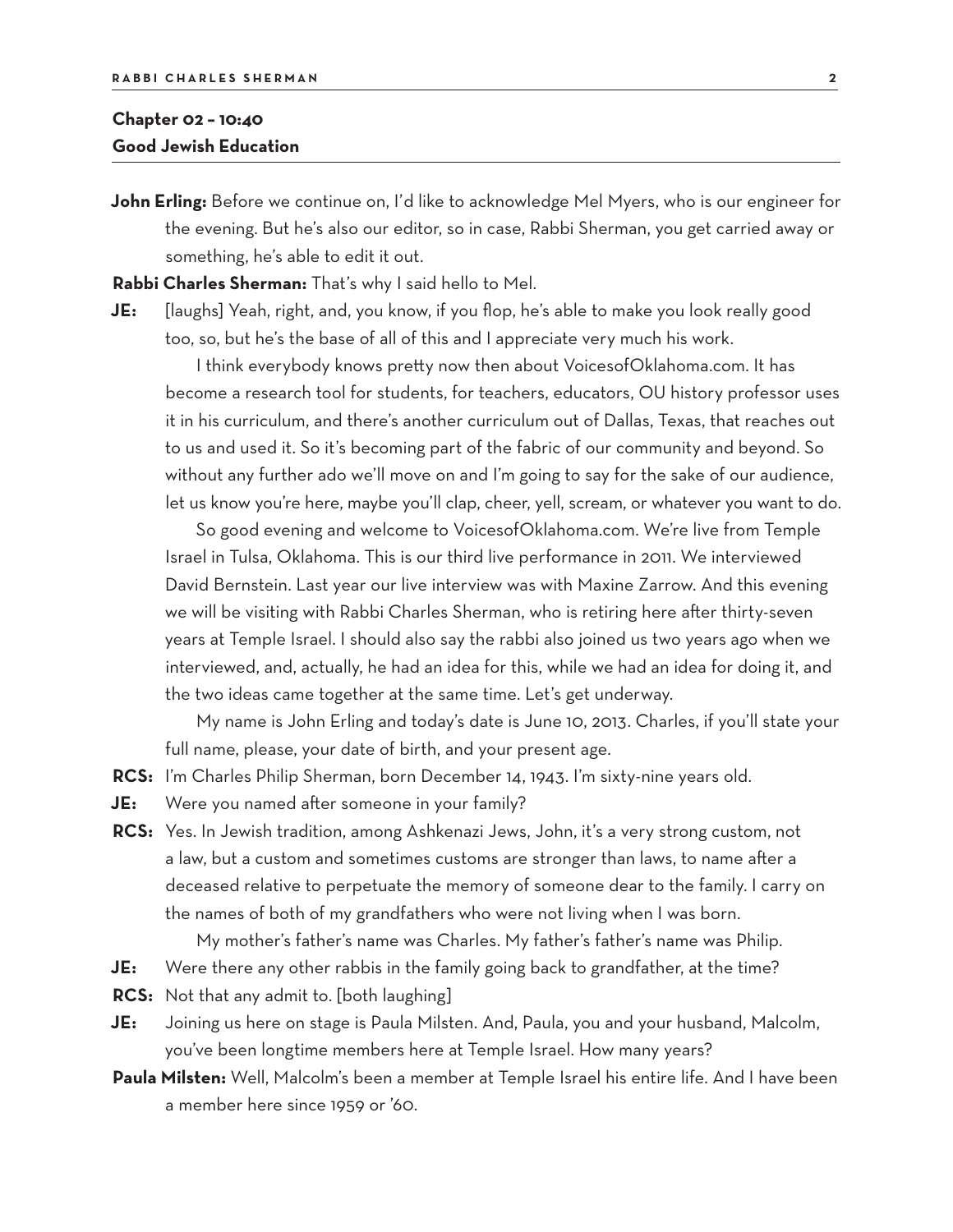- **RCS:** And Malcolm and Paula currently serve as the highest position that we honor any lay leaders with as our co-honorary presidents. And the first time a couple have been given that honor as well.
- **JE:** Very good. And we can say that you were, Paula, on the selection committee when you selected Rabbi Sherman, and that's been thirty-seven years ago. And—
- **PM:** That is correct.
- **JE:** ... we'll get into some of that a little later on here.

Rabbi, let's talk about your mother, where she was born, where she grew up, and kind of describe her personality for us.

**RCS:** My mother's name was Ruth. Kovacs was her maiden name, K-o-v-a-c-s. My mother was born in the small town outside of Pittsburgh, Duquesne, Pennsylvania. The family ran a drug manufacturing business in Duquesne, probably the largest business in Duquesne, from what I can understand. My mother was the oldest of three children. Her father, Charles, died at the age of forty-two, leaving her mother a widow with three young children.

Her brother had just become a bar mitzvah and her younger sister was five years younger.

So my grandmother, a rather remarkable person, Gisela Kovacs, decided that this was not where she wanted to rear three children, in a small town, very small Jewish population, and she moved into Squirrel Hill, the Jewish section of Pittsburgh then and still now. It's one of those rare Jewish communities that has maintained itself all of these years.

My grandmother bought a home. Her mother lived with them, so there were three generations in a Hungarian-speaking home. My great grandmother really never learned English very well. Hungarian was definitely the language of the home.

My mother was a wonderful lady, gentle, and, unfortunately, died at the age of fifty-four, exactly after four weeks after holding our oldest son, Aaron, at his brit milah ceremony. She seemed to be very healthy and returned to Pittsburgh and became ill for three days and died.

- **JE:** Hmm (thoughtful sound). How old were you at the time?
- **RCS:** Twenty-six.
- **JE:** What a shock, huh?
- **RCS:** Yes.
- **JE:** Her personality?
- **RCS:** My mother was a sweet, gentle, soft-spoken human being who was a great neighbor. We live in a short street, thirty houses. My mother knew the name of everybody on the street; knew the birthdays of the children on the street; always had a card for them. This kind of person, she loved people.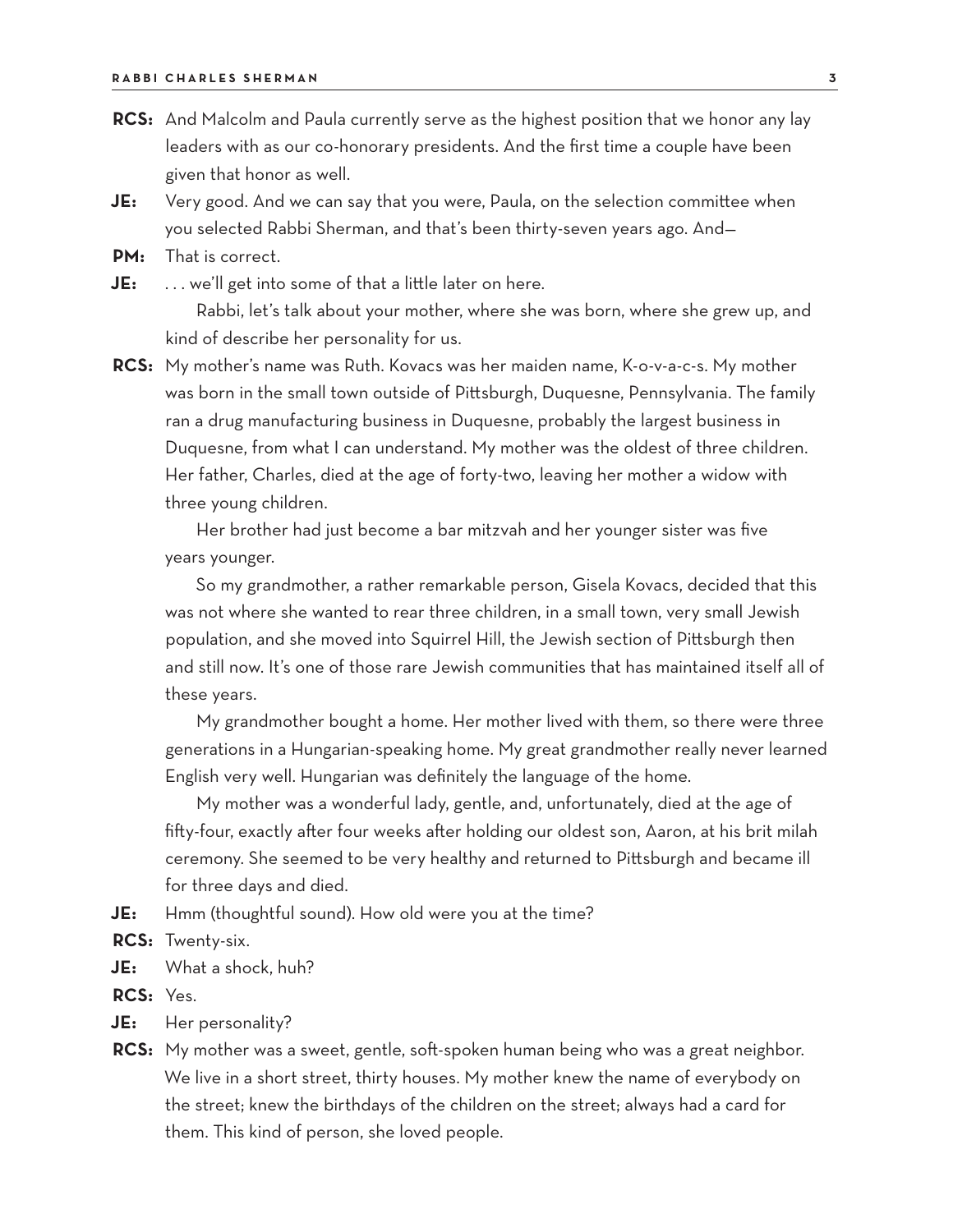**JE:** Did you draw from her because of that, you believe?

**RCS:** I hope so.

- **JE:** Yeah. Your father's name and where he was born and where he—
- **RCS:** Samuel Lewis Sherman, born in Pittsburgh, and was ten and a half years older than my mother; and, therefore, her sudden death upset his whole game plan. He always thought, with good reason, he would predecease her and now she was gone and his whole plan of life was upset. My dad was a pharmacist. My father grew up in a Yiddish speaking home, kosher home, and received no formal religious education. His father, I don't think, had much use for religion. He was a tailor, master tailor, and, from most reports, was not a great guy.

Five children, my father the middle child, went to work very, very young. In those days, you could become a pharmacist in two years. And at nineteen, my dad had his license. He was proud of the fact that he had that license for sixty years. Loved pharmacy. Let it in the '50s, I guess, or '60s and went into real estate, commercial real estate after residential real estate. Then made the mistake of going back into pharmacy, bought a Rexall store in downtown Pittsburgh and took it into bankruptcy.

- **JE:** How old was he when he passed away?
- **RCS:** My dad was seventy-eight, almost seventy-nine.
- **JE:** Brothers and sisters?
- **RCS:** My brother says he's an only child. [both laughing] I had a brother who is four and a half years younger than I, just the two of us.
- **JE:** Religious upbringing, was it important in the family at all? Did you sense that?
- **RCS:** Yeah, that's a very interesting question. When my grandmother moved from Duquesne into Pittsburgh she immediately joined the large Reform congregation and belonged to Rodef Shalom Congregation for over fifty years.

My mother and father were married in that congregation. I would say religion was always important to my mother.

Again, my father had this strange background of no formal religious education but a kosher Yiddish speaking home. He never had a bar mitzvah and, therefore, now blessed with two sons, it was very important to my father that his sons have what he didn't have. And so I grew up in a classical Reform congregation, which in those days, did not permit bar mitzvah, it didn't exist at Rodef Shalom Congregation in 1956.

So my father looked around and found what he felt was the best Jewish educational place. It happened to be Orthodox. Didn't make any difference to my dad. So my brother and I were enrolled there. I went to cheder several days a week and to the Reform Temple on the weekend. I got a better Jewish education than most of my peers, and certainly more of a Jewish education than I wanted at that particular time.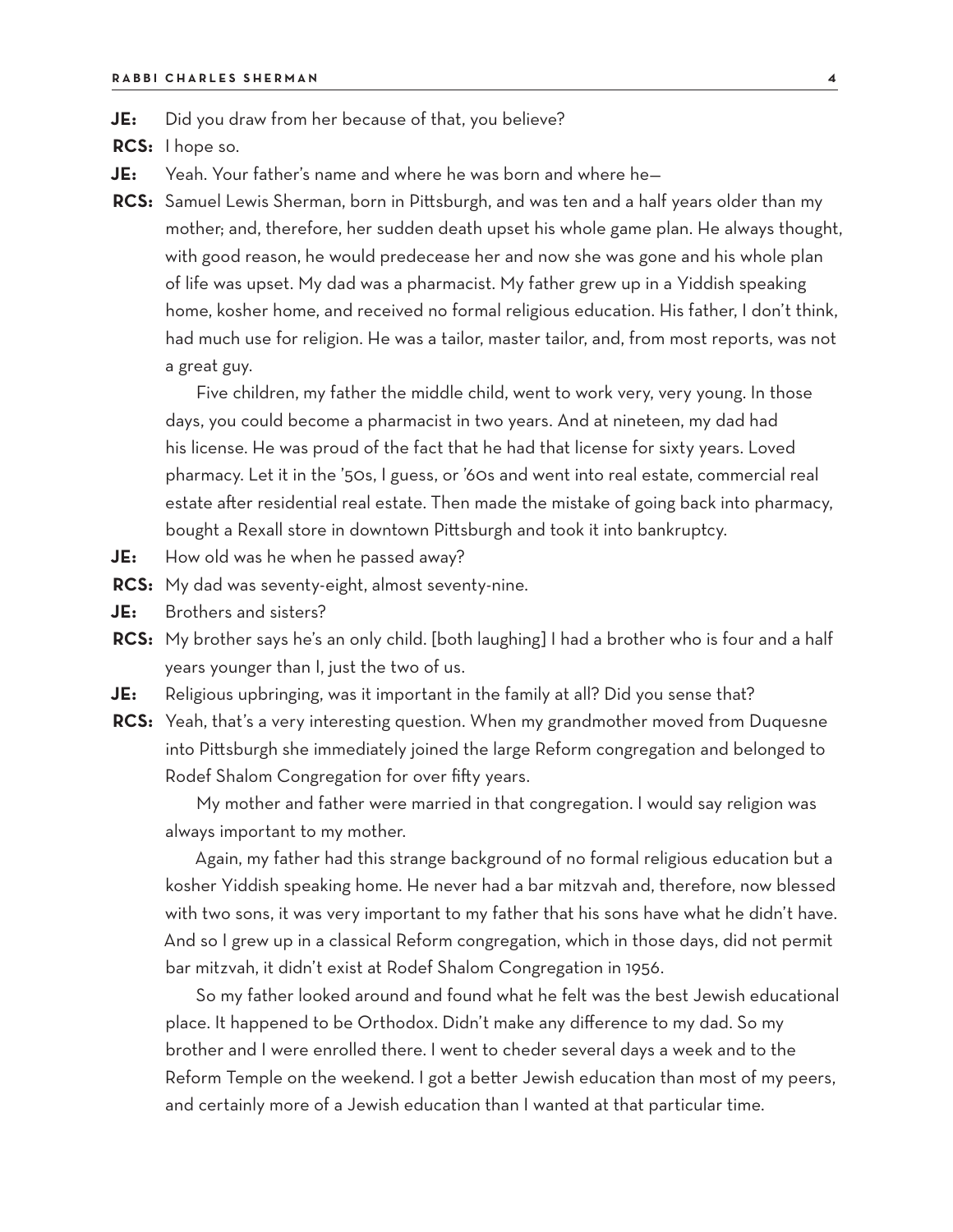#### **JE:** [laughing]

**RCS:** So I'll tell you an interesting story. About age twelve, rebelling against this burdensome schedule of going after public school to cheder, the Hebrew school, and then on the weekend to the Reform Temple, I thought I would catch up my dad and say, "You know, you've got us going to this Orthodox school and we go on the weekend to this Reform Temple, which are we?" Figuring one or the other I was going to get out of.

That didn't work. I'll never forget my father's answer. He said, "You know, son, I don't really care. My responsibility as your father is to see that you have a good Jewish education. What you do with that education when you are an adult will be your decision. But I intend fulfilling my responsibility." That was the last time we discussed the schedule of classes. I understood the point. And he was right, of course.

- **JE:** As you were growing up, were you a child that had to be disciplined a lot? Or did you conform to everything your parents proclaimed?
- **RCS:** Um, I was a goody-goody, John. You don't want to be immodest on the air here anyway. I was one of those model students.
- **JE:** Okay, all right. All right, we'll take your word for that.

## **Chapter 03 – 4:42 Chose to Be Rabbi**

**John Erling:** Your education in elementary and junior high school was all public education. **Rabbi Charles Sherman:** Right.

- **JE:** And then on into high school, what was the name of your high school?
- **RCS:** Taylor Allderdice High School, it's probably the best high school in Pittsburgh, probably still is. It was 80 percent Jewish. My elementary public school was 90 percent Jewish. Again, these were the best schools in town. I accelerated, skipped a grade in elementary school, did high school in three years, and college in two and two-thirds years. Not because of any special ability but because I was impatient with the educational system and was in a hurry. I knew I was going to go to graduate school, depending on which graduate school, so might as well get on with it.
- **JE:** Right. Were you active in activities in high school?
- **RCS:** In high school I debated and did that in college as well. I've been a sports fan all my l ife, mainly as a spectator. I played softball, played baseball in the summers. So I was not the bookworm.
- **JE:** You graduated from high school in what year?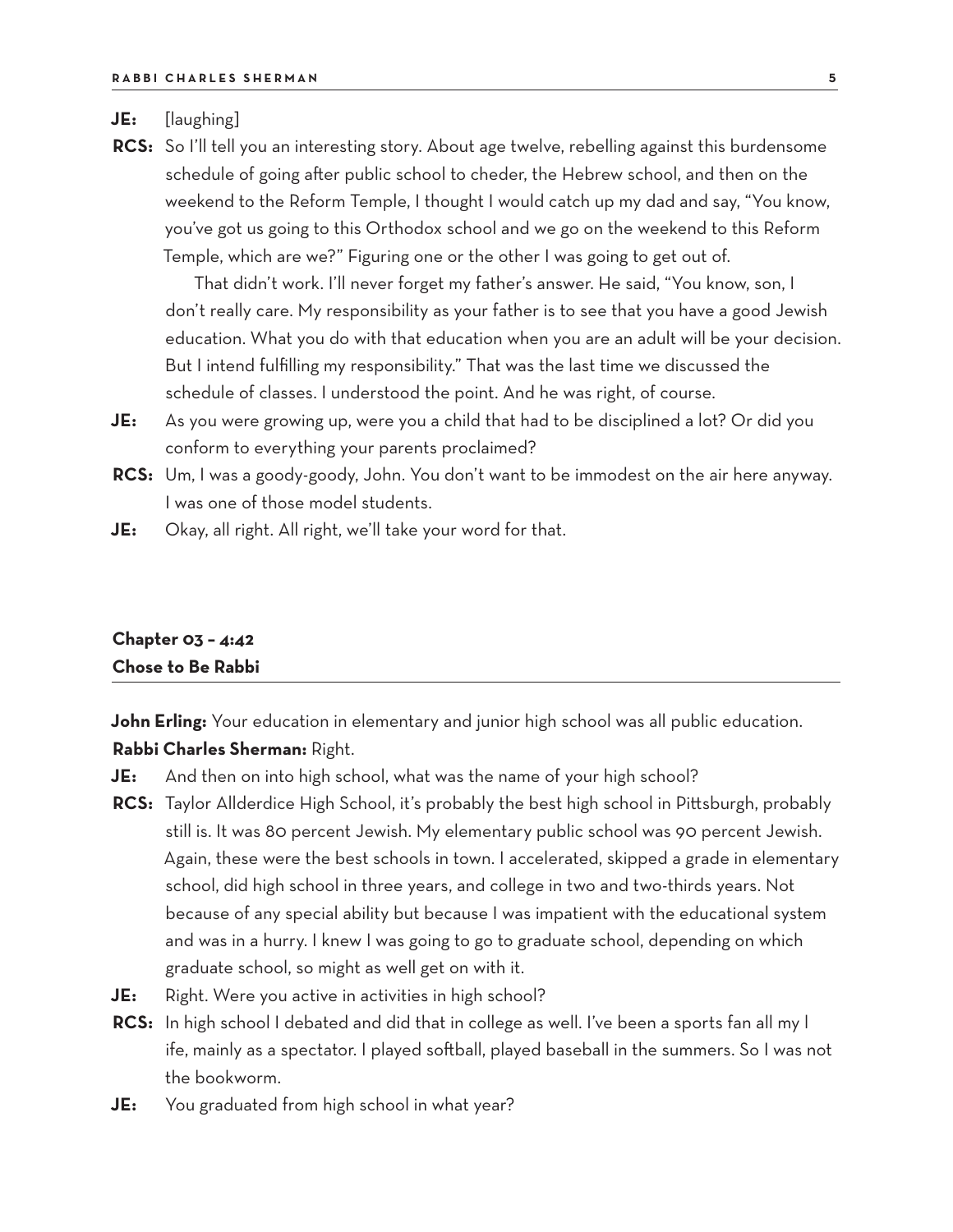- **RCS:** Nineteen sixty.
- **JE:** Then on to college, which was?
- **RCS:** University of Pittsburgh.
- **JE:** There—
- **RCS:** Because I was young, my parents really didn't want me to go away. You know, I was sixteen and a half when I began college; I lived at home and commuted to the University of Pittsburgh. Pitt was experimenting at that time with the trimester plan. So I went to school eleven months a year, three trimesters, that's why I finished in two and two-thirds years. I went straight through.
- **JE:** So you really enjoyed education, right?
- **RCS:** I did, I did.
- **JE:** Then it was time for you to choose your graduate school. Somewhere along the line in here you were deciding to become a rabbi. When did that begin to impress itself on your mind?
- **RCS:** Probably during high school. I was very, very active in our temple youth group. I was president of the temple youth group. I was an officer in the region, and I was sent to a national leadership camp in Zionsville, Indiana. Met young dynamic rabbis, who I thought were doing exciting and important work with young people and that that's something that I might like to do.

At the same time, I was very much interested in law. My dad's younger brother, Harry, a prominent attorney in Pittsburgh, and, frankly, I thought I was going to go to law school and join my uncle in practice. My uncle thought so too.

So I went to Pitt as a political science major with the idea of going to law school. During the course of my second year at Pitt, I took a philosophy course and I found myself fascinated by the study of philosophy and took another and another. And I still enjoyed political science, so that became my minor. And I majored in philosophy. And I found myself writing more and more about religious topics when I had an opportunity to do a term paper or research paper.

Finally, I had to say to myself, you know, *Am I kidding myself about law school? Is that the number one? Or am I serious about the rabbinate?* Even into my senior year, I was having this internal debate. And finally decided that I was going to go to seminary.

**JE:** Any special moment? Something happen that you said, "No, I've made my decision"?

**RCS:** I can't recall anything like that. I recall that conversation with my father one night late and telling him that I had made up my mind. And my dad, again, was a businessman, and he said, "Well, let's talk about this." He said, "So how long does it take to be a lawyer?"

"Three years law school."

"What could he anticipate in terms of earnings?" We talked about that. He said, "Now how long does it take to become a rabbi?"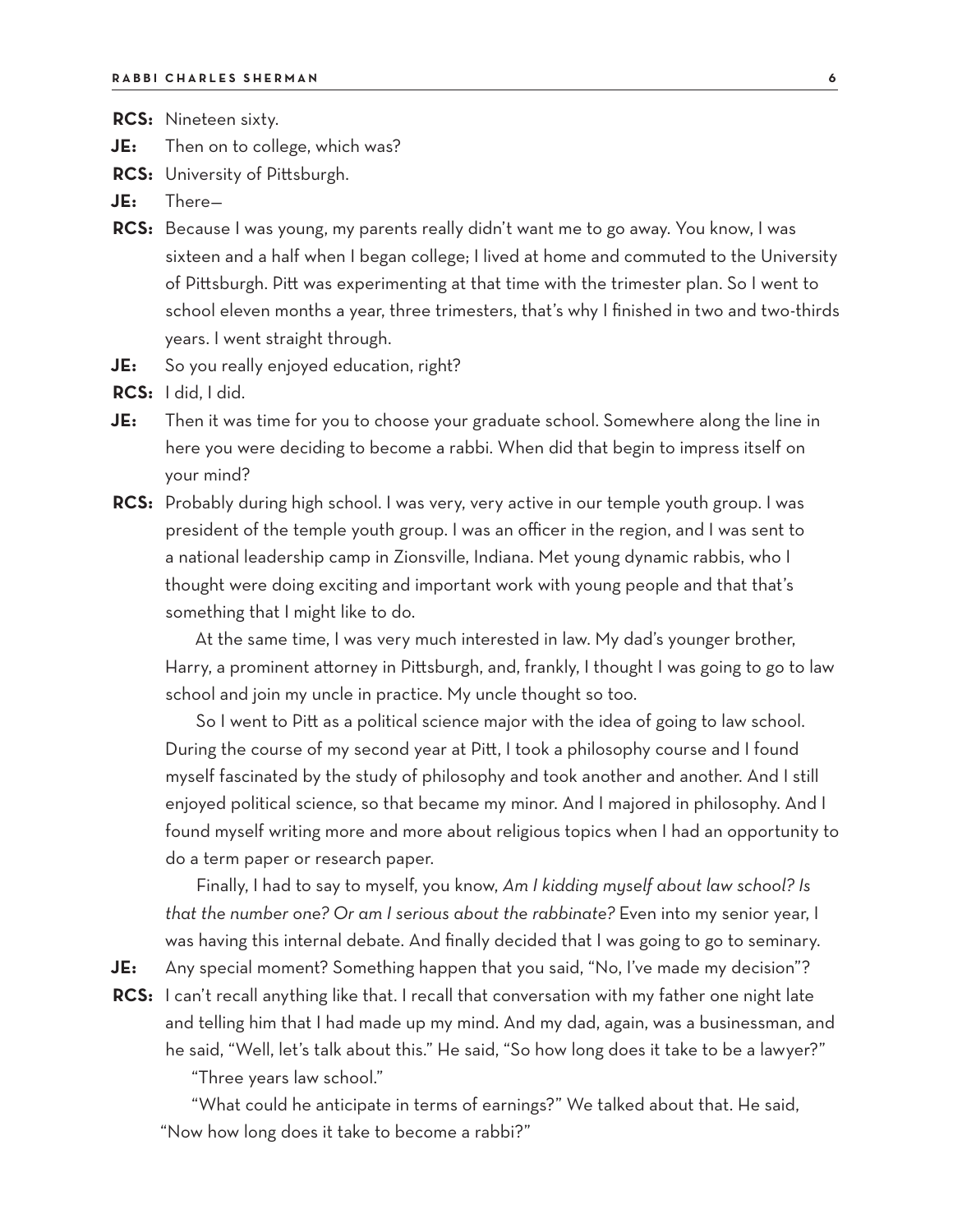"It's five years, Dad, at least, of graduate school."

"And what do you think a Rabbi earns?" and so forth. It just didn't make sense from a business point of view and he simply wanted me to acknowledge that, make sure that I had considered that, and I had.

But I told him, "That wasn't exactly the way I was looking at it."

He understood, he was supportive. He just wanted to know, as with many things, I think my father encouraged independent thinking on the part of his sons but wanted to be sure that we were looking at it as clearly as possible.

# **Chapter 04 – 8:12 On Strike**

**John Erling:** What year did you graduate from the University of Pittsburgh? **Rabbi Charles Sherman:** 'Sixty-three.

- **JE:** And in that period, on the national scene, we have President John Kennedy assassinated November 22nd of '63, 12:30 p.m. in Dallas. What are your recollections of that day?
- **RCS:** I was already at the Hebrew Union College. I had begun in June of '63, and I had a very good friend from Pittsburgh who was at the University of Cincinnati on a special program. It was, if I remember this right, it was a Friday afternoon.
- **JE:** Friday afternoon.
- **RCS:** So my friend, Jay, came over from UC to the Hebrew Union College chapel, knowing we had our Sabbath eve services. And we were certainly going to come together as a community that Sabbath eve to deal with this national tragedy.

And then he and I had dinner together. And I remember we went downtown and how quickly people do things. Shillito was the large department store and the window was draped in black with just an American flag. The two of us, who had been friends for a long time, talked about, what does this mean in terms of our country? We couldn't imagine a larger tragedy. So I do remember that night very well.

We had a memorial service at the Hebrew Union College the same day the national memorial service was going on. Dr. Glick, who was the president of our seminary and who had been the one who gave the benediction at President Kennedy's inauguration spoke and recollected his meetings with Kennedy and so forth. It was a very moving time.

**JE:** Yeah. Hebrew Union College, where is that located?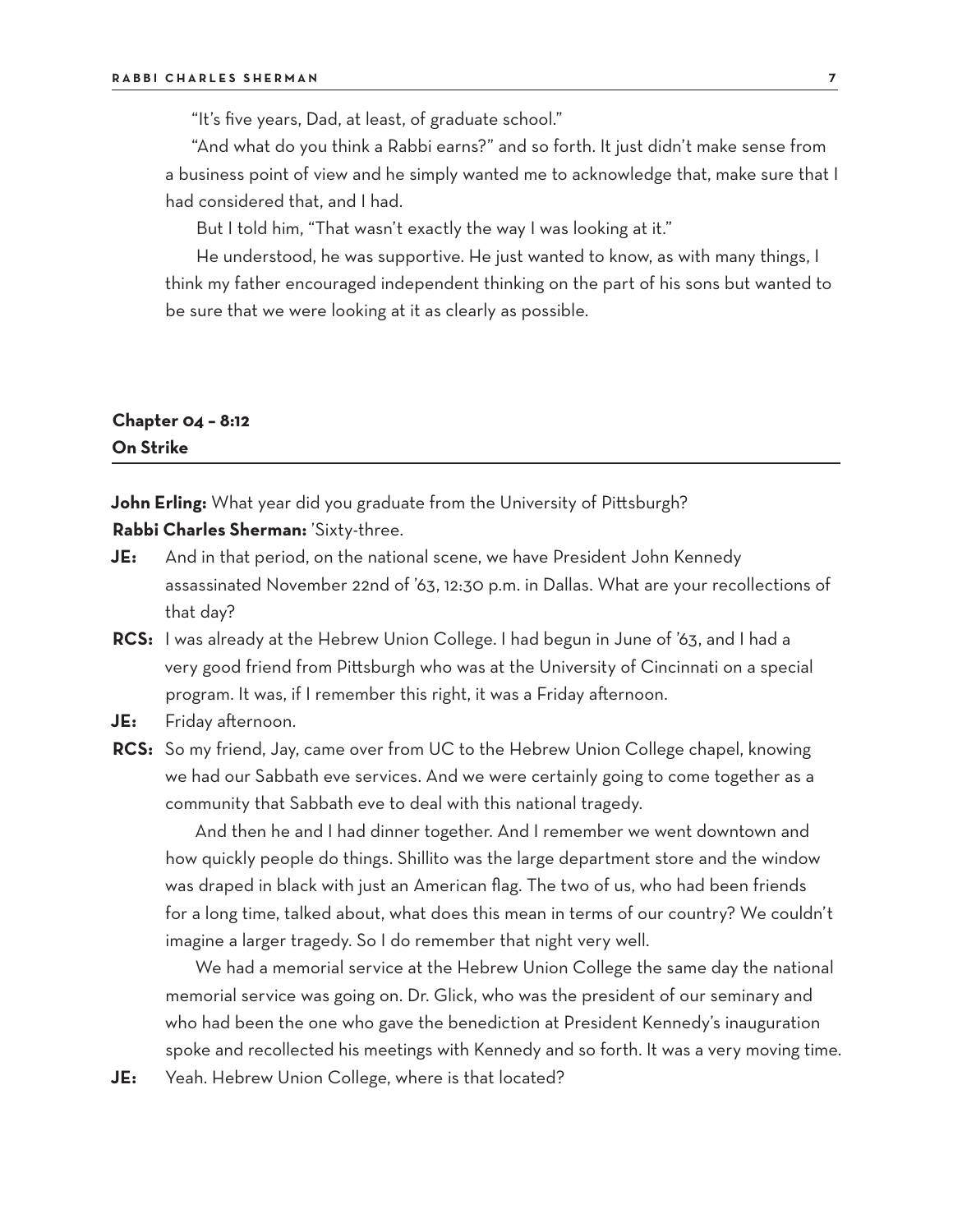**RCS:** Cincinnati, Ohio, is what we call the mother school, founded in 1875. Then there is a school of the college in New York. They merged. It was begun as an Independent Reform seminary; they merged in 1950, that's why you have this long name. Hebrew Union College, that was the Cincinnati mother school. Jewish Institute of Religion, the New York school, and you put a hyphen in between and you have a merger.

We founded a west coast school while I was at HUC, in the early '60s. Then we opened a school of biblical research and biblical studies and archeology, I think it's called, in Jerusalem. It is now, as well, a full seminary. So one school, four campuses. I, of course, going to the mother school. You got the idea.

- **JE:** Right.
- **RCS:** It's a five-year minimum program.
- **JE:** Did you skip grades there too?
- **RCS:** No, I made up for some of the ones I skipped then. Hebrew and I were not a good match and I took six years to get through seminary as I battled the Hebrew language.
- **JE:** You then graduated in what year?
- **RCS:** I was ordained forty-four years ago last Friday, on June 7, 1969.
- **JE:** Also we had, while you were in school in '68, Martin Luther King assassinated April 4th, we have June 5th, '68, Bobby Kennedy assassinated shortly after midnight during his campaign for president. Recollections of that, you would have been in school and how that was handled?
- **RCS:** Yeah, also if you remember, this was Vietnam era.
- **JE:** Right.
- **RCS:** And free speech movement in California, so you could begin your studies in the Los Angeles school but it wasn't the full seminary in those days. And then for your third year, you had to transfer to Cincinnati. So we had these free speech Berkeley types all of a sudden coming in, and Cincinnati's a rather conservative community, putting it mildly. Nice city, very nice city, but very conservative. And all of a sudden, these Californians came in the largest number ever into my class. It was mainly the Vietnam era that shaped many of the things, for reasons that maybe they understood. The student body elected me as president.

We had a dormitory, and in the basement there was a large meeting room. We went through all the channels to reserve the room on a Sunday night for an anti-Vietnam speaker. Got the dean's permission, etc. It made the papers that So-and-so, I don't remember the name of the speaker now, was scheduled to speak at the Hebrew Union College. And the number of the conservative Cincinnati trustees called the president, "What in the world is going on? Why is this person?" And they wanted to cancel the talk, which was sponsored by the student body.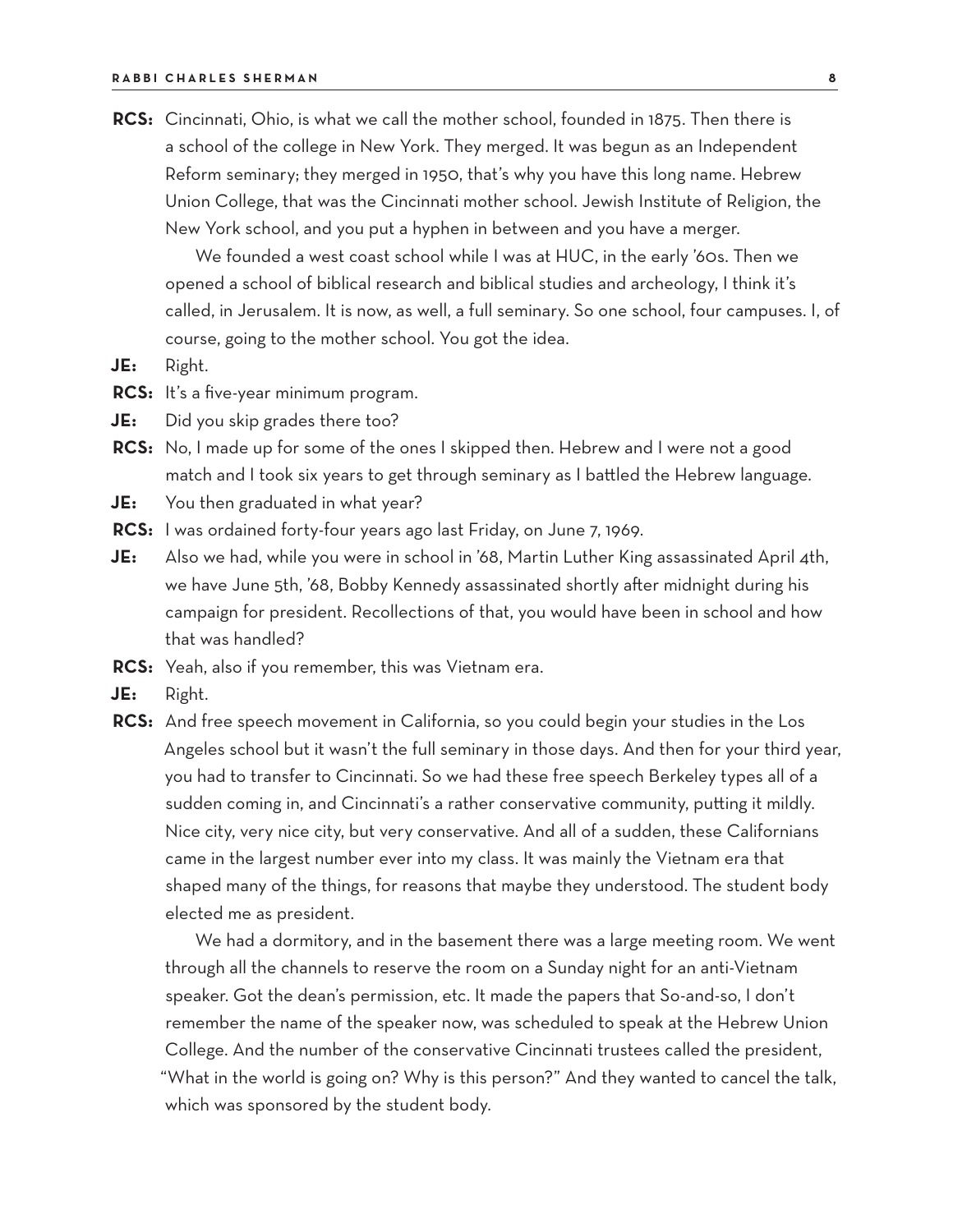We refused to cancel. So, as I remember, the college simply closed the doors and didn't permit it.

Well, that provoked the first strike, I think, in the student body of the Hebrew Union College's history, with Charles Sherman being the president of the student body, wondering what the consequences in terms of my rabbinic career never happening might be. It was an interesting time.

We called a strike, we called all of our professors and said, "We're not going to be there tomorrow morning and you might not want to be there as well because we're not going to be there."

And the president drew his line in the sand, had the dean call the faculty and tell them they'd better be there in class.

And I'm in this basement room at 8:30 in the morning, wondering if I'm the only one on strike. And slowly, the student body, until it was quite clear that there were not students in class.

I have a very close friend, who before coming to seminary, was a labor lawyer, a Yale Law School graduate labor lawyer, and he says to me, "All right, you know the next step."

Like, you know, I know nothing about this. All I know is we played by all the rules and the college chose to break the rules, and that's not fair. And that we have to protest. He can't do that.

We were all twenty-one-year-old and above adults. So my friend, the labor lawyer, says, "Send somebody over to the classroom building and make a list of all the scabs." [laughing] New world for me. So we discharged somebody to see and there were not many students in class. Those students were not spoken to for a long time who were there.

So the president calls this convocation in the chapel. I get to respond to the president of the seminary. Fortunately, he liked me. His only son's name was Charles; he always remembered my name.

When he got done, I had to say, "You know, Dr. Glick, here's the way we see it. We did everything according to the rules and you pulled the rug out from under us. You force us to live in the dorm if we're going to take scholarship subsidies, and then you deny our free speech. That's intolerable and we're not going to do that anymore."

Wild applause from the student body and from many of the professors. Dr. Glick stood up and said, "I understand." And he had already come into a formula to appoint a faculty-student committee to go over the rules of rental of the facilities. He knew that he couldn't continue business this way. I think it was those conservative Cincinnati trustees who had forced the president into a position he really understood was untenable.

**JE:** Um-hmm (affirmative).

**RCS:** So there was some exciting times in seminary.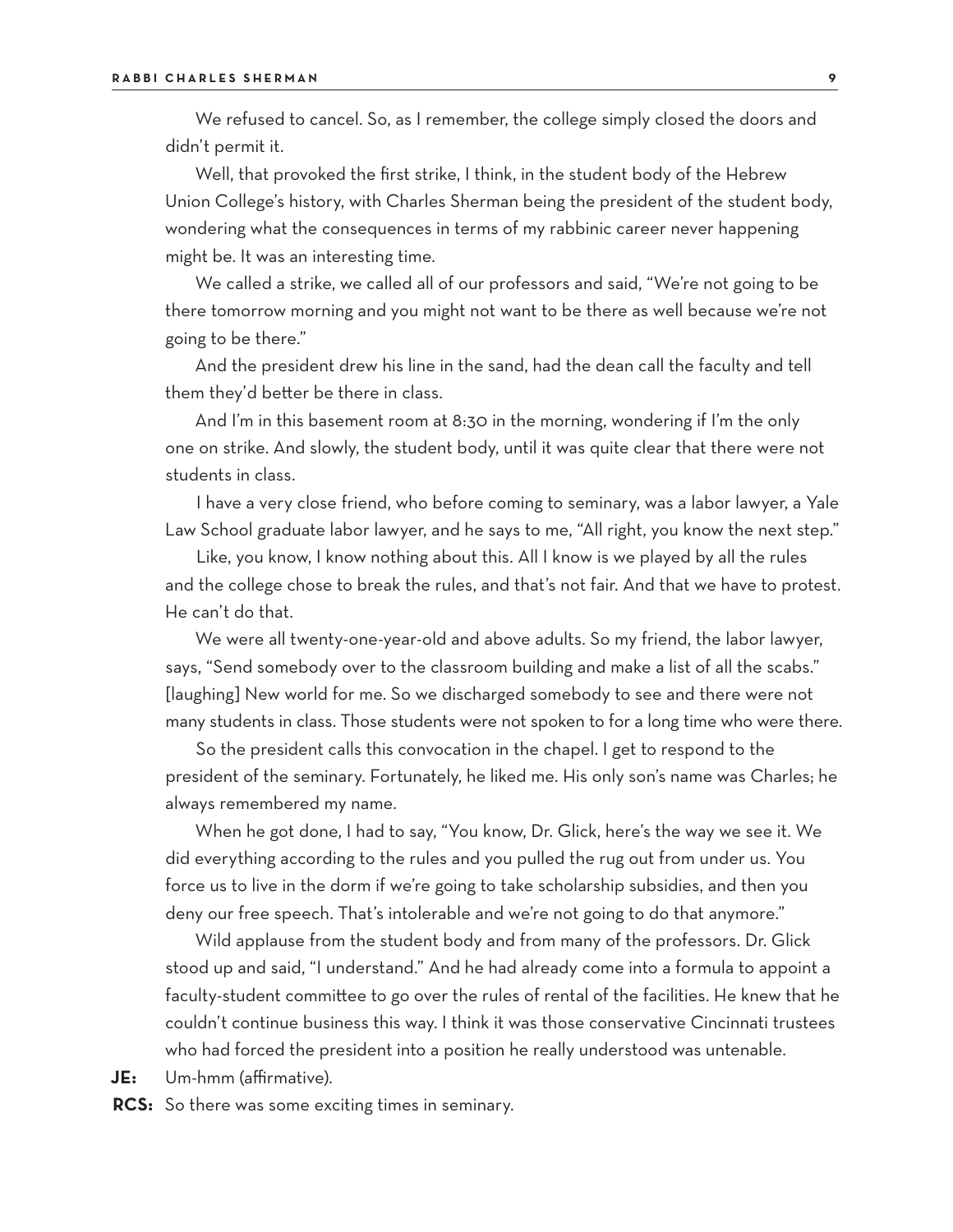## **Chapter 05 – 6:16 Nancy**

- **John Erling:** You were cast in a leadership role, as you were the rest of your life, did you enjoy yourself in leadership at that point? Was that interesting and fun for you?
- **Rabbi Charles Sherman:** That day was not fun. [both laugh] You understand, it's a student body of leaders. So to be selected, to be the leader of the leaders was very, very flattering. Also I'll give myself credit for knowing how to utilize the talents and skills of my fellow students. And that made it fun because we were doing some exciting things. And I had wonderful people to work with and to learn from.
- **JE:** There are different types of rabbis, rabbis can come out of being Congregational, rabbis, maybe rabbis who would work for nonprofit foundations or teaching rabbis. You chose to be a Congregational rabbi. Why did you choose that?
- **RCS:** Yeah, and that's not what I thought I was going to do at first. Again, I thought I wanted to work with youth. We have a National Federation of Temple Youth, NFTY. Frankly, I thought that's what I was going to do. And what I discovered is that I could do a lot of youth work in the congregation and do other things that I also enjoyed. So the Congregational rabbinic was a clear choice. The question for me was whether upon ordination to go to a small congregation somewhere of up to 125 families, which we were eligible for as a new ordinee, or taking assistantship in a large congregation and work with the senior rabbi.

I struggled with that decision. Fortunately, the summer before my senior year, the dean called me in and said, "I want you to do something, Charles." I was supposed to go to some other congregation. He said, "There's a congregation in Bluefield, West Virginia, that has always had a resident rabbi. The resident rabbi just left and they've come to the College Institute for a student rabbi. We think that you're the person who ought to go to this place."

I jumped at the chance because this gave me an opportunity to serve part-time a small congregation and see what that would be like. And it was a very good experience. But I discovered that I could do in three days out of every fourteen just about everything that they needed done. And I said, *What am I going to do with the other eleven days?* And I decided to become an assistant.

They asked me to stay in Bluefield; it was very nice of them, they were nice people. I think I had eighty-five congregants. I went to a fourteen-hundred-family congregation in West Hartford, Connecticut, as the number two rabbi.

**JE:** Somewhere in here you met a young lady by the name of Nancy. Is that part of this period of time?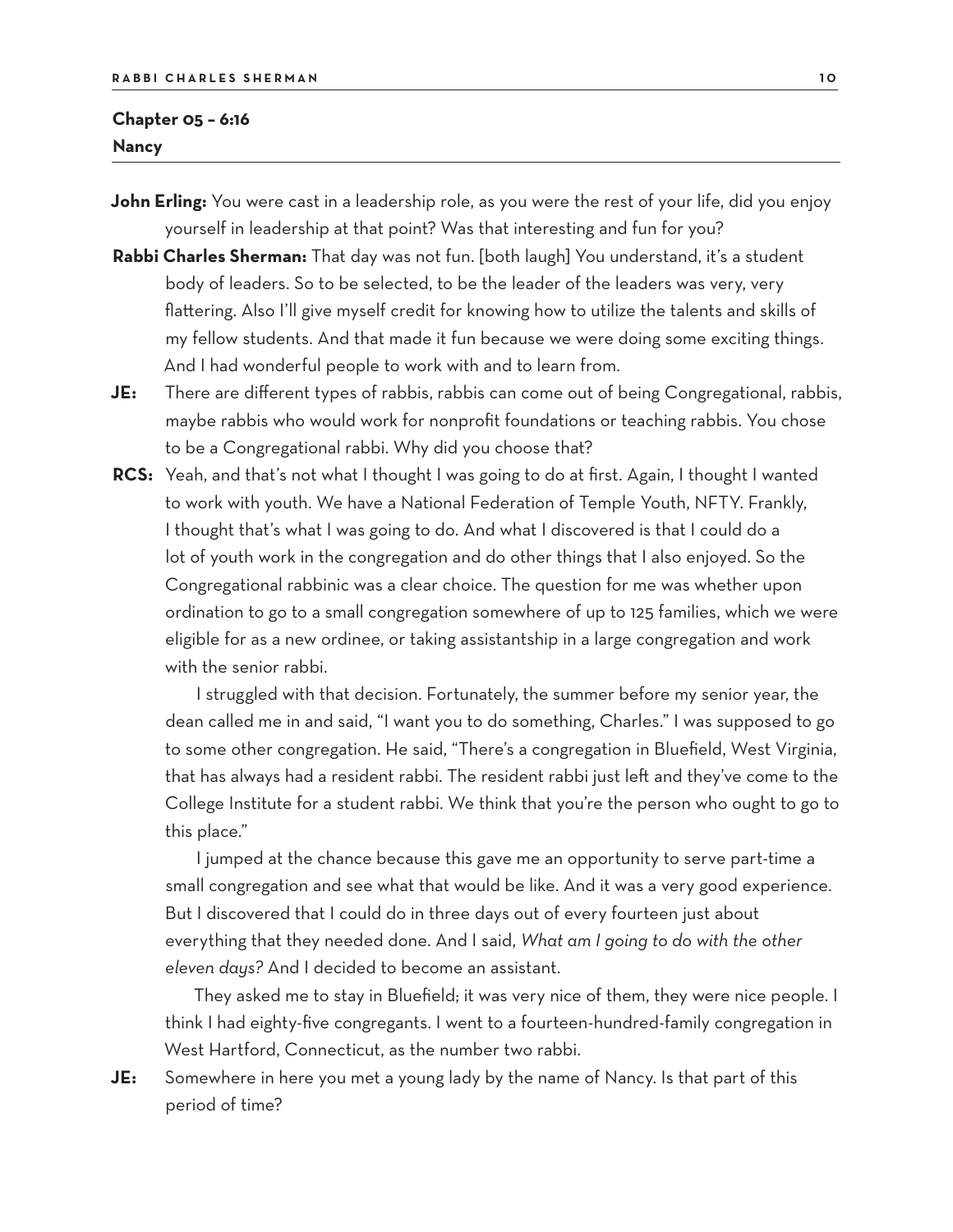**RCS:** No, it's much earlier. Much earlier.

**JE:** Okay.

- **RCS:** I took Nancy to her senior high school prom.
- **JE:** Okay.
- **RCS:** Nancy and I have known each other forever. She told the story on *Sisterhood Shabbat.* So I'm sorry, friends, to repeat this but I'm telling it for John and Theo, okay." Nancy was vice president of her temple youth group in the South Hills section of Pittsburgh. I was president, as I said, of the Rodef Shalom youth group. We were part of a region called MAFTY, the Middle Atlantic Federation of Temple Youth, in those days. The whole region met once a year, either in Pittsburgh, Philadelphia, Baltimore, or Washington. We were on a bus from Pittsburgh to Philadelphia, so all of the four temple youth groups from the greater Pittsburgh area were on the bus.

I was involved in a sermon competition, representing my youth group, and I think Pittsburgh. I was practicing and this young lady from the South Hills comes along and asks me what I'm doing and whether she could help me. And she's been helping me ever since.

- **JE:** Children from your marriage?
- **RCS:** We have three that I'm aware of. Um, Aaron was born in 1970, in West Hartford. Daniel in 1972, in West Hartford. And Ruth is our Okie, born here in apropos of what we talked about at the very beginning. Ruth perpetuates my mother's name.
- **JE:** The two boys are rabbis?

**RCS:** They are.

- **JE:** Was that direction from you or could they make that of their own free will?
- **RCS:** Oh, absolutely, it was their choice. I'm delighted that that's what they wanted to do. But I think they saw a father who thoroughly enjoyed what he was doing. They got a wonderful Jewish education here in Tulsa and decided that this is what they wanted to do.

Incidentally, I don't want to pass over Nancy's participation in my life and career. Nancy and I dated all during our college years. She went to Ohio University. When we think of OU, it's Ohio University. Nancy finished in three and a half years so we could get married. And we did in February of 1965, one week after she graduated. She taught school and supported me through seminary. What we called a "brunette scholarship" in those days.

- **JE:** [laughing]
- **RCS:** And for a good part of my seminary education, Nancy was with me, was part of that, knew what I was studying. And I think that made all the difference in the world. She understood from the beginning what a rabbi does. And is my greatest asset, there's no question about that. Has been throughout my life. Did I say that right? Oh, good.

Now I think that people who marry after they've trained for their career and so forth, spouse doesn't have that advantage, which my wife has.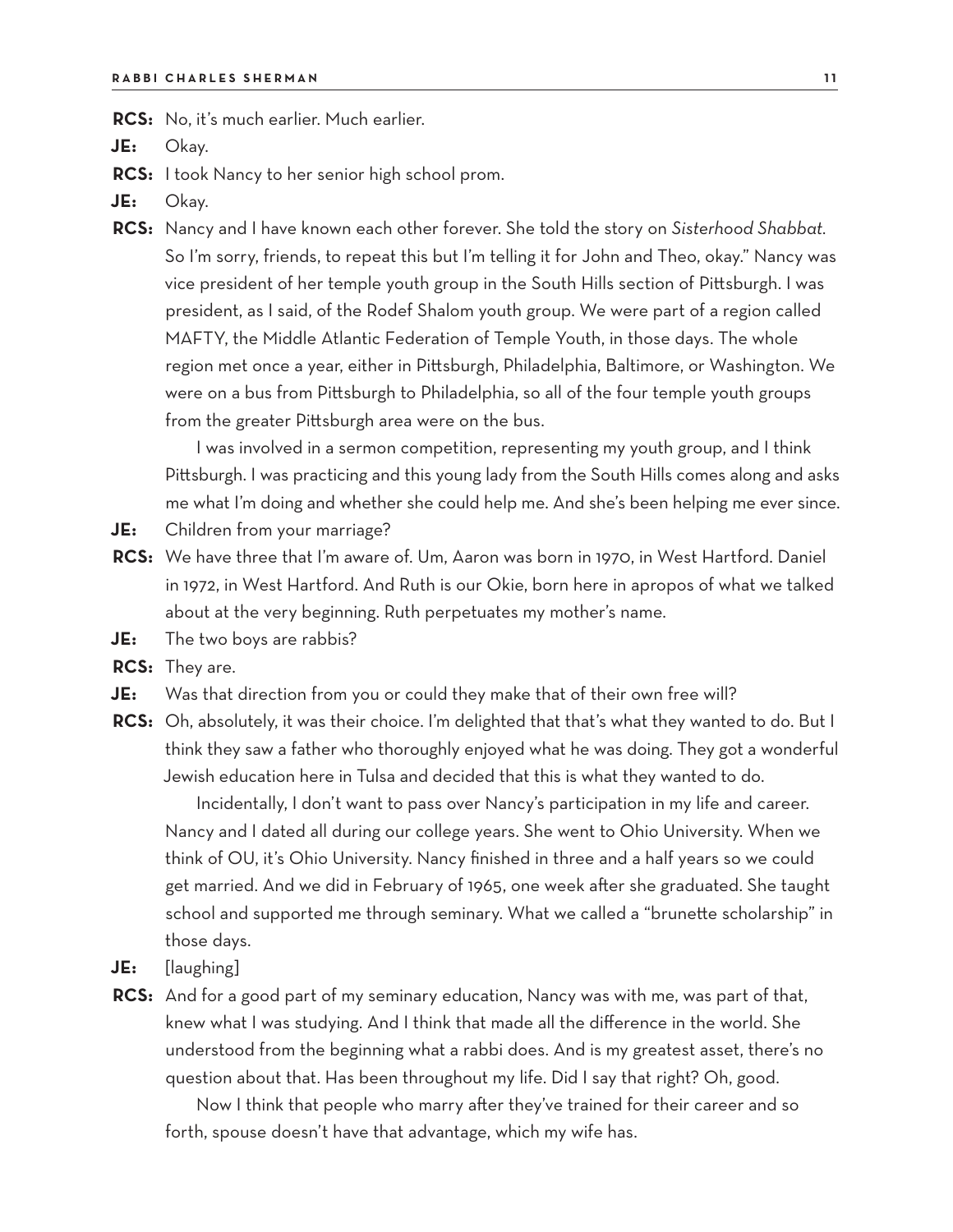- **JE:** Um-hmm (affirmative). Two rabbi sons, have they ever called as a rabbi for advice in their congregation?
- **RCS:** Oh, sure, sure.
- **JE:** And say, "Hey, I've got this going on in my congregation"?
- **RCS:** Oh, yeah, yeah, yeah, yeah, we do that regularly. I love it. Yeah.

## **Chapter 06 – 9:20 Sherman's Invited to Tulsa**

**John Erling:** Paula, you were on the search committee-

**Paula Miltson:** That's correct.

**JE:** . . . and decided to select this fine young man. He was thirty-two years old. Was that a very young age for someone coming into this size temple?

- PM: It didn't seem so to us at the time. He had had, at that point when we interviewed him, six and a half maybe, at that point, years as an assistant in a very strong congregation. So besides his other personal attributes we knew that his rabbinic background was just exactly what you want somebody to have coming into your congregations and substance.
- **JE:** That's what led you to select him?
- **PM:** Oh, I think that was only one of the things. I was very, I think I was very young when that search committee took place. I was certainly one of the junior members of the committee. It was very capably led by Dr. Manny Lubin.

During the interviews I remember a certain few segments of some of the conversations, thinking back those many years. We were interviewing somebody that was, as you have seen already tonight, direct, articulate, sincere, caring, and then he had this Congregational background that was very good. So it just seemed like a comfortable match. And really, when you're searching for a rabbi in a Congregation is I have learned—or any circumstance—it's almost the intangibles as well as the tangible things. But when it feels right, it is right.

- **JE:** Yeah. Rabbi, why did you decide to come to Tulsa?
- **Rabbi Charles Sherman:** I spent three years, '69 to '72, as the young, green assistant in West Hartford. I should add that—I'm going to come back to Nancy—I actually married her for her rabbi. Meaning that, again, Nancy grew up in a South Hills suburb. I taught their confirmation class while I was still at Pitt, and had gotten to know her rabbi, who confirmed Nancy. And he married us, along with Dr. Freehof, my rabbi from Rodef Shalom. And he had then left the South Hills of Pittsburgh, eight months before I was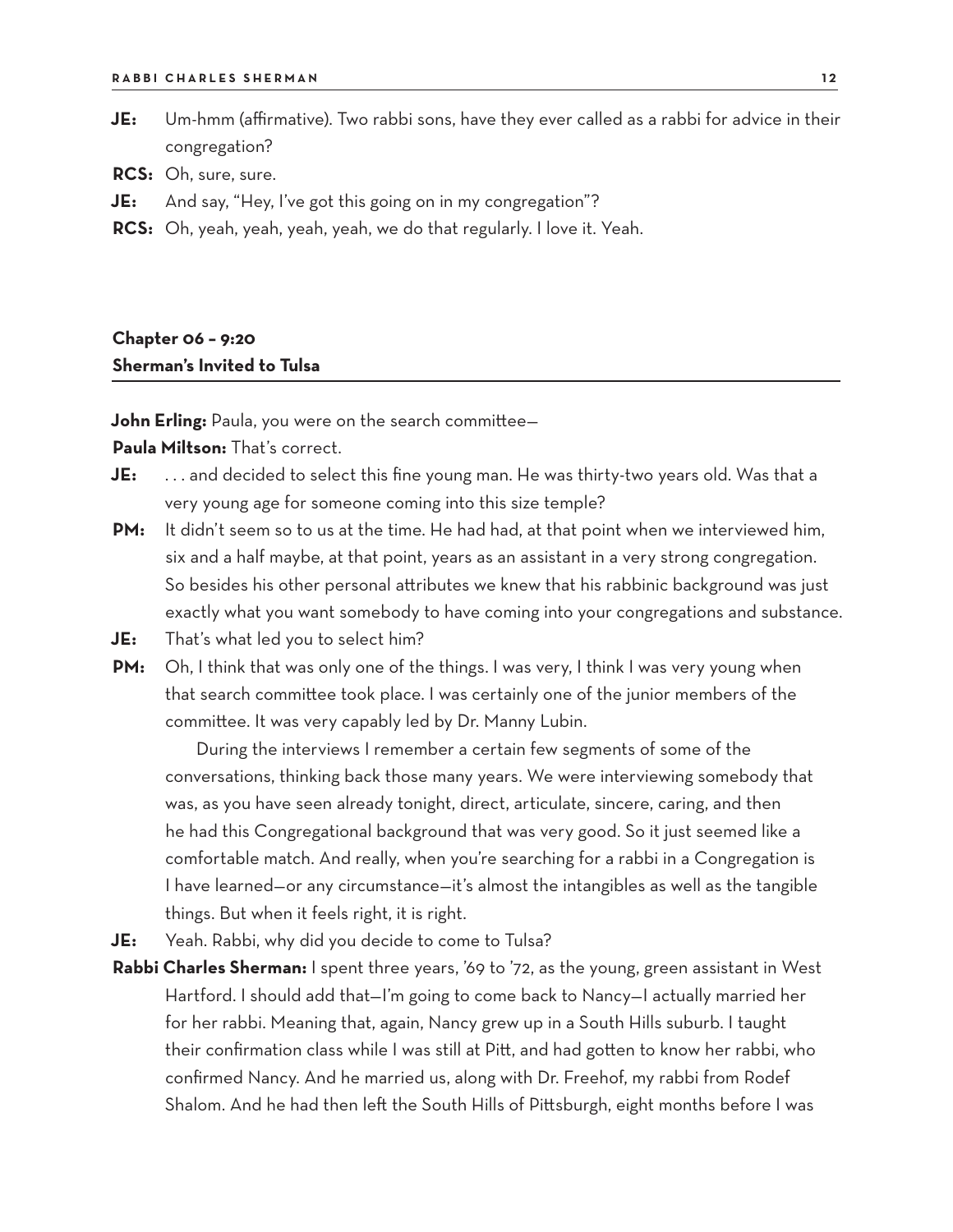ordained, and succeeded a man who retired after forty-three years as the rabbi of Temple Beth Israel in West Hartford.

I was hoping against hope that he would be looking for his first assistant and would want me, because that was the person I wanted to work with. And it worked out that way, thank God.

So, for Nancy, you know, this long relationship with Rabbi Silver, for me shorter but a very positive relationship and so I went there. After three years, Congregation invited me to stay on for years four and five, become associate rabbi. And after those two years, I was given the responsibility of directing the educational program. We had 850 students in the school.

I said, "Well, I don't want to give up the associate rabbi responsibilities so let's see how we can work this out. If I can hire an administrator for the school that I'll supervise and be involved in curriculum and so forth, we could do it, I think."

They said, "Anyway you want to do it." They were very nice. So that was year six and seven.

We were actually talking about, in a number of Protestant denominations there are staff clergy. So you have a senior, then you have associates who may be forty or fifty years of age. It's not a phenomenon common to Judaism. My senior and I were talking about making this a permanent relationship.

So they invited me to stay on for years eight and nine in November, and said, "Give us an answer by February or March." So this was the time if I was going to test the waters and look around that I could do that.

I decided, "All right, let's test the waters." A congregation that looked attractive in Tulsa, Oklahoma, came on and I didn't know where Oklahoma was. I honestly did not. I have this one younger brother, as we've talked about, who's been since 1970, in Phoenix, Arizona. I'd been at West Hartford, we'd been a country apart. I thought, *A move to Tulsa will be next door.* You know? My idea of geography.

At any rate, there's 1100 miles, for those of you who don't know, between here and Phoenix, most of which is barren desert, as far as I'm concerned. At any rate, looked into the congregation, healthy congregation, good senior retiring after twenty-five years here. Congregation getting younger as he was getting older. I thought potential, at least find out more about it.

So did my due diligence. Committee did their due diligence. Invited Nancy and me, which is very unusual, for a first interview. Usually it would just be the rabbi. I think they were getting tired, frankly, of this search and said, "You know, let's see if we can't bring them both in at the same time."

**PM:** We hadn't done that much searching before that, Charles.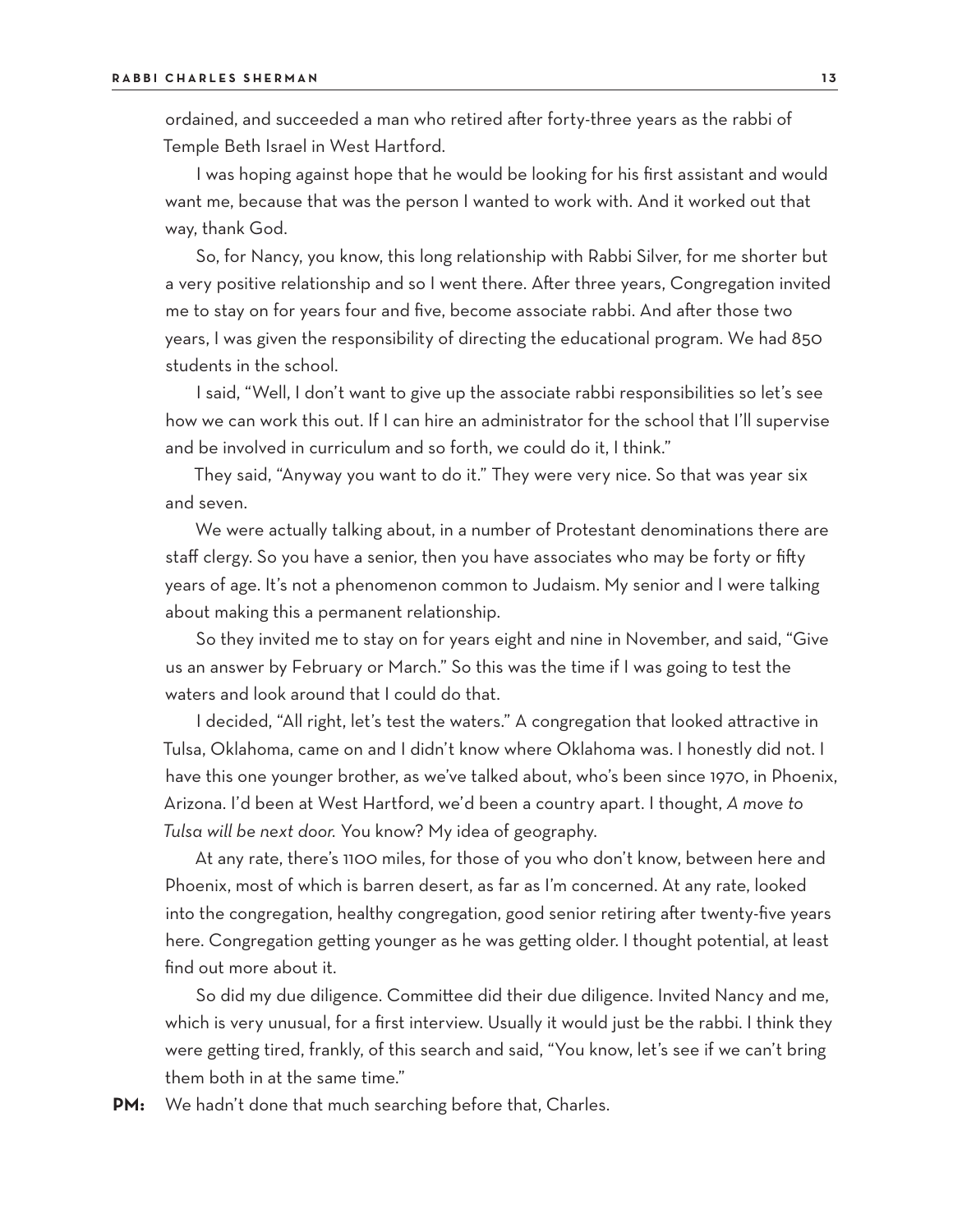**RCS:** Really?

**PM:** Yeah, I don't remember, maybe one other person, maybe two.

**RCS:** Really?

**PM:** Not any more than that.

**RCS:** So Nancy Sherman and I get on a plane in Hartford, Connecticut. It's two degrees below zero. We are dressed appropriately: gloves, scarf, heaviest coat. We fly to Tulsa, Oklahoma. It's the last weekend in January of 1976. We get off the plane, it is seventy degrees in Tulsa. Unseasonably warm. You know, you feel stupid dressed the way we were.

Jan Jankowski is the president of the temple. He picks us up at the airport, he puts us in the backseat. We're trying to do the unlayering look, and he says, nonchalantly, "Would you like me to turn on the air-conditioning?" [both laughing] It's a great line.

I'll tell you one other incident, which sticks in my mind. Jan is determined that the Shermans not think of Tulsa as an overgrown cowboy town. So we drive by the justfinished Performing Arts Center, and he's giving this spiel. Chamber of Commerce could have done no better. "You know, we have a resident philharmonic orchestra. We have a resident ballet company. We have a resident opera company. We are an eastern-looking city with very rich culture." He is laying it on very, very thick.

So we have reservations at the Camelot Hotel. As we drive up to the Camelot there seemed to be a lot of horse trailers in the parking lot. Jan is beginning to get worried. Turns out, in those days, as you'll remember, Tulsa hosted the National Rodeo Finals. That was this week and Camelot Hotel was headquarters' hotel. We walk in, he's been giving us all this eastern-looking thing and the lobby is filled with ten-gallon hats—I'd seen ten-gallons—spurs I had not seen that close up ever before.

And Jan aged ten years right on the spot. He wanted to change the rese—we thought this was great, never been that close to cowboys. The whole weekend he was making up for this error. God only knows I hope it was not you who made the reservations at the Camelot. [both laughing]

It was an interesting experience. Nancy and I in two and a half days really fell in love with the congregation. And it was very unusual; after the committee did its formal interview on Sunday afternoon—you'll appreciate this, those of you who remember our building superintendent, Walter Glore, since none of the committee members wanted to leave because they were going to do a discussion and a vote, Walter was assigned to take me back to the Camelot.

I have a feeling, those of you who know, that was the real interview. The drive back to the Camelot with Walter Galore. Then he called in his vote, I think.

At any rate, they decided, and this just doesn't happen, to invite me to become the next rabbi of Temple Israel. Would we stay over and negotiate a contract?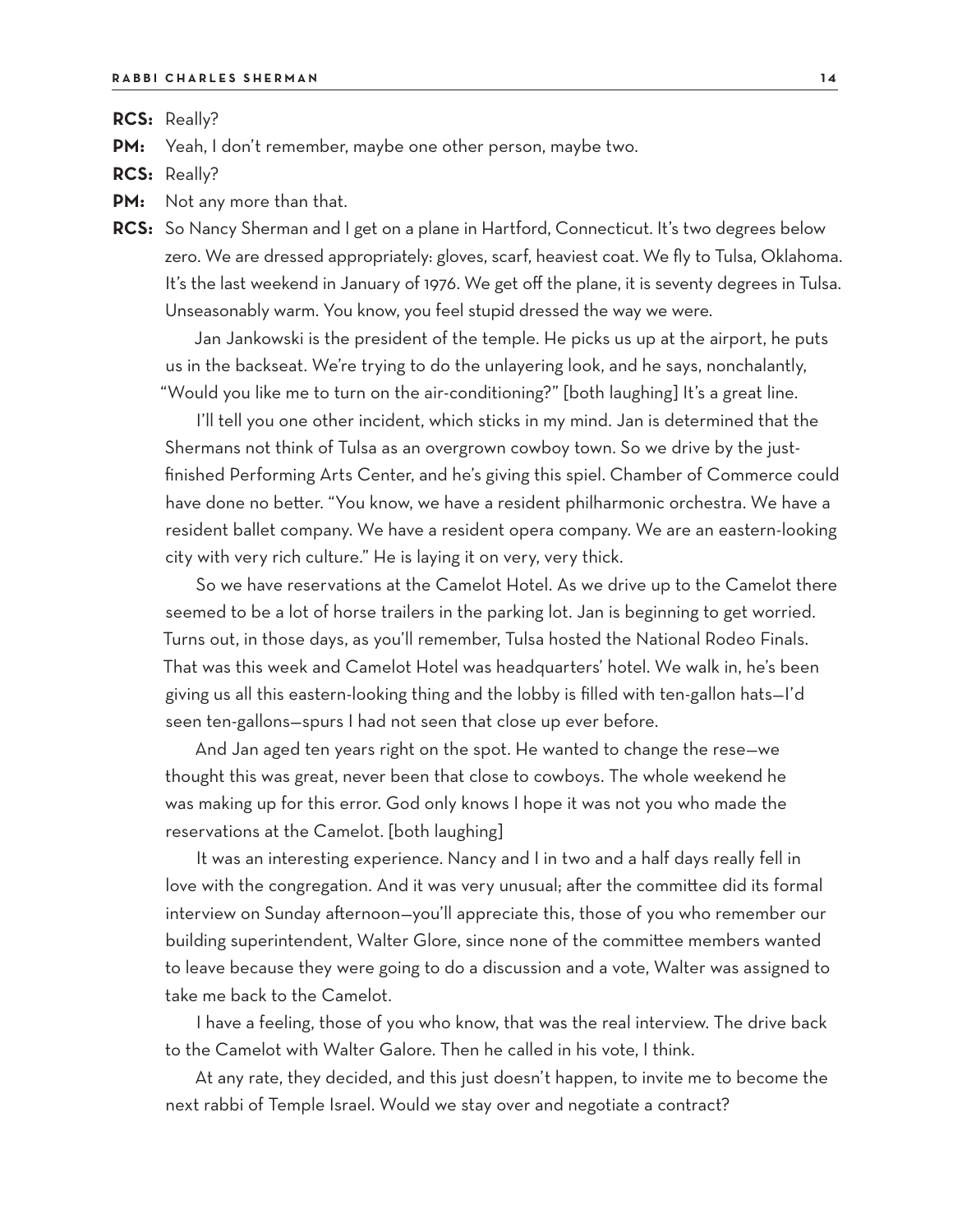When I called to try and change our flight, it turns out Chicago was socked in, we weren't going out that night anyway. So it seemed like the stars were lining up in a certain configuration.

**JE:** Um-hmm (affirmative).

# **Chapter 07 – 6:00 Two Tulsa Synagogues**

- **John Erling:** Before we move on we have two synagogues in our town: Temple Israel and Congregation B'nai Emunah. Can you tell us the difference between the two congregations?
- **Rabbi Charles Sherman:** Good guys and bad guys. [everyone laughing] Now wait, I didn't identify which was which. [laughs] It's an interesting question that is a different answer today than when I came, a very different answer. Congregation B'nai Emunah was founded as an Orthodox congregation. When I came here, Rabbi Arthur Con Oliva Shalom was the rabbi. Rabbi Con trained as an Orthodox rabbi, graduate of the seminary of Yeshiva University.

The congregation, during his long tenure, had voted to join the conservative movement, but nothing changed in terms of liturgical practices from the way the Orthodox rabbi wanted them to be. So in terms of worship patterns, the congregation 1.2 miles from here was a place that any Orthodox Jew could be very comfortable. And Temple was founded in 1914 as a Reform or liberal or progressive congregation. So there was really a significant difference in terms of worship patterns between the two congregations.

Since that time, when Rabbi Con retired, they elected a conservative rabbi, Rabbi Mark Fitzerman, and the congregation has really, not only come into the conservative movement, but has become, I would say, and I think my friend Mark Fitzerman would agree, a liberal conservative congregation.

So today, in looking at the two congregations, it's not quite as clear what the differences are. We belong to a movement, and Paula and Malcolm have given years of dedicated service to leadership of this movement, which stands for adapting our tradition to modernity. We have been on the cutting edge of almost all of the social issues, meaningful empowerment of women. The ordaining of women rabbis, women cantors. Of outreach to mixed marriage and so forth.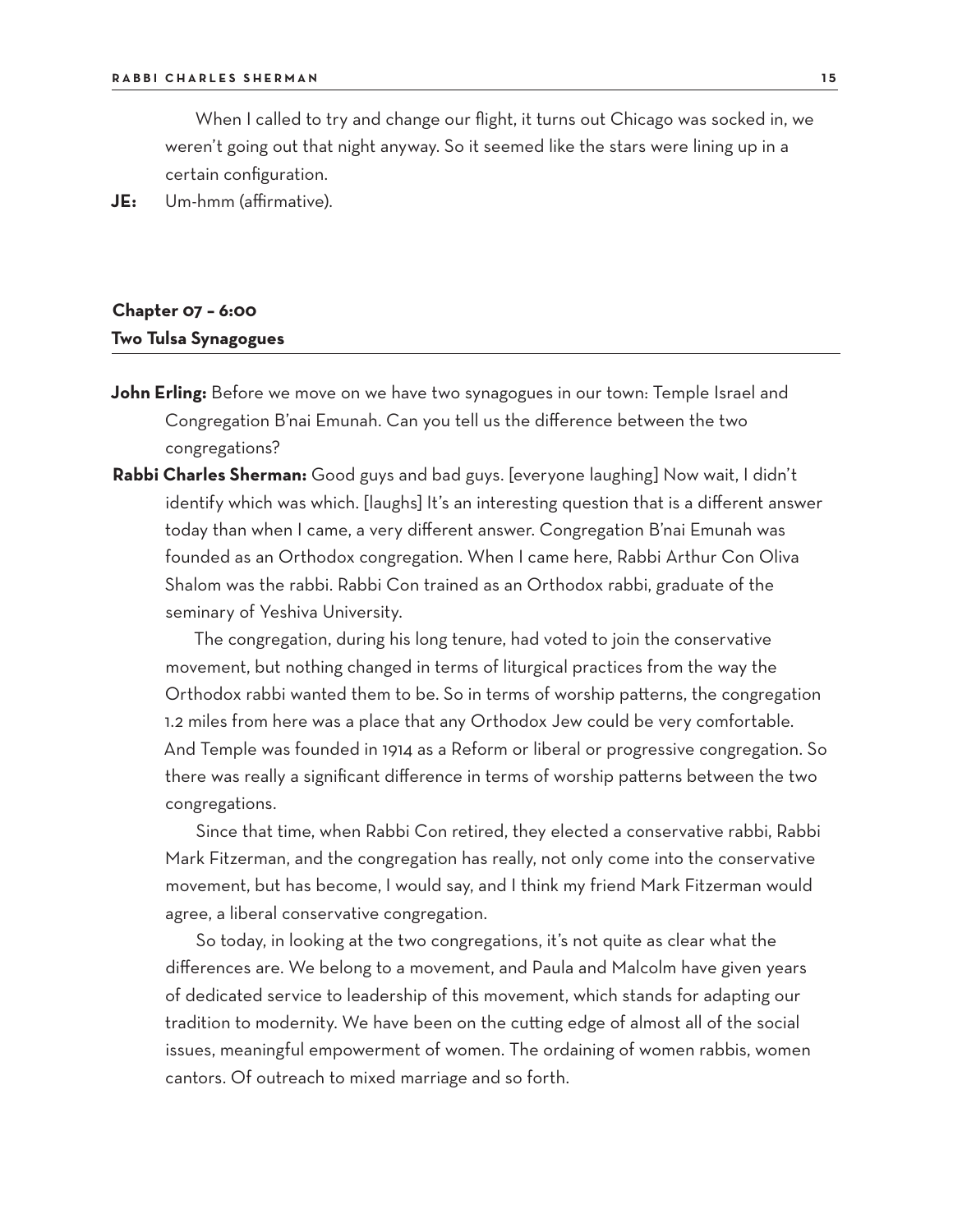The conservative movement, I'm trying to be fair here, is a lag-time of about a dozen years. Then the conservative movement catches up with what we pioneered, got criticized for, and so forth, and we move on to the next issue.

**JE:** [laughs] I understand you're a great lover of music and that you have this beautiful, wonderful singing voice. [everyone laughing]

**Paula Milsten:** We're going to let him answer that.

- **JE:** But music was very important to you in the services, and why? Talk about music in your life.
- **RCS:** Sunday, a week ago, at our cantors in the round culmination of Nancy's and my retirement weekend, I commented the fact that I grew up in a congregation that did not have a cantor. Served my first seven years in a congregation that did not have a cantor. And I don't sing anywhere near on key. I do love music.

I didn't say this the other night: Our family summered at Chautauqua every summer. My parents, from the youngest age, exposed me to classical beautiful music at the Chautauqua Assembly Grounds. My parents were seasoned symphony ticketholders in Pittsburgh and would take me occasionally. I was exposed to good music. But I can't sing.

- **JE:** I was told that many times before we got here.
- **RCS:** Yeah, I'm sure. But working with Cantor Harry Sebran of Blessed Memory was a revelation because here's a man who knew every kind of music and loved every kind of music. It is he who instilled in me an appreciation and love for Jewish music.
- **JE:** So on staff here you have an ordained cantor who is Kari Siegel Eglash. For those listening who don't understand the synagogue, tell us what a cantor does.
- **RCS:** Interestingly, this is one of the very first Reform congregations in the entire southwest to have a full-time cantor. And as I understand the story, Cantor Hal Orbach, who was the first cantor, was doing a Gilbert and Sullivan routine, right?
- **PM:** Tour.
- **RCS:** Tour.
- **PM:** Toured through Tulsa. The company performed on our stage here. This is just shortly before I came to Tulsa. Evidently, somebody found out that he was an ordained cantor. He had a magnificent tenor voice, wonderful. And, literally, they snatched him out of the company and asked him to be cantor at Temple Israel.
- **RCS:** One of the reasons the congregation felt it needed a cantor was to train bar and bat mitzvah students and teach Hebrew. Not a lot of native Tulsans who are that knowledgeable Hebraicly plus able to teach. So to be able to chant the ritual rubrics of our service, lead the congregation in worship, is one of the jobs of the cantor.

In Temple Israel, teaching is a very important part of the cantor's load. Teaches the oldest students in our Hebrew school. Trains each bar and bat mitzvah student individually. Is my clergy colleague. Co-officiates at life cycle events and so forth.

So the cantor here is a full clergy partner with the rabbi.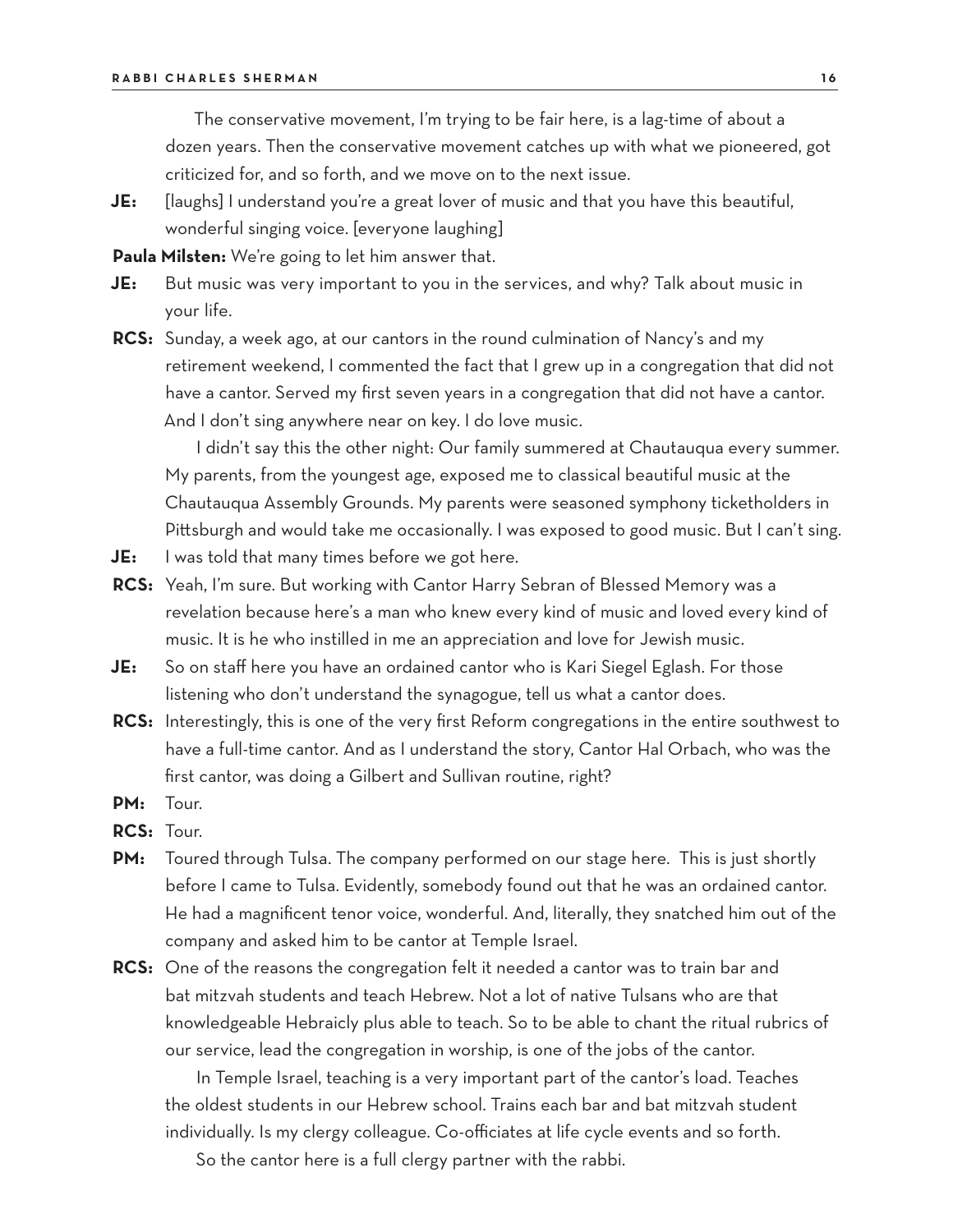# **Chapter 08 – 7:00 1984 Temple Flood**

**John Erling:** In 1984, the congregation faced a huge challenge, and that was a Memorial Day weekend, when the temple was flooded. Maybe you can briefly sum up what happened there and how the community came out to support. And I think it's a reflection on the congregation and on the community at large. Tell us what happened.

**Rabbi Charles Sherman:** Well, first of all, we refer to this as the Malcolm Milsten Memorial Day Flood. Malcolm was three weeks into his presidency and we had this terrible flood. We had just built a Hebrew Learning Center in the basement. Two rooms equipped so that between Kansas City and Dallas this was the finest Reform Conservative Orthodox Hebrew Learning Laboratory that existed. It was a state of the art facility.

We got too much water. There's a fence along the border between our next-door neighbor's Cascia Hall and the temple. The water came down Yorktown, maybe there were those who speculated because it used to be a lot more green that could absorb the water, now there was concrete. Water had no place to go. Along the fence were shrubs, bushes, it made a dam. Until it could no longer hold, then the fence burst and all of that water poured onto the temple grounds and into the basement of the temple.

In here in the sanctuary, there was water that was approximately six inches up on all of the wooden pews. The Hebrew Learning Center was destroyed. I never had witnessed such destruction as when I walked down the steps as far as I could get into the basement. I didn't realize water could do that kind of damage. All of the pews, as they dried, these beautiful wooden pews, cracked, all of them. So the question was whether we had to replace all of this or not?

The community response, people who lived in the neighborhood, descended upon the temple. Some of them with mops and buckets and brooms. "What can we do to help?" These were not Jewish people, these were our neighbors.

When the word got out that the temple had been injured this way, neighboring churches offered us their facilities. Very, very generously, "What do you need?"

The picture that sticks in my mind, our prayer books had become soaked with water. And two different things happened. Women from the neighborhood and from the congregation, brought, what do you call it?

**Paula Milsten:** Hair dryers.

**RCS:** Hair dryers, thank you, to dry out the prayer books. And then there was a theory that if you had an ironing board, you could iron, page by page, I mean, we're talking about 350-, 400-page prayer books, if you can imagine. People willing to put in that time to see if we can't save prayer books.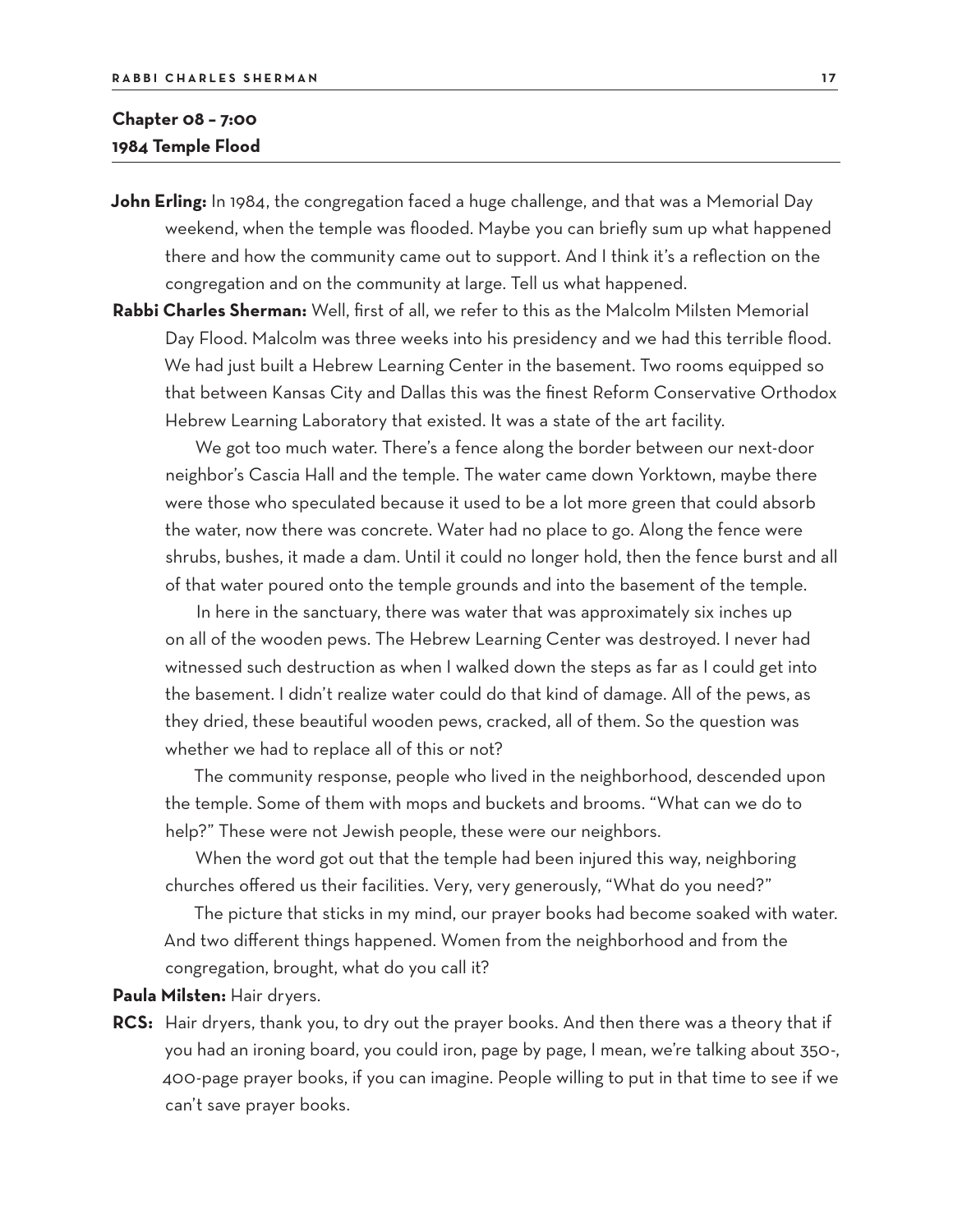**PM:** I think that Malcolm would recollect that that morning this was this enormous rainfall after a week of rain, springtime weather in Oklahoma being what it is. Our phone rang at about seven o'clock in the morning. Maybe it was earlier, on Sunday. Those of you who know Rabbi Sherman well know that that's not a general time for him to be making phone calls. So when it was Rabbi Sherman on the phone and Malcolm picked up the phone and said, "What?" Charles just said, "Come to the temple, I need you here now."

So Malcolm came and I came and it truly was a devastating thing. I mean, we all see on television now all kinds of devastation, but I think when it's your own personal situation and when you see something you've never seen before in your house of worship, it was truly something that touched our hearts.

But the people came from nowhere, I mean, by noon that day we had people here with generators and buckets and mops and brooms. And, of course, it's muddy water, it's not just pure water. And starting to fix things up.

Then several days along the way, this woman appeared out of nowhere to Malcolm and said, "I understand that you had prayer books that had been damaged, and I can fix them."

He said, "Well, I can't give you all of our prayer books. What are you suggesting?" She said, "If you will get me ten women with ironing boards and irons and come here to the congregation I will teach them how to restore these books."

These were books, as I understand, Charles, that were stored at that time but books that we still use to this day.

**RCS:** They were the Holy Day books.

- **PM:** Right, they were the High Holy Day Prayer Books. Every year on the High Holy Days you can open a book and know that it was one of those because the pages are still a little wrinkled.
- **JE:** We're sitting in the sanctuary that was flooded. You were without power for a week, six months for rebuild, I understand. And you were offered other sanctuaries but you chose to continue meeting in this sanctuary without power or, and definitely, without air-conditioning. Why did you make that decision?
- **RCS:** I really didn't. That's a very interesting incident. Confirmation, which occurs here at the end of tenth grade, a true coming of age ceremony, was scheduled for three weeks or something after the flood. Imagine this room with no carpeting, that had all been pulled out, it was ruined. As you say, limited power and no air-conditioning, certainly. And pews that were being taken out two rows at a time to be restored. We were offered, and I want to say, Congregation B'nai Emunah, our sister congregation, most generously said, "Please, use our sanctuary."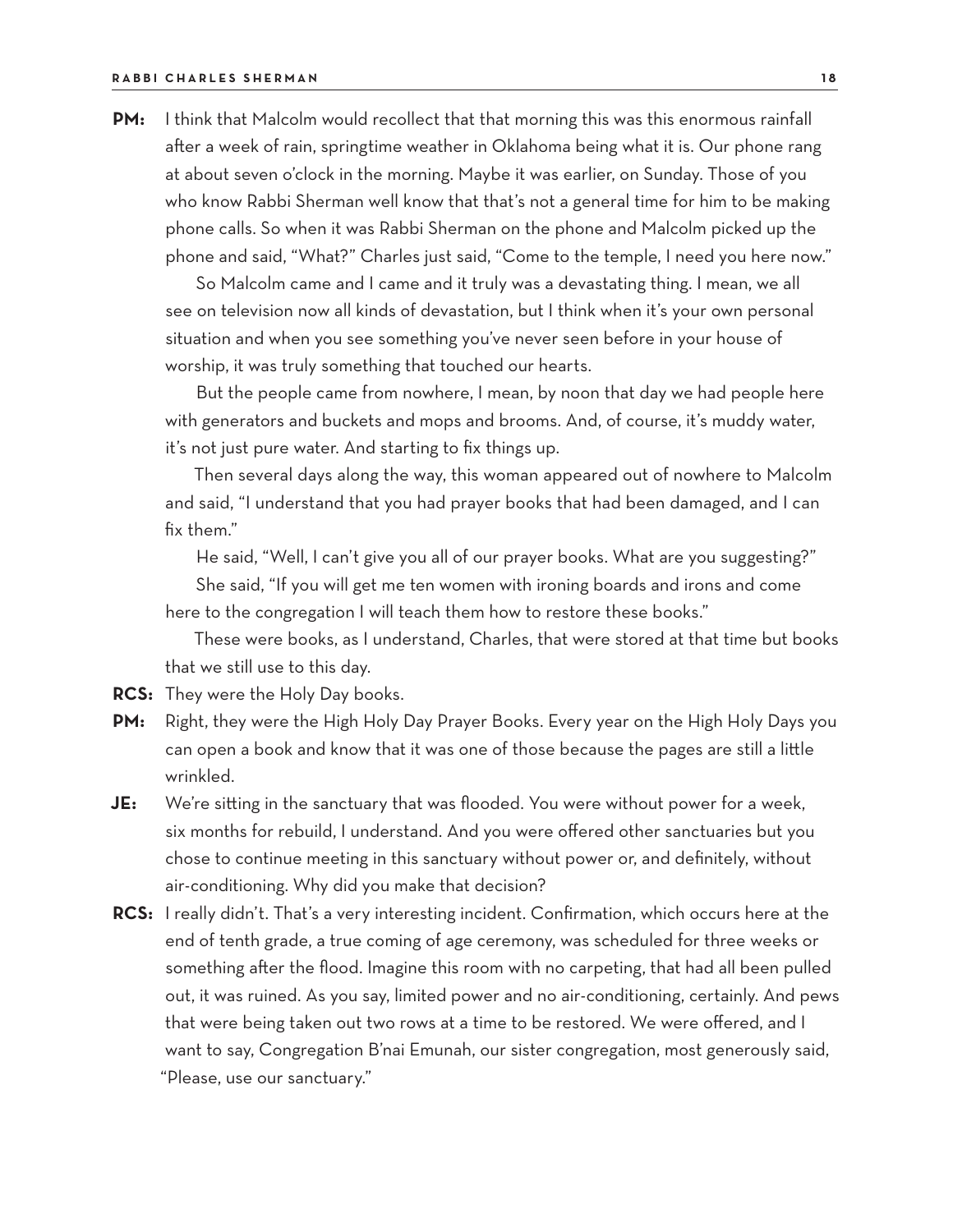I actually put it to the students, said, "Look, we have rehearsed in here. You know what it's like in here, it's not going to be better Confirmation. So you want to be confirmed here, we can go B'nai Emunah, they've generously offered."

And the kids, the tenth graders, said, "We want to be confirmed in our temple." And that's what we did. And it was their decision.

To continue holding services here was our lay leadership's decision that we would make the best but this is home.

# **Chapter 09 – 4:55 The Rabbi's Mentors**

- John Erling: Let's get to know the rabbi on a personal level of some sort. Paula, maybe some personal traits of the rabbi that you have observed.
- **Paula Milsten:** Well, I think that everybody in the congregation would share their knowledge of most of these traits. Rabbi Sherman has a wonderful sense of humor. That's evident often. He's orderly, he's organized. As I've remarked, on his service a week ago Friday, he is always on time, you can set your clock. There must be an internal one of those things from England that sets the World Clocks in Rabbi Sherman because he's always on time.

I think that as a rabbi it's important that we all recognize that he respects people's confidence. This is not a rabbi that gossips or trades secrets. If you tell your rabbi something it's not going to go anywhere else. And I think you always know where he stands. That's a wonderful trait with a rabbi.

As I said, he's clear, he's articulate, lots of other traits. We all know he can't sing. [she and JE laugh] We forgive him for that.

**JE:** That's very complimentary, Rabbi, how does that make you feel?

**Rabbi Charles Sherman:** Well, Paula's biased, you know, because Paula and Malcolm have been my Nancy's and my dearest friends since we came here. Paula is responsible for finding us the home that we've been living in for now thirty-seven years happily. She steered us that way. I still remember the advice: Stretch if you have to for a year or two, it'll get easier as you go along. It was good advice. I didn't know we were going to have a third child and needed that extra room. She may have talked to Nancy, I don't know, but at any rate, we've been very happy in our home.

So how does it make me feel? Coming from Paula who has been a coworker for all of these years, it feels very good, and I thank you.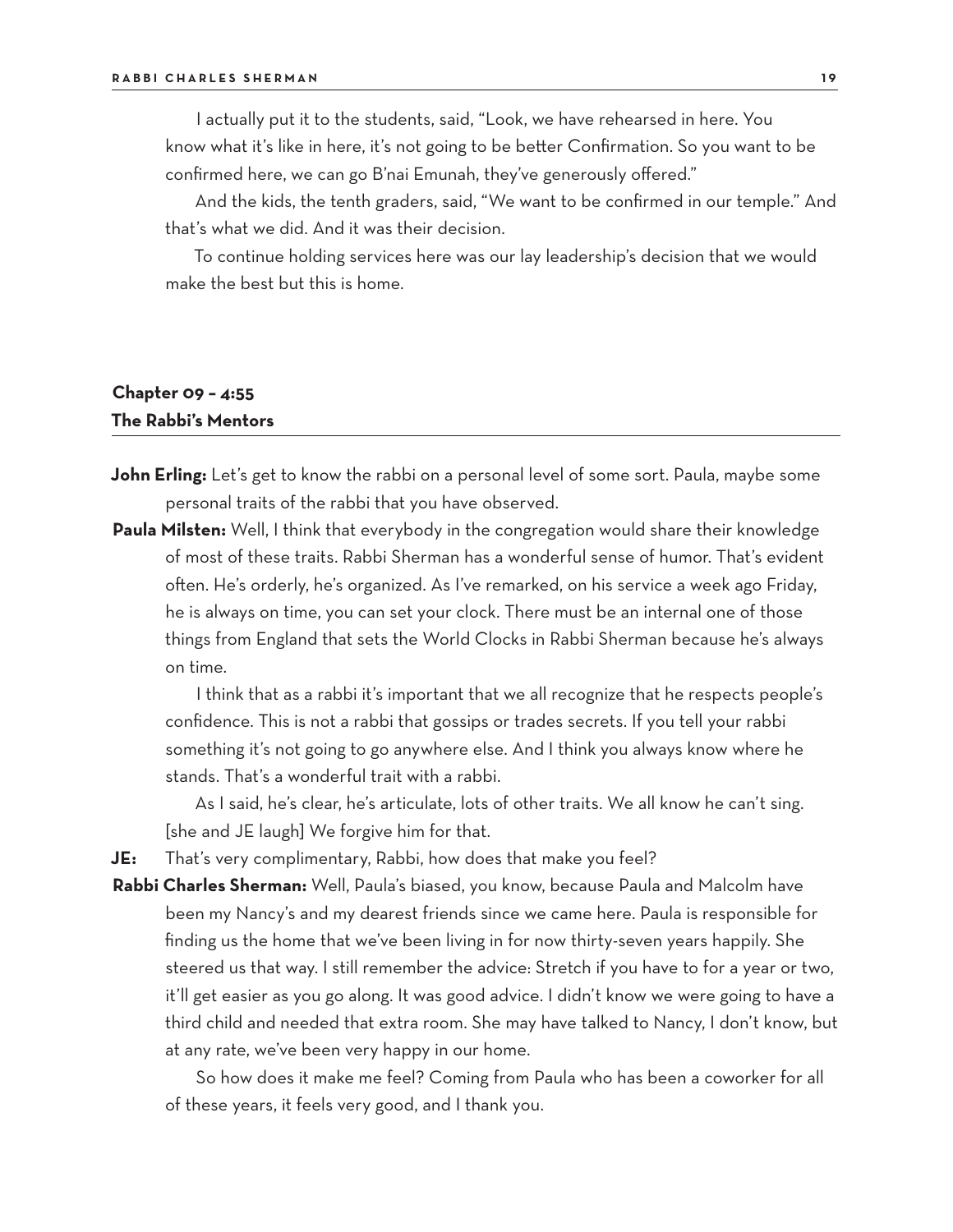- **JE:** Those traits, they come from a mentor or several mentors?
- **RCS:** Oh, sure, yeah, you mentioned in your early questioning, there's not a week goes by that I don't do something because I think that that's what my mother wanted me to do. Or not doing something because that's what my father would not want. So I had strong parental models.

I grew up with one of the giants of the American rabbinic, as the rabbi of my home congregation. Dr. Solomon B. Freehof was one of the great teachers of the twentieth century Judaism. And I cut my teeth for seven years with a wonderful congregational rabbi, who when we sent him an invitation to our retirement weekend, Nancy was home, he called and said, "What do you mean Charles is old enough to retire?"

So I've had a lot of good mentors. I said to the congregation, "I watched a senior rabbi and a rabbi emeritus for seven years, close up. Came here, I had the benefit of Rabbi Norbert Rosenthal's twenty-five years of experience here and forty-some years in the rabbinic. He was a blessing to me for almost fourteen years as my emeritus here.

"Cantor Sebran was truly not only a colleague but a dear friend, and a source of wonderful knowledge of the congregation."

I've also had—I've thought about this question—one of my mentors is Reverend Clarence Kanipa. Reverend Kanipa is a Missouri Synod Lutheran minister. We became friends in my earliest years here and I kind of followed Clarence in some of the things that he'd do. He served as chair of Planned Parenthood's Religious Committee, and when he finished he recommended that I become chair. We were involved in creating the Tulsa Police and Fire Chaplaincy Corps. He became its first executive eye of the first president.

Clarence is one of the fairest, wisest, maturist clergy people I've ever met. And I could go on. There were Christian clergy who became my colleagues and friends. Warren Holtgren of First Baptist Church, and you know these names. Bill Wiseman of First Presbyterian. These were people I learned from and could also lean on when I had a challenge. I was never too proud to be able to say, "Guys, what would you do?"

## **Chapter 10 – 7:50 Interfaith Work**

**John Erling:** That's your interfaith work. Your interest in interfaith work in a community, wasn't that implanted in you before you even came to Tulsa?

#### **Rabbi Charles Sherman:** Yes.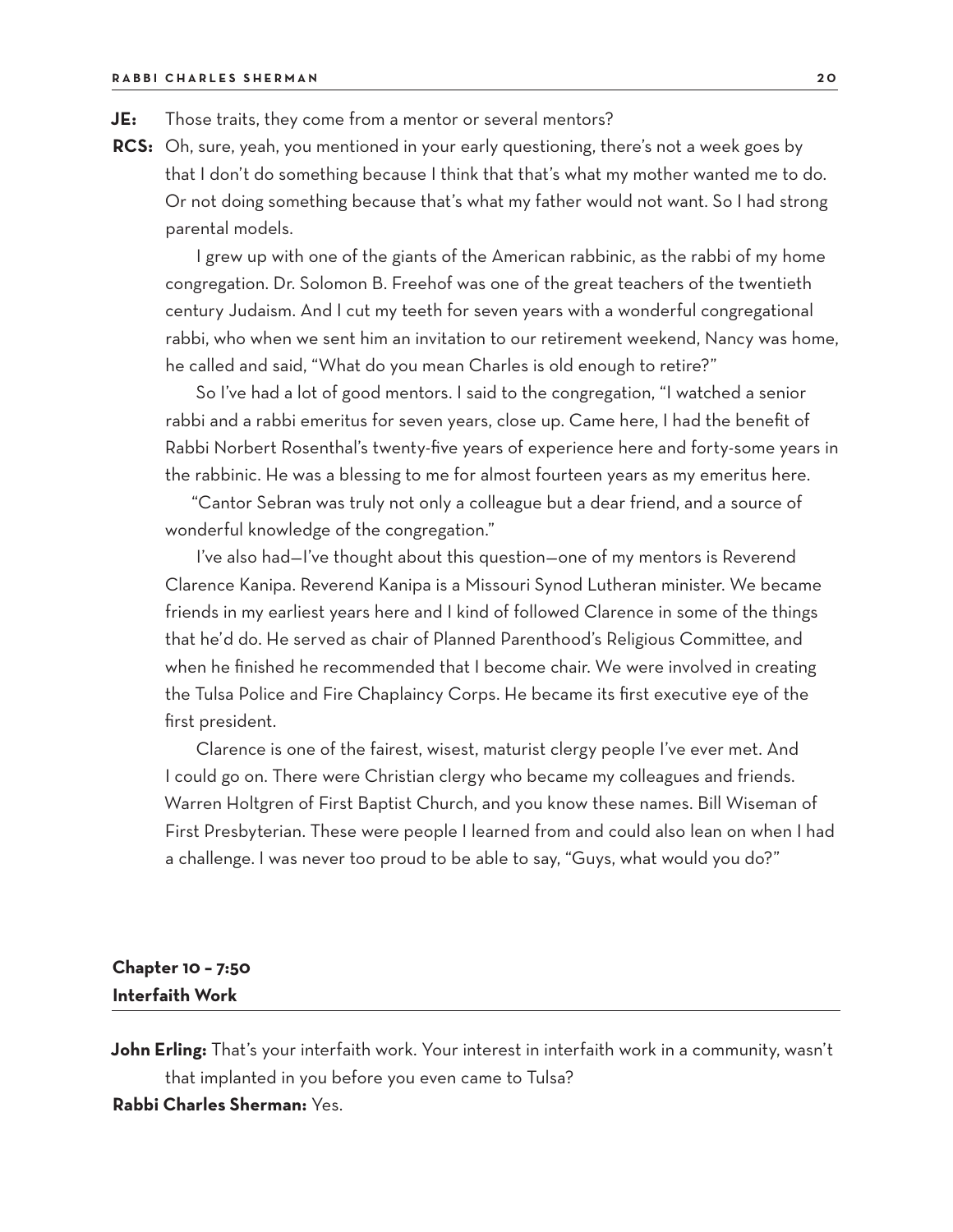- **JE:** That that was one of those things that you wanted to pursue.
- **RCS:** Yeah, the Reform Congregation have been involved in interfaith relations throughout the twentieth century. It always was the Reform Temple that was representing the Jewish community. So in West Hartford, our emeritus was *the* Jewish figure in the community for a half century. My senior colleague carried on that tradition and expected his assistant and his associate also to be involved. So, yes, I came here with some of that background.
- **JE:** These are things that you didn't have to get involved with because it's an extra workload: The Oklahoma Center for Community and Justice, formerly the National Conference of Christians and Jews; there's downtown clergy monthly luncheons; monthly Jewish Christian dialogue sessions, board meetings, and all that. They're added onto your load, so it does make for a long day at times.
- **RCS:** I knew that the long days were part of what I was choosing to devote my life to. I don't think that the ministry is a forty-hour week for any minister, priest, rabbi, imam. This is what one decides one wants to do with one's life and that's where a supportive spouse partner who understands that becomes all important. I have been so blessed with having that kind of partner.

This is not said to either complain or brag—before I had open-heart surgery I was working eighty hours a week. After having quintuple bypass surgery the cardiologist did manage to convince me that that might not be the way I wanted to continue doing things. So I did make some adjustments. Some adjustments means a fifty-five- to sixtyhour week. All right? But I love what I do so that's not really a problem.

Those associations that you just mentioned were also all very stimulating. I was with lay people and clergy, who are some of the shakers and movers of greater Tulsa. There's a certain stimulation of being part of those kinds of decision-making meetings and so forth. I didn't see it as a burden.

- **JE:** Well, interfaith work promotes respect between religions and so forth. Where do you see the interfaith continuing in the future?
- **RCS:** As you know, I've spoken and written about my concerns of late. We are in danger in our country, I think, of everybody looking out for themselves. Meaning that for the past fifteen, twenty years there's been a church growth movement. So each congregation, because we have an increasing number of independents who are not even part of a denomination or a movement, they are interested in growing their own facility, numbers, and so forth. And what's beyond the walls of our institution is of tertiary importance, at best. Okay?

If it will help us, if it will read down to our congregation's glory, reputation will be involved. No sense that I can see of calling of what used to be termed mission, a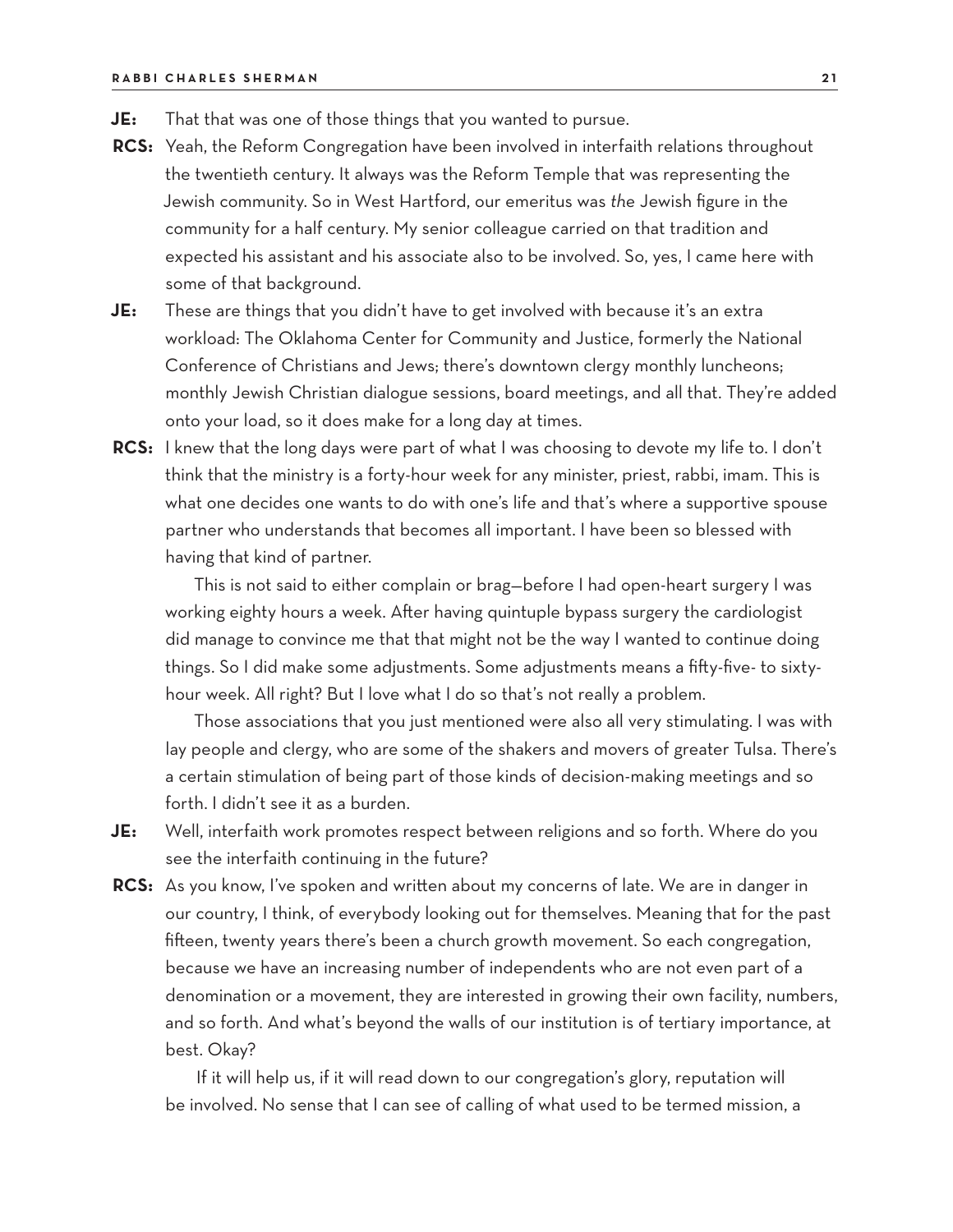weakening of those elements. That's for me, very sad. We have clergy and I include rabbis in that, who are, again, are not that interested in what their neighbors are doing. They're interested only in their own flock. There's articles written in terms of Judaism inreach or outreach with many making the case we have to be involved with our own. Because our people need all of our energies.

Well, I think that's shortsighted. Unless we see ourselves as the old cliché of all in the same boat, we're going to drown.

- **JE:** Okay, so what if the interfaith effort goes away, what harm can come from that?
- **RCS:** Oh, it will result in a weakening of the sense of community, which I believe would be very, very unfortunate. At a time when we are a more diverse society than ever before, if we don't teach and exemplify respect for the other, respect for the differences, then we are going to find ourselves very much out of step with the demographic facts of life.
- **JE:** The demographics have changed in our town since you first came. Today, we have the Islamic community, the Eastern religions, and the faiths weren't even there. So it's probably even more important today than it ever was.
- **RCS:** When I came, we talked with some Broken Arrow Jewish parents. When I went to talk along with the CRC community relations committee director with the folks in Broken Arrow the assumption was in the early '80s, that most every child in a Broken Arrow classroom was a white Christian.

We can smile with that today because we know how it has changed. But that wasn't far from the truth. So, yes, we've changed.

We did a session a number of years ago in Sand Springs that a really, very super sensitive superintendent of schools brought in a Muslim, a Christian, and this Jew to do a panel for his superintendent's staff, which included principals and vice principals. He knew the changes were coming and he wanted to prepare his staff for those changes.

I remember doing this in Jenks. At that time, the Islamic community was very small and young in this work. I'm talking about the fact that, you know, if you only order pepperoni pizza for lunch on Friday in the high school cafeteria, there are a number of people who can't eat that pizza. Talking about things, High Holy Days, you can expect Jewish students are not going to be present. And we expect our holidays to be respected. All right?

And the Muslim lady, I still remember, says, "You ain't seen nothing yet. When our boys reach middle school age, boys, not females, the uniform that you're expecting them to wear in gym is unacceptable to us religiously."

And I saw the coaches kind of going, [gasp]. So we are a much more richly diverse community today. Thank God, for the most part, those in positions of leadership, academic leadership particularly, have been sensitive and willing. I'm also thankful that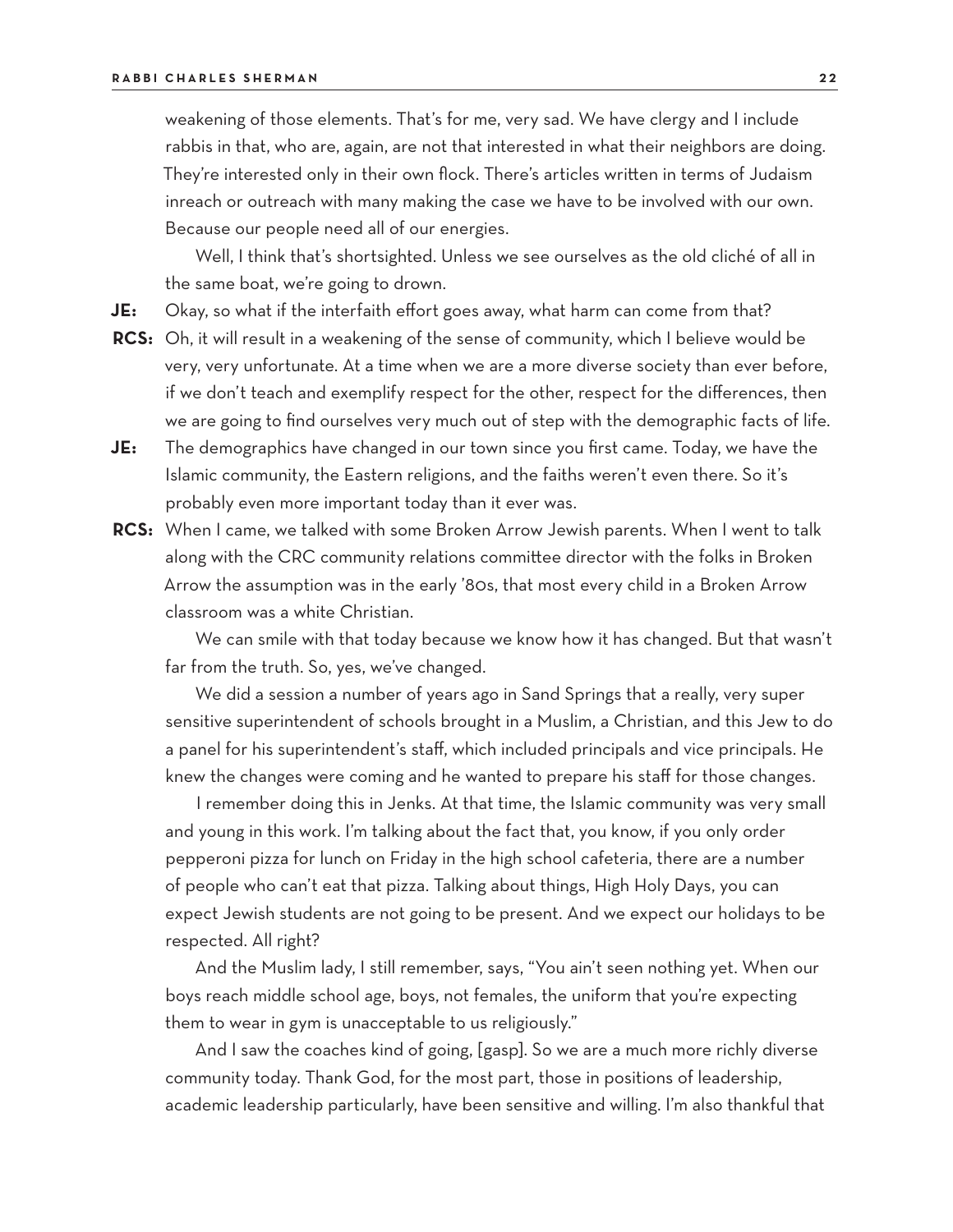I had congregants who are willing to say, "If we have to file suit for our children's rights, which we know we'll win, it'll create a lot of animosity in the process but we'll do it."

They sat in my office and said, "Rabbi, we three are willing to file the suits. So go and make your presentations knowing that we're going to be there for you."

I'm very, very grateful to those families.

# **Chapter 11 – 7:30 Tulsa Jewish Population**

- **John Erling:** I understand you've really embraced the world of technology with your [audience laughing] iPhones and your iPads and a Mac and why did you embrace it so wholeheartedly?
- **Rabbi Charles Sherman:** Semmel must have done the research [laughing]. I am not mechanically inclined, John. As all who know me know, the computer frankly frightens me. I hate to confess that but part of this is definitely a deficiency on Charles Sherman's part, okay?
- **JE:** [laughing]
- **RCS:** No question about that. But I have concerns about the use of technology. I'll be blunt even though one of my teammates is here. The fact that people aren't reading newspapers and, in fact, the local newspaper, is a matter of great concern for me. If we're getting our news from the *Daily Show* or from blogs and Facebook, we're not getting the news. The constant texting and people with their head in a phone instead of with their eyes on the blessings of this world, that's of concern to me.
- **JE:** Is it true you don't have a cell phone?
- **RCS:** It is true.
- **JE:** And—
- **RCS:** I have absolutely no need to be in constant touch. I respond to emergencies, and, you know, in the ministry people have emergencies. I'm responsive without a cell phone. I have no desire to be in that kind of touch with the world.
- **JE:** As you reflect on your past thirty-seven years, you think about the Jewish community, its population dwindling, maybe you can comment on that. I think there are about two thousand Jews living in Tulsa. And when you think about the main foundations we have they're attached often to Jewish names and to Jewish individuals. I'm sure more people would think, *Well, certainly there must be a bigger population here.*

And then I want you to also talk about one of my joys of doing this is that I get to know people more than I ever did when I was on the radio. So I've interviewed a number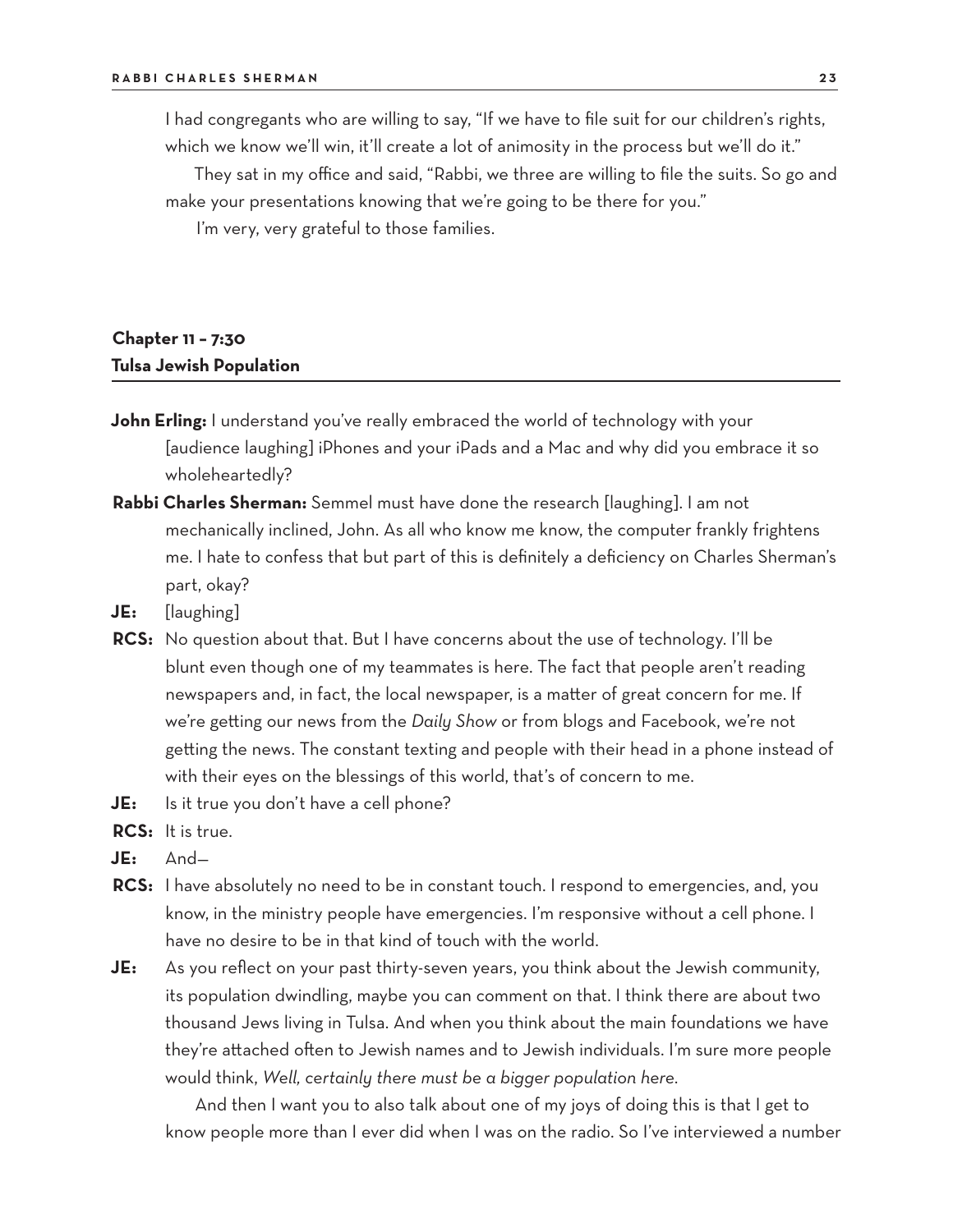of Jewish people and I hear "to repair the world." Comment on, if you can, all of what I just talked about there, this dwindling population, and then to repair the world.

**RCS:** The dwindling numbers are of grave concern and I don't think that anybody has the answer. Our hope is that with greater diversification in employment opportunities here in Tulsa, Jews can be attracted to move here for employment opportunities. I think we have to do a much better job of retaining the Jews that are here. I proposed two weeks ago, and I'll say it now to a much larger group, that we look into providing scholarships for students, out high school seniors to be able to attend colleges and universities, which have a critical mass of Jews who will come back and work summers here. We will make every opportunity to find employment and they will have a, for the sake of discussion, five-year commitment to return to Tulsa in order to have forgiveness of those loans.

I think we have to do something that ambitious in order to bring children back. I'll tell you the figures that we're working with. When Jennifer Larch, our director of youth and education, put together for our *midrash* graduation, all of the graduates, and this is a self-selective group of some of the most committed young people who have continued beyond bar and bat mitzvah through confirmation to high school graduation from our Jewish high school, which is an afterschool program.

I don't think I know every Jewish person in town but I know a lot. I went through the list, 18 percent. We can't survive 18 percent of our students not coming home, we can't survive as a Jewish community. That's the wakeup call, friends, we've got to do something about it.

We've been at this grow Jewish Tulsa for six years and I don't think we've made much headway at all. So we're going to have do—I'll use the word "ambitious," much more ambitious things. I am concerned.

You take Oklahoma, there's no longer a Jewish congregation in Okmulgee, in Bartlesville, in Ardmore, or in Muskogee. There are only Jewish congregations, virtually, in Tulsa and in Oklahoma City. Yes, small congregation in Ponca City, small congregation in Seminole brings in somebody for the High Holy Days, but virtually it's the two big cities—Tulsa and Oklahoma City and that's it.

So this business of numbers is important. There has to be a critical mass. In terms of *Tikkun olam*, to repair the world, we Jews believe that we are partners with God. We are God's arms, legs, hands, back, in order to do the work of repairing this world. Your question is a very insightful one because they're tied together. If there are not enough arms, legs, backs, heads, and so forth, you know, you can't do the work. And that's definitely a challenge for us in the twenty-first century.

**JE:** You talk much about your work and long hours, you have never taken a sabbatical. Many times rabbis, ministers, and all will take a month, two months, to recharge and I suppose you could have done the same thing here. Why did you never take a sabbatical?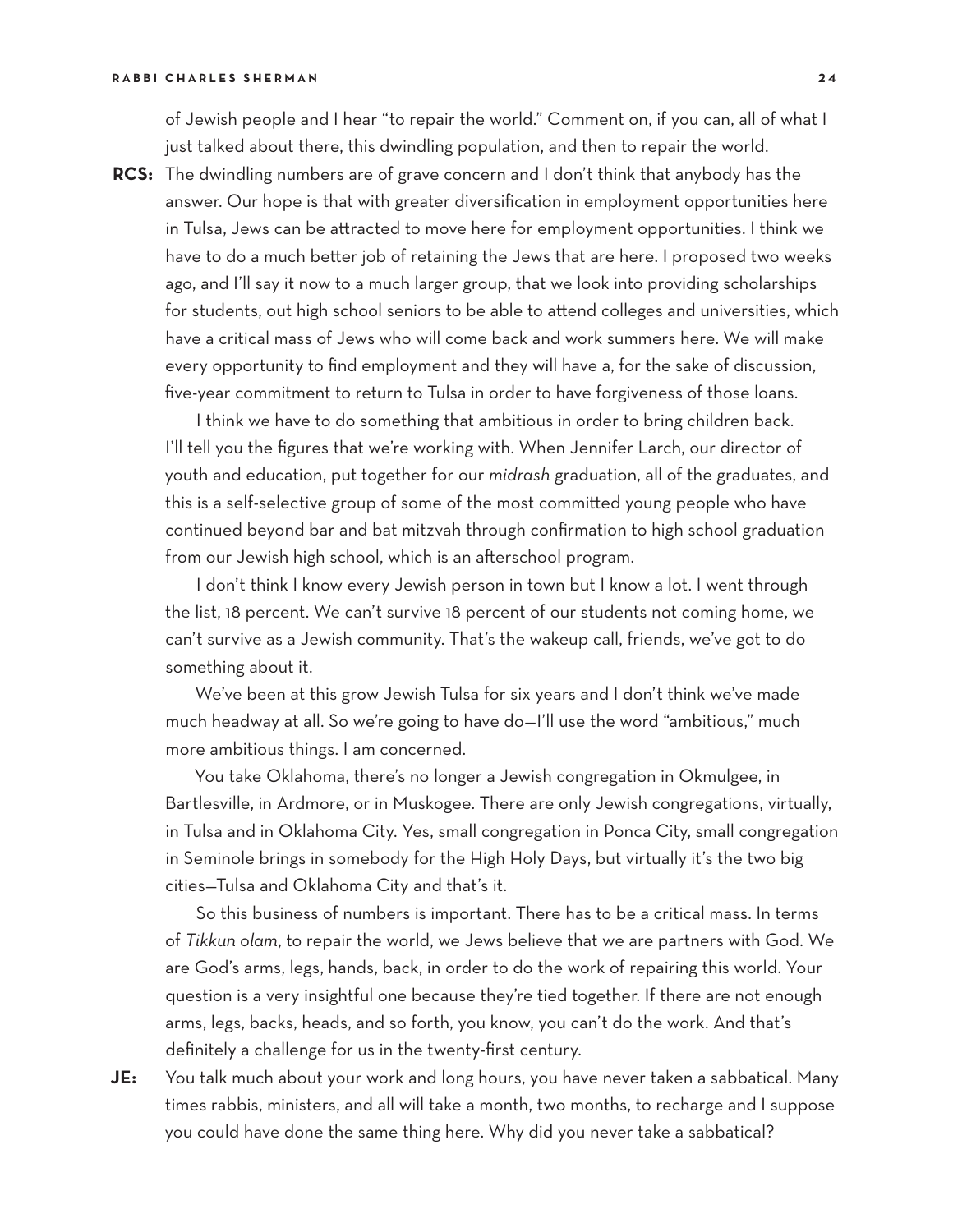- **RCS:** Just stupid, yeah. Yeah, I wish I knew the answer. My wife wishes I knew the answer. Um, there always seemed to be things that got in the way, I mean, yes, you're quite right. Rabbinic guidelines call for every seven years there to be a sabbatical of three to six months, akin to the academic world. When you have young children, you can't take them out of school that long and so forth. And I guess, there's a deep-rooted fear, don't listen to this, Paula, yet they'd figure out they can get along without me, you see, you know. So I guess, I was just having too much fun.
- **JE:** And that must be the reason you've stayed her a long time. I mean, you could have moved on. I'm sure you could have moved on to bigger callings, bigger cities, bigger congregations, and you chose to stay. Why?
- **RCS:** I have been privileged to work with some of the finest people that anyone could know. Supportive and generous, sensitive, appreciative, I can't imagine a better group of people to work with. And that includes, incidentally, my friends in the general community as well.
- **JE:** Rabbis, have they come out of this congregation?
- **RCS:** Yes. In coaching, there's a Coaching Tree. I'm proud of the fact that Rabbi Sandra Katz, Rabbi Aaron Sherman, Rabbi Daniel Sherman, Rabbi Adam Miller, and soon to be Rabbi Andrew Terkel are products of this congregation. Cantor Deborah Avery is a product of this congregation. Yeah, it's a source of great pride.
- **JE:** Yeah.

# **Chapter 12 – 4:50 Rabbi Emeritus**

- **John Erling:** There might be those who will listen, this is an educational tool, or young people considering this ministry, what would be your advice to them?
- Rabbi Charles Sherman: I'm one of those who believes very much in calling of serving people. To be able to study and to serve a wide variety of people, building on your own strength. So I love teaching. Therefore, have tried to take advantage of every opportunity to teach. I love preaching, and so, I preach regularly. This is the kind of calling in which someone else loves pastoral work can really emphasize that part of the calling.

For me, a healthy congregation makes it possible to do more than any one, two, three individuals can do. So I've put a great deal of my energy into the organization of this congregation because I thought we could do more, you'll use your word, in an orderly, well-organized, well-financed congregation, than if this was a hit or miss operation.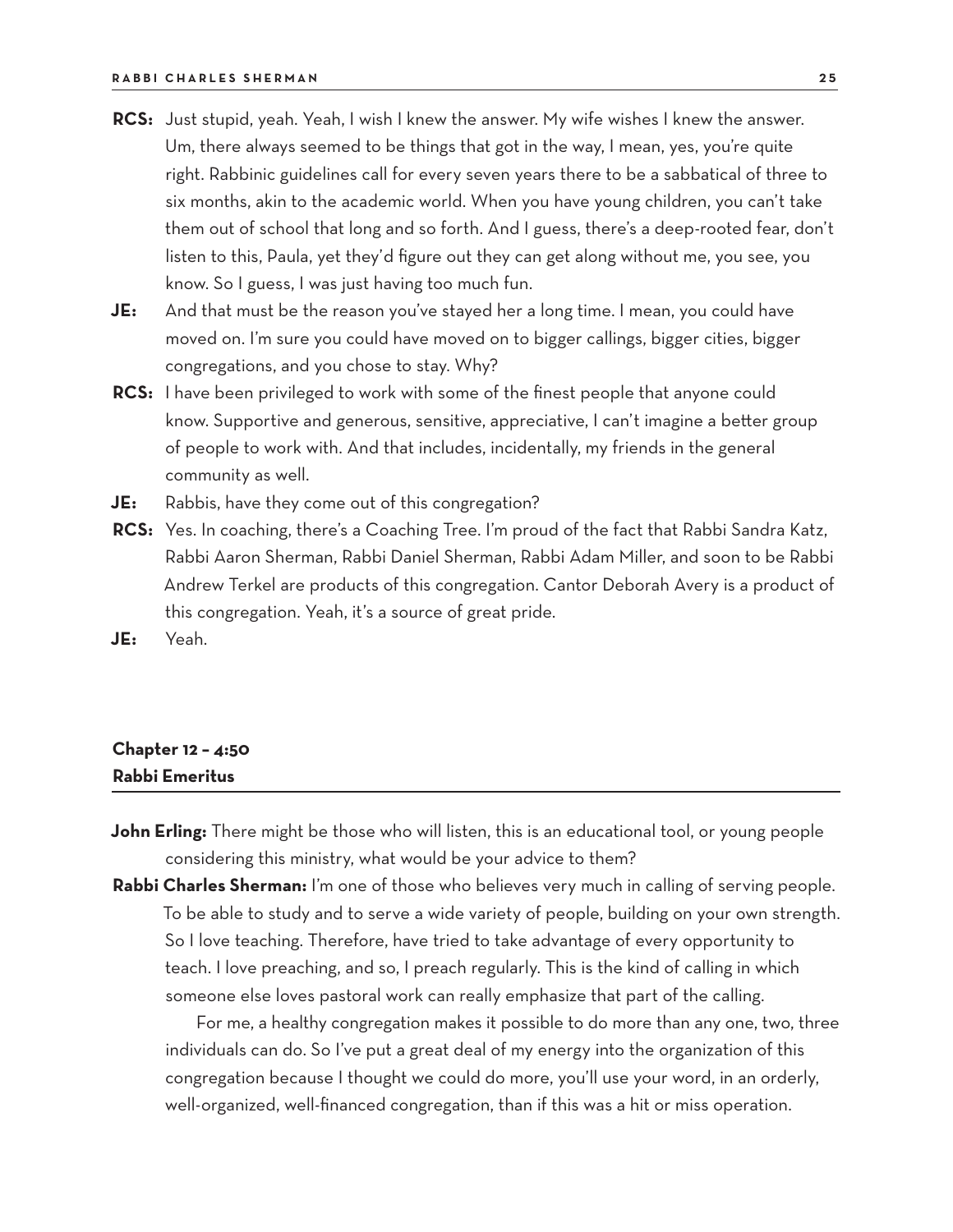**JE:** Um-hmm (affirmative).

- **RCS:** So I've been able to play to my strengths, develop what I love doing. I don't know that every occupation provides that kind of flexibility.
- **JE:** And now you hand off the leadership role to two rabbis, Rabbi Karen Citrin, and Rabbi Micah Citrin to serve this congregation. Did they ask or did you give them advice of any sort?
- **RCS:** You know, in our polithy, the idea is that the incumbent rabbi stays out of the placement process. I'm going to pat myself on the back, I think I did a darn good job of that. Uh, so, when the committee that Paula served on, again, said, "This time do it right, Paula," uh, they brought candidates here. They went through all of their screening, reading of resumes, Skype interviews, and so forth, decided who to invite here. I had an opportunity to spend an hour with the candidates. I said to each, "I'm not an interviewer here, please understand that. I'm here to tell you anything I can as candidly as I can about our community and our congregation, so ask away." That was my input, whatever they wanted to know.
- **JE:** Now you move into the role of rabbi emeritus. What are your plans in that role?
- **RCS:** I'm going to let it evolve, John. Congregation generously has provided me with an office down the hall and Nancy and I are committed to writing a history of the congregation as it prepares for its Centennial in December of 2014. Dr. George McCutchen of Zion Baptist Church has celebrated his sixtieth anniversary with the church and his advice to his congregants I'm going to borrow. He said, "My door is always open for fresh air, not for complaints."

I think that is good advice. I have been part of some people's lives for almost four decades and they a part of Nancy's and mine. And I hope to remain a part of their lives and help the Citrins in any way they would like to be helped.

- **JE:** I think you've done this before, but could part of your future plans be a rabbi on a cruise ship?
- **RCS:** Yes, again, that's a wonderful idea, John. Yes.
- **JE:** You've done that before, haven't you?
- **RCS:** We did.
- **JE:** Yeah.
- **RCS:** A year and a half ago to Australia and New Zealand, it was great fun.
- **JE:** So as you say goodbye in your role of rabbi here at Temple Israel, what will you miss the most?
- **RCS:** I will probably miss preaching regularly the most.
- **JE:** You enjoyed building sermons, writing them?
- **RCS:** Yes. And delivering them.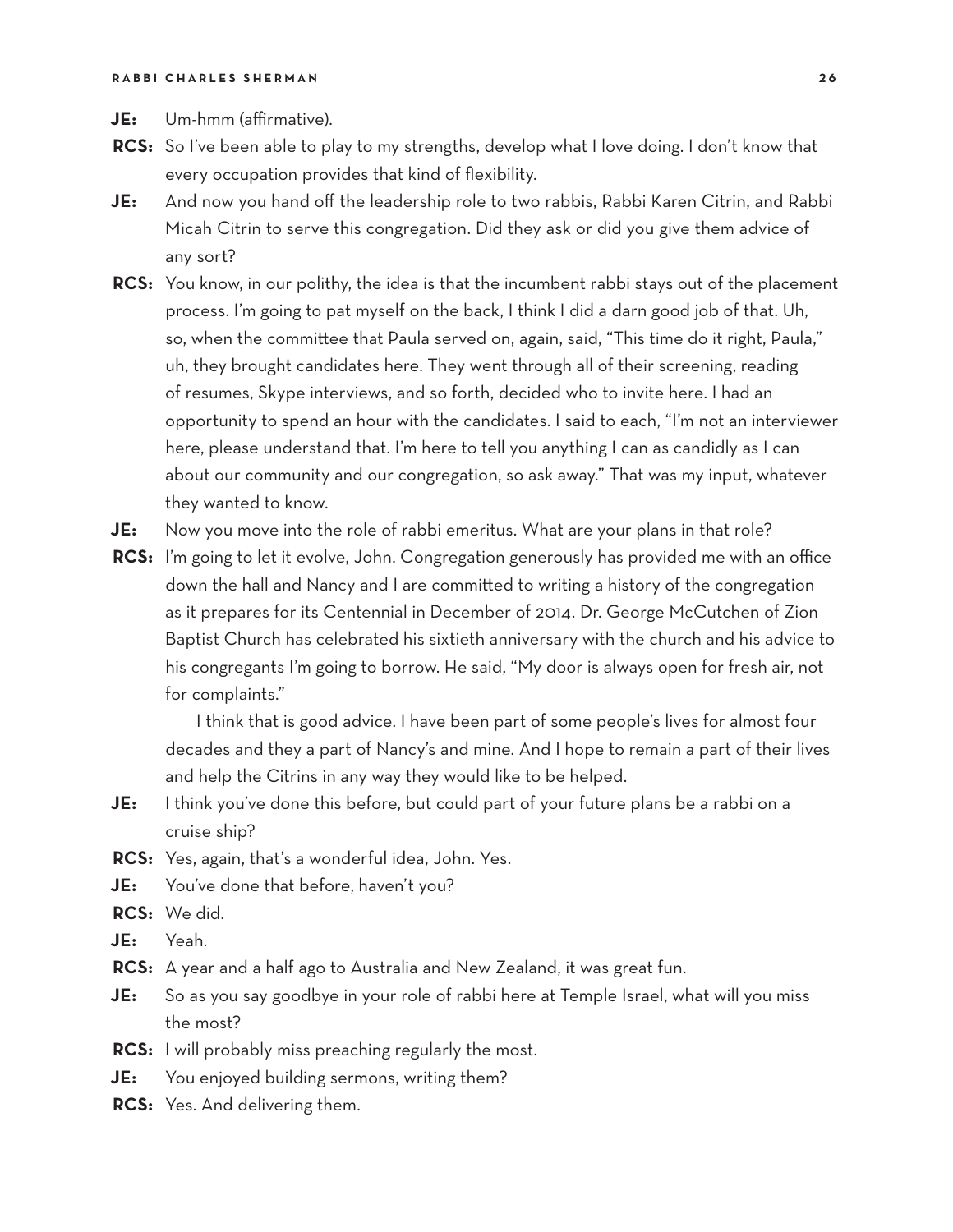- **JE:** And delivering them, of course.
- **RCS:** Yes, it's a great challenge to preach and I have to figure out how to channel those creative juices in a different way.
- **JE:** Well, I want to thank you for the evening and our audience here, I'm sure, feels the same way. [applause] And for your community service. And I'm sure that if you're called on in interfaith work you'll continue that as well in your role as emeritus. So thank you for this evening, we've enjoyed it very much.
- **RCS:** Thanks for the project, I mean that, John. I think that the Voices of Oklahoma is a great idea and you are such a skilled interviewer that it's been fun.
- **JE:** Thank you, thank you, Rabbi. Appreciate it. [applause]
- **RCS:** Thank you, Paula.

## **Chapter 13 – 12:20 Cruise Rabbi**

- **John Erling:** Charles, when last we talked, it was before that audience at Temple Israel. It was June 10, 2013. Today's date is February 19, 2020. Seven years ago, can you believe that? **Rabbi Charles Sherman:** Hard to believe.
- **JE:** It's scary, isn't it?
- **RCS:** Yes.
- **JE:** How fast it goes. And now our visitors can listen on our website and also on podcast. I had never heard of podcast seven years ago so we want to welcome our podcast listeners as well. As we listen back to your story, you were about to retire. So I wanted to follow up with you to see what you've been doing. Get some of the thoughts about what's going on in this world.

I asked you what you would miss the most, and you said preaching. And you said you wanted to channel those creative juices into something. You talked about writing a book about the history of Temple Israel. So did it turn out to be that preaching was one of the things you missed?

**RCS:** Yes. No question about it, John. I enjoyed the whole creative process involved in selecting topics, studying to prepare a message, and then to deliver the message. What has given me an opportunity to continue preaching on a much, much more limited schedule is that I have had the very, very good fortune of becoming a cruise rabbi. And for the past, almost seven years of retirement, Nancy and I have done three cruises each year: High Holy Days, Hanukkah, and Passover. As cruise lines employ rabbis and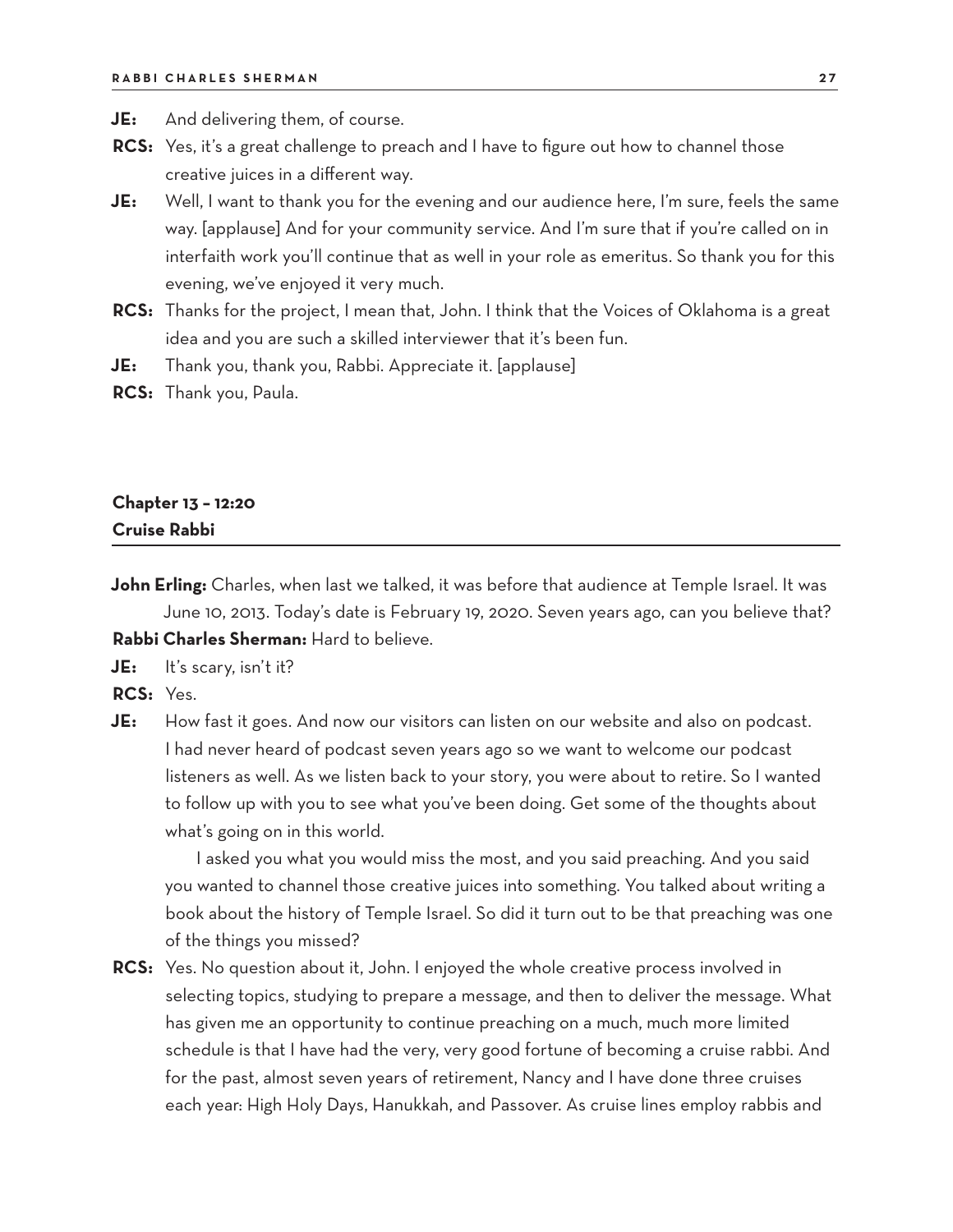cantors at a deeply discounted cruise rates, it still costs a lot of money because we have to pay the transportation to get to the embarkation point and so forth. And we pay for our excursions onboard, but it's still a deep discount. We couldn't afford to do this if it were not this opportunity.

Nancy and I have been now to all seven continents. We have seen things that we never imagined ourselves seeing. Nancy, you may remember, taught for some twenty-five years at Tulsa Community College. And she taught, among other things, cultural geography.

- **JE:** Oh.
- **RCS:** So now she's had a chance to see the places with her own eyes that she had taught about over and over again. It's been a treat for us. We have been now on eight different cruise lines and fourteen different ships.
- **JE:** Do they seek you out knowing that this is what you do, all these different cruise lines?
- **RCS:** Well, my dear friends, Rabbi and Mrs. David Packman of Oklahoma City, David died last week and just last Friday we were in Oklahoma City for the final farewell. David and Nina Packman retired years before I did and they had become cruisers. And we learned from them. And so there's an agent who handles a variety of ships, it's his job to secure clergy, not just Jewish clergy, but Protestant and Catholic clergy as well, to staff the cruise ships. Unfortunately, cruise ships over this last decade have been cutting back on these opportunities so I don't know how long this is going to last.
- **JE:** Hmm, why would they be cutting back?
- **RCS:** I think expenses.
- **JE:** Yeah.
- **RCS:** As cruising has become increasingly competitive and I guess the profit margin goes down, so they're not looking to give away cabins.
- **JE:** Um-hmm (affirmative). What do you do on the cruise? Is that where the preaching comes in?
- **RCS:** Yes. During the High Holy Days, and my hope is always to have a cruise long enough that it encompasses both Rosh Hashanah, and Yom Kippur. I do all of the Jewish services, and it's surprising how many people will say, "Oh, Rabbi, when we booked this cruise we had forgotten that the Holy Days were going to be during this period of time."

So we're glad to have an opportunity, even if briefly interrupting our cruising to worship. So I have services on Sabbath Eve and on all of the Holy Days. Yes, I preach as part of each of those services. Sometimes they're golden oldies, but even those golden oldies need to be revised, revamped for a different time. And that's a nice challenge.

We have met people from throughout the world. Give you a recent example: We picked up a cruise ship in Buenos Aires, Argentina, and we went for Hanukkah to Argentina, Uruguay, and five ports in Brazil. Nancy and I had never been to Brazil before. And you never know how many people on the ship are Jewish, or how many of those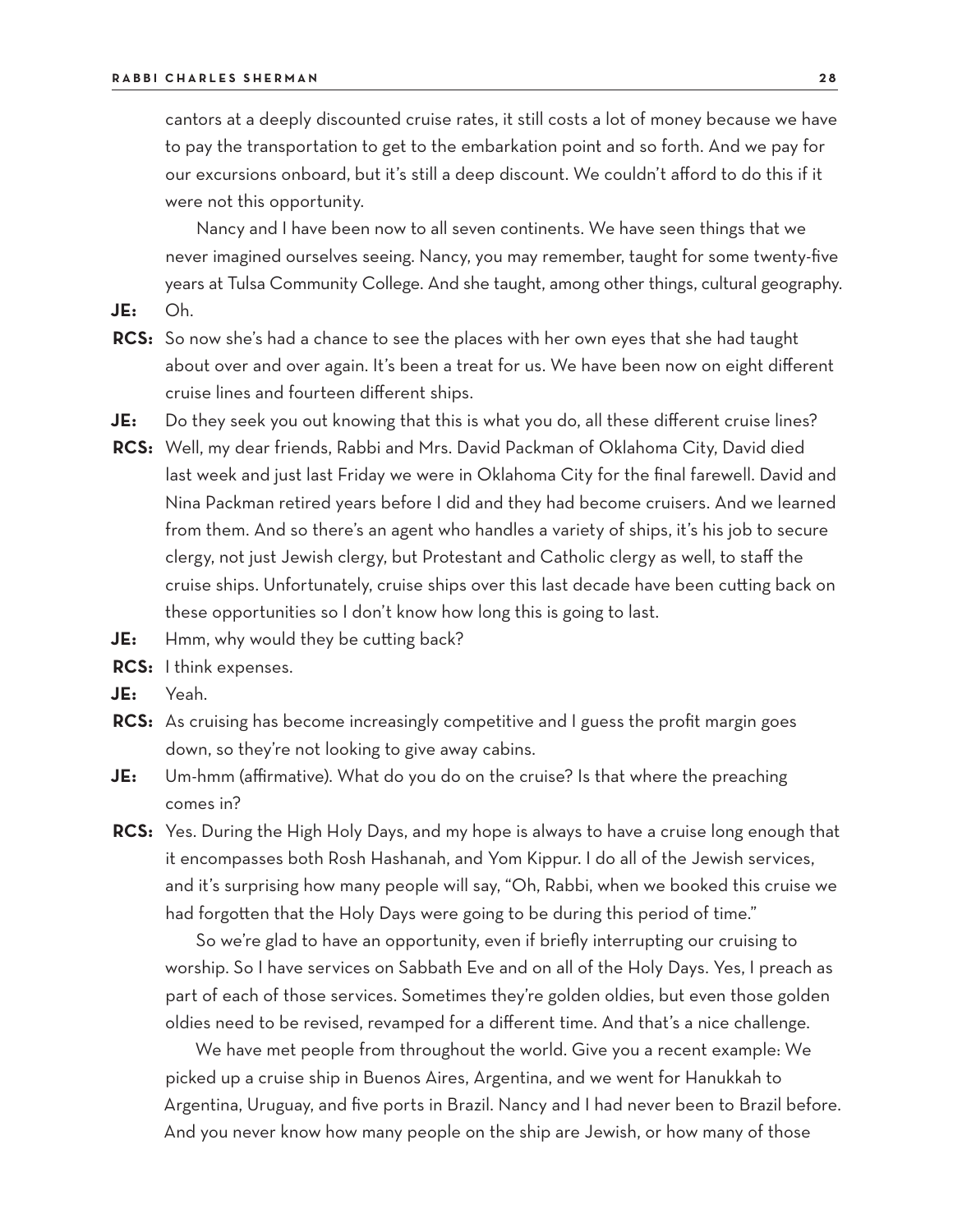Jews are going to attend services. So I prepare but I'm not sure what the congregation is going to look like. It's always announced in the daily program of the ship, first night— Hanukkah candle lighting with Rabbi Sherman at such-and-such time and place. It was the drawing room of the ship.

I get there early, of course, and there's one or two people. Slowly the room continues to fill. There were over forty people. I always begin by asking, "Folks, let's take a few minutes, introduce yourself, and tell us where you're from." It's nice that you try and build a spirit of a congregation, what we call a *Kehillah*, and listen to people introduce themselves from ten different nations of the world. But all over the globe. There were people from South Africa, from Israel, from Turkey, from the UK, the USA and Canada, and then from South American countries, from Chile, Argentina, Brazil. So you have forty-plus people from literally around the globe.

We begin with the traditional blessings of the Hanukkah candles. And I had passed around a sheet with the words and with some songs and people began chanting the blessings with me. And I bring a tape recording. One of the problems is that ships today don't have CD players. I have good CDs with a variety of music so it's a challenge. At any rate, the blessings I had were with a youth choir because there were no youth on this cruise ship among my congregants and it was nice to hear the voices of young people. And people joined in.

Then I went to want we call the Hanukkah anthem, "*Maoz Tzur*," "Rock of Ages." And again, I have no idea, and the people from these ten spots on the globe all joined in in the Hebrew and filled the room. Tears came to my eyes, it was just beautiful. They didn't all know the English translation but they knew "*Maoz Tzur*," and the traditional melodies.

So it's a fascinating experience. We meet very interesting people. And you learn from these experiences, learn from talking with a variety of people that are interesting folks. Many of them have traveled the world repeatedly. I'm always surprised there's a certain class of people who spend a good part of every year traveling and enriching their lives, undoubtedly.

I'll give you another experience. Four years ago, we were on a Holland America ship for Passover. I had met two days in advance with the culinary director and he gave me his card. And I still remember, I said, "Your name is Kovacs," K-o-v-a-c-s.

He said, "That's the correct pronunciation, how did you know that, Rabbi?" I said, "Because that's my mother of Blessed Memories' maiden name."

He said, "No kidding?"

And she was born here. Her mother was from Hungary and my mother spoke fluent Hungarian. So we hit it off and planned the Seder, the traditional Passover meal and it was lovely. The ships go out of their way to make this experience very, very nice. All the traditional foods and whatever I need in order to conduct the Seder, which takes two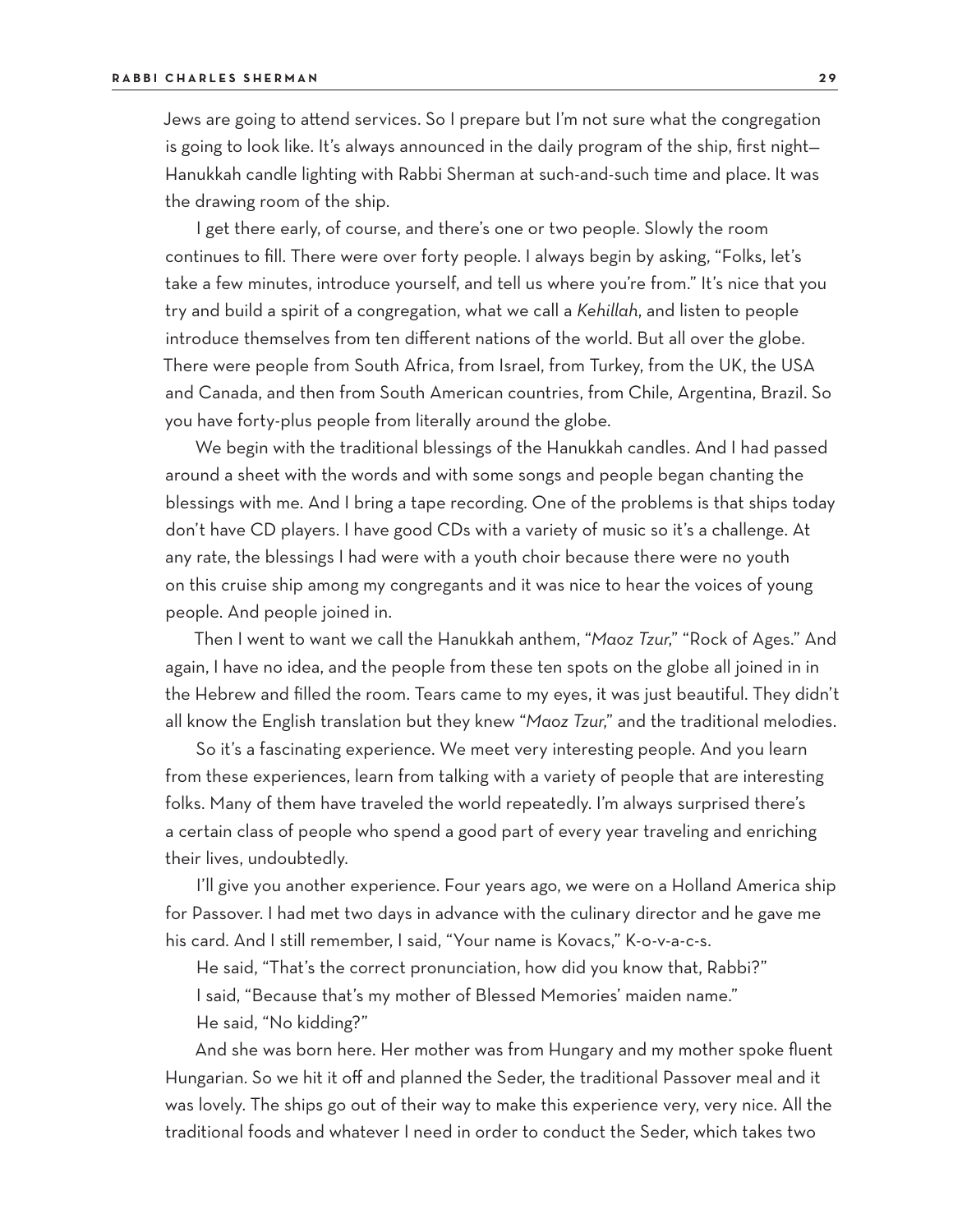and a half hours. All they ask is that people make a reservation. There's no additional charge but they need to know for food preparation how many people will be coming. It went beautifully.

And then Passover is either seven or eight days long, depending upon whether you're a traditional Jew or a liberal Jew. So the idea was that for the next seven or eight days, people when they went up to the lido deck to get their breakfast, let's say, would ask for Matzo, they didn't want to put the Matzo out.

So when Nancy and I got there for breakfast, I asked for Matzo. The fellow said, "Of course," and he went and disappeared. Came back, it took him a good five minutes, and said, "There is no more Matzo."

Now we're at the first day of the Passover festival. I said, "Are you sure?" He said, "Yes, I'm sure."

I went to find Kovacs. I said, "We have a problem." Turns out his staff unknowingly put all the Matzo out for the Seder the night before. And once out it couldn't be used again, so now the ship had no Matzo.

He said, "Don't worry, Rabbi, I have on my staff a man who used to be a baker in an Israeli bakery. We will begin baking Matzo."

I said, "Fine." And by the end of the day, there were Matzo.

Now it was an interesting creation. It looked like a Pop Tart, no Matzo I had ever seen before, only Pop Tarts have a delicious filling, this dough did not. It was edible if you put enough butter or peanut butter or cream cheese, jelly on it, otherwise, it left a lot to be desired.

My people came to me during the course of the next two days. "Is this really kosher for Passover?"

I said, "I declare, yes, it's kosher for Passover and we can eat it."

Every day Kovacs and crew made fresh Matzo. We got through the holiday.

## **Chapter 14 – 4:20 Anne Frank**

**John Erling:** Do any Protestants or Catholics come into your services?

**Rabbi Charles Sherman:** Yeah, that's an interesting question. We have had non-Jewish people attend services of all kinds. They had a second-day Rosh Hashanah service last year and there were a very few people. And one gentleman introduced himself, a retired Lutheran pastor from Germany. He had studied Passover, he knew all about the holiday, but he had never experienced Passover. And, "Would I be allowed to come?"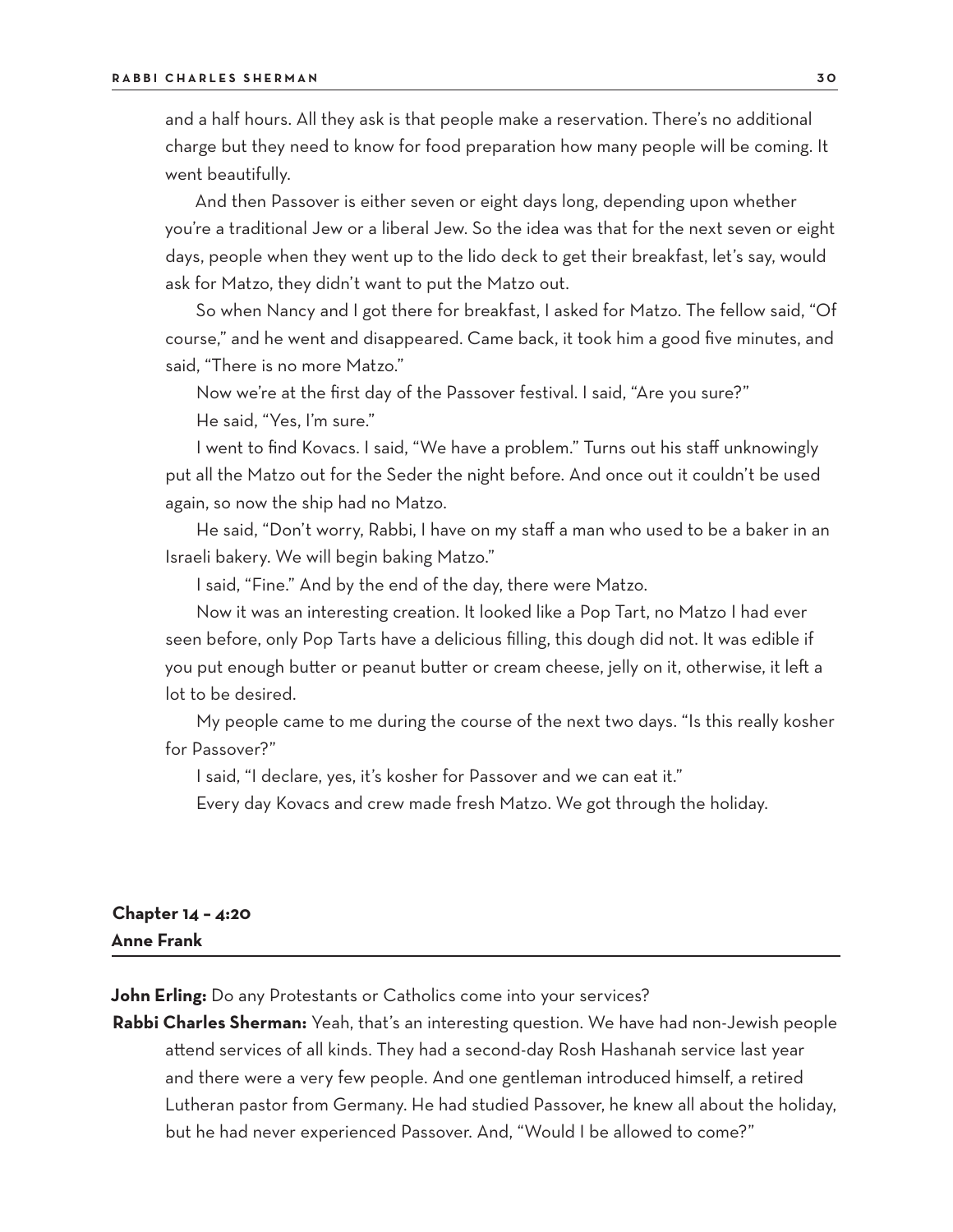I said, "We'd be delighted to have you." We've had all kinds of people join us.

I remember on one cruise a man came over and said, "You know, I'm a funeral director and we've had a lot of Jewish funerals but I've never been to a Passover Seder. Could I come to the Seder?"

I said, "Well, absolutely, we would love to have you."

We had a Jewish Lord and Lady from the British Empire. They came to Seder and for the second-night Seder they invited the other Lord and Lady who were not Jewish, to be their guests at Seder. So I've had royalty at a Seder.

You know, people reach a certain status in life, and you're well aware of this, they don't have to be pretentious, there are no airs, they're simply good people.

Nancy sat beside the Lady and they have a fascinating conversation about world geography, in fact.

So, yes, when there's another clergy person aboard the same cruise, I make it a point to get us together for lunch. And I've met some very, very fine colleagues, both Catholic priests and a variety of Protestant ministers. Many of whom have cruised much more frequently than I. And we would swap cruise stories.

If I may, I'll tell you one more story. Three years ago, we were on a ship for Passover. Nancy starts out by saying to people she meets in the elevator or in the food line, "Where are you from?" That's the ice breaker and they're off and going. She met a lady who said she was from Amsterdam, actually, right outside of Amsterdam. And Nancy said, "Well, we've been to Amsterdam, beautiful city," and so forth, "and we particularly enjoyed the Anne Frank House."

The lady said, "I was one of those hidden children, the same as Anne Frank." She and Nancy continued to talk. An eighty-year-old lady, Ynette was her name. A lovely lady.

So knowing this, the *Haggadah* that we use, the ritual book for telling the story of Passover at the Seder, has a beautiful quotation from *The Diary of Anne Frank*. And I try to recruit twelve, thirteen, fourteen volunteers to help me with the reading of the *Haggadah* at the Seder. And I said to this lovely lady, "There's a quotation from *The Diary of Anne Frank*. It would be very meaningful to us if you would read that, if you would be comfortable."

She said, "I will try."

Well, we came to that point in the ritual meal and I informed our guests that this lady, now eighty years of age, was a hidden child who understood very well the story of Anne Frank and she will read this part. You could of heard a pin drop as she read with such feeling these words of hope that Anne Frank wrote in the middle of this nightmare she and her family were living. It was one of the most meaningful Seder moments of my life.

**JE:** Hmm, I bet. Wow, things you didn't know were going to happen to you as we visited you

in 2013.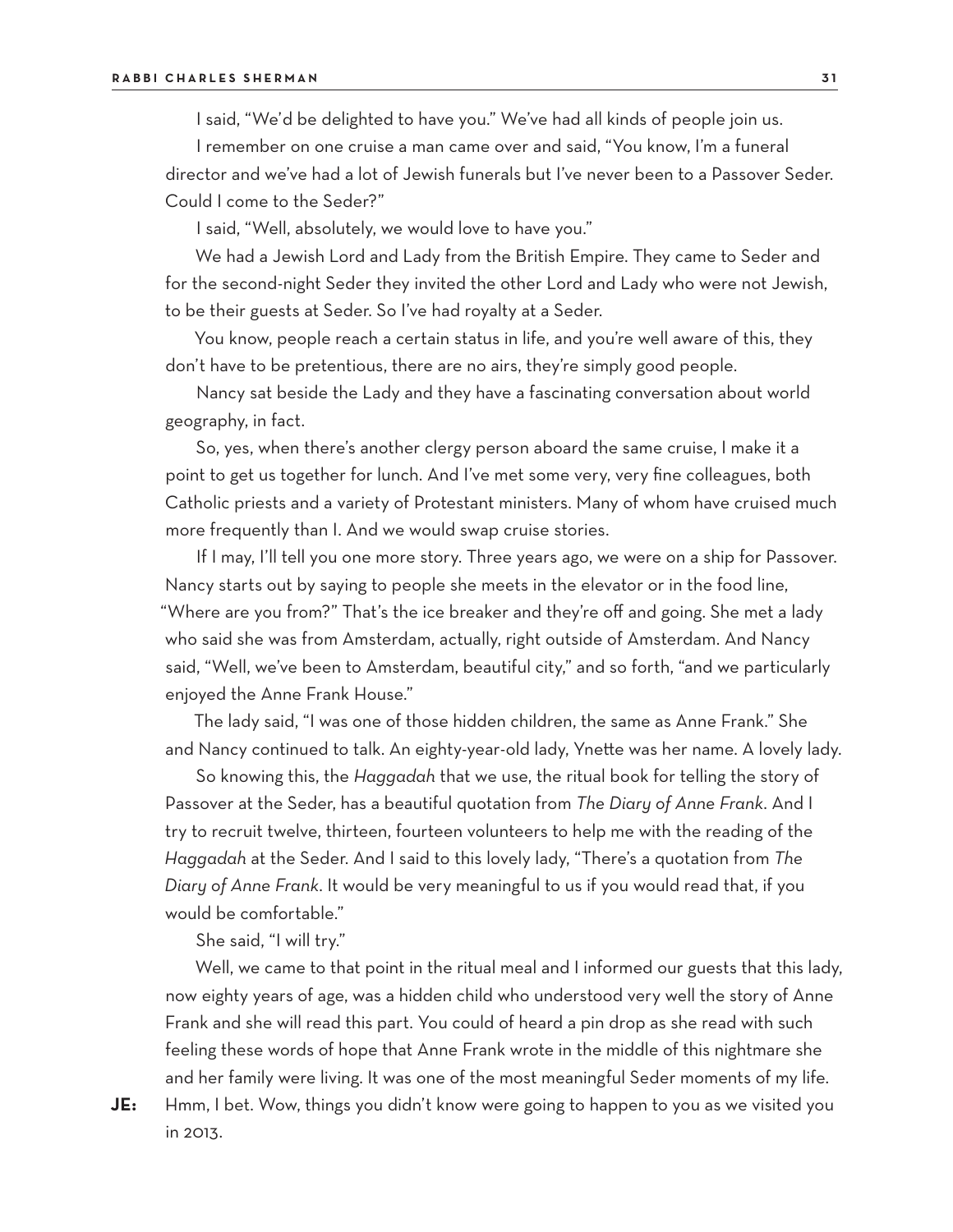## **Chapter 15 – 7:07 Mediation**

**Rabbi Charles Sherman:** The other thing, John, is that I may have begun thinking about, a friend of mine in the congregation had been sharing mediation stories with me at our collation after services often. Obviously he was enjoying this volunteer activity and he said, "You know, I think it might be something you would enjoy."

So I looked into it and decided that it was something that I would enjoy. When I began college, a long, long time ago, I was prelaw. I thought I was going to become a lawyer and my uncle was a prominent lawyer in Pittsburgh and he had a place for me reserved in his firm. But over the course of my years as an undergraduate I changed my mind and decided to go to seminary instead of law school.

But the law has always fascinated me. So I did the training, forty hours of training required, I think in October of 2013. Now I thought that with all of the years that I had put in in premarital and marital counseling that marriage and divorce was right up my alley and that I would have a lot to bring to that.

Well, you can't start there, no matter how many years of experience. You have to start with small claims court and civil law. So I did that for a year and a lady who had been going to Sapulpa, Oklahoma, for small claims court on Wednesday mornings, she retired. And I was asked if I would do this.

And so every Wednesday morning now for the last five-plus years I drive to Sapulpa and I do the small claims docket. Now this is the middle, as you well know, of Creek County, and I think that a high percentage of the people I meet and deal with are Native Americans, at least some percentage. I believe that Judge Woolery, who I think is an outstanding jurist, knows half the people in front of him in the courtroom. And he decides which cases are to go to mediation. He sends me the ones he doesn't like, having to do with the families, which are often difficult. And all I know is the names on the dockets. So there's some paperwork that has to be done in the mediation setting.

So I kind of curiously said to this older woman, "I notice that you have the same name as the party over here. Are you related?"

She looked at me and said words I'll never forget, "He used to be my son."

#### **John Erling:** Hmm.

- **RCS:** Well, that was not a warm welcome—
- **JE:** Um-hmm (affirmative).
- **RCS:** . . . to the mediation table but we managed to work through it. The judge also doesn't like animal cases and I think I have had every kind of animal case over the course of these five and a half years that one can imagine, including a young man driving a high-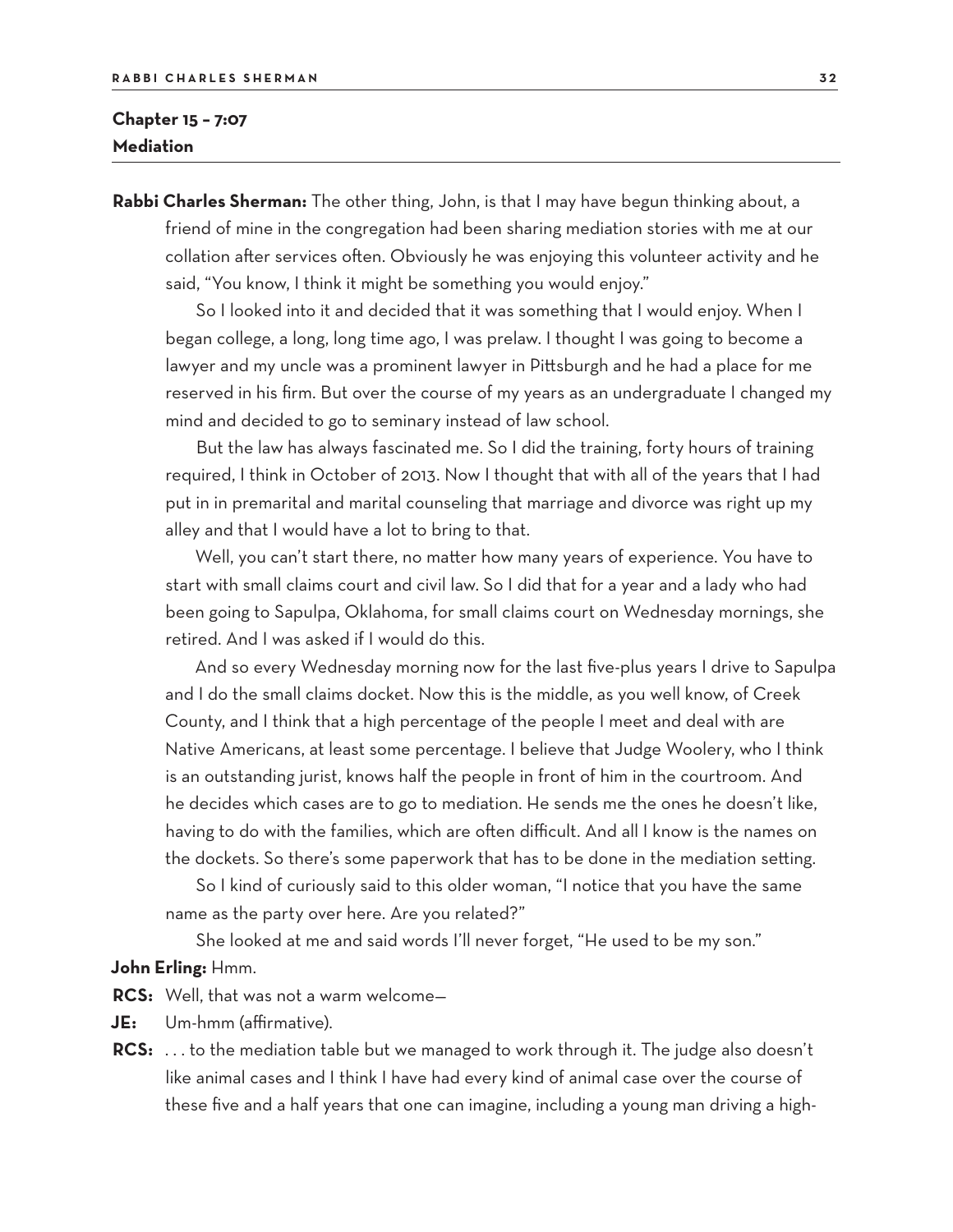speed sports car at three a.m. in the pitch dark, coming around the corner on this country road, running into a cow and doing thousands of dollars of damage to his sports car. And him wanting compensation. The cow didn't belong in the middle of the road. So there have been all kinds of cases.

**JE:** Okay, so how did that get resolved?

- **RCS:** The cow didn't belong in the middle of the road, and the owner had some responsibility for the fact that his fence was broken and that the cow got out. He finally realized that he had some responsibility and we worked out, hopefully, a fair settlement.
- **JE:** When you mediate, do you go from one room to another? Do you get both parties at the same table?
- **RCS:** That's something we learned early on, there's a procedure known as caucusing where you meet with one party and then meet with the other party, separately. I prefer always to begin together and see where, as we create an agenda, what are the items that we're going to be deciding. And then, if necessary, if I feel that we'd do better to speak to one side at a time, then we caucus. I find that that is a useful tool, but only used occasionally.

This morning I was in Sapulpa and Judge sent the case, an eviction case. I do a lot of evictions. This was a case where the owners of the house were the Creek Nation itself. The judge smiled at me when I brought in the settlement, he said, "Well, have you ever dealt with the Sovereign Nation before in mediation?"

I said, "No, it's really my first such case."

But if I may, I'll tell you one of most interesting cases. In Sapulpa, it so happens. I also mediate in Tulsa. And we began last July an eviction court. We have an inordinate number of eviction cases in Oklahoma. So the court began and eviction court just for landlords and tenants. The reason I was interested in doing this is, as I've learned, if we can prevent an eviction going on a renter's record, it makes it much easier for them to rent in the future. Landlords are not looking to people who have been evicted. So if we can work it out with the landlord so that the house, mobile home, apartment, reverts to the landlord in a timely manner, without an eviction on somebody's record, that's highly desirable.

And we now, I'm happy to say, have public defenders and a nonprofit group representing the renters. Because it's an imbalance. There's often an attorney on retainer for the landlord who comes in with a whole stack of manila folders of cases. And for many of the renters, they are not familiar with the system, they don't have representation. So mediation can be very helpful here for both sides. I enjoy doing that.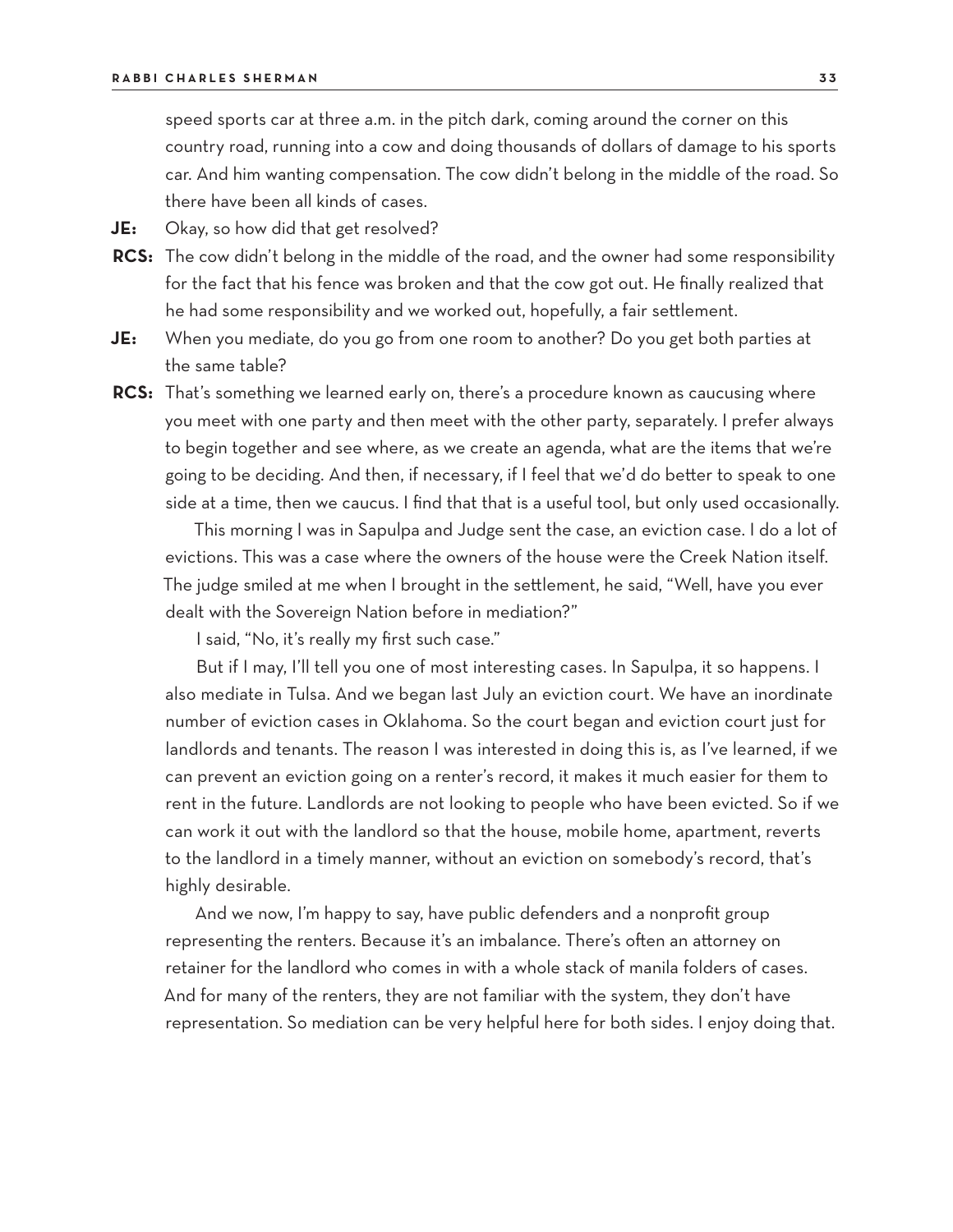## **Chapter 16 – 8:10 Marriage and Divorce**

**Rabbi Charles Sherman:** Incidentally, after a year of doing civil mediation, I returned to my director and said, "I still want to do marriage and divorce." And I did forty hours of training at the OU Law School to do marriage and divorce. I've been doing that now for the last four years. It is my favorite, even though it can be emotionally very trying, especially when we're dealing with children and parents disagreeing over basic things in their children's lives. But to try and work that out.

Mediation provides an opportunity for both sides to be heard, to get a lot of things off their chest, which they would never have the opportunity to do in a court. It also lightens the overburdened court system. And so people often get a chance to resolve their differences much sooner than waiting for a court date. And to be heard.

So we're, all of us, volunteers. And these mediators come from all walks of life. It's interesting and this is my way of giving back a little bit to a community that has been wonderful to me.

- **John Erling:** Have you ever had cases where when both sides put it all out on the table, and maybe they had never been to counseling before, that, well, maybe they say, "Oh, I get it, I understand your side"? Have you ever had a healing as a maybe not get a divorce?
- **RCS:** No. But there have been times when I listened to two people and I wonder why in the world are they getting a divorce? It sounds like they're in agreement on many things but I have asked the question that you're posing, you know, "Are you sure you want to do this? Because this is a good time to back out or put it on hold, maybe, would be a better way."

For example, to pursue what you're saying, "Go get counseling," if they haven't done that. I have to be careful because, you know, as a clergy person counseling and trying to preserve relationships was a high priority. That's not my role here as a mediator, but I am who I am.

So, yes, that has been the put out but I haven't had any takers yet, John. They have continued. But I don't know what happens because in marriage and divorce you write a memorandum of understanding, which each side must then take to their counsel, who will put it in the final form for the court. So whether that happens or how quickly that happens, I have no idea. Once we're done I know nothing about what happens with a case.

**JE:** But you do get a sense of accomplishment, maybe, that while you didn't bring the couples together maybe they came together for a better settlement for the children. And you walk away from that saying, "I feel good about that."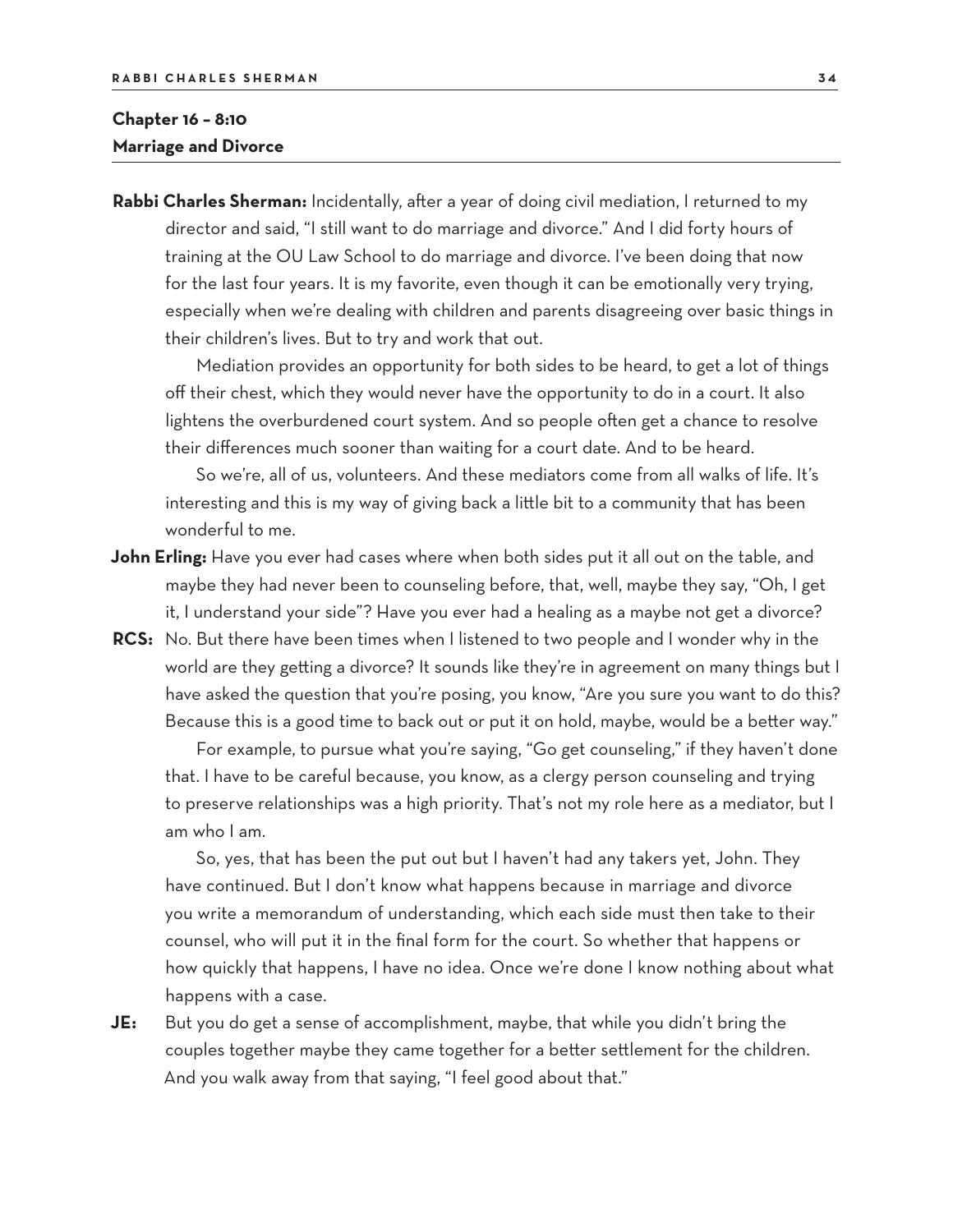**RCS:** Absolutely, and that's exactly what you do feel better about. In fact, what I have found over these years is that lack of communication or bad communication is the source of 85, 90 percent of the problems. You know, people who stop talking to each other, stop even sharing emails and so forth. So there's a wall now. And there are things that have to be resolved. Simply stonewalling will not solve the issue, or move the relationship forward, or take care of the needs of children, minor children.

I've had cases, as all of us who do mediation, where you have two parties. And each party has an attorney. I worried when I began, you know, an attorney knows the law far better than I with my minimal training and so forth. And that I still remember the trainers. Attorneys can be your best friends. Do not be afraid of the attorney. I have found that to be absolutely true. But then two attorneys and then a third representing the minor child, so it can get very complicated.

Everybody has their needs and is entitled, each person, each party is entitled to be represented, if they want.

- **JE:** Some probably at the end of it all have said, "Wow, we came together and it's a good thing," and both sides may have thanked you.
- **RCS:** And shaken hands with each other. That's perhaps the most fulfilling. People who were not necessarily communicating when they sat down in the room.

I'll give you a good example. [laughs] I had two gentlemen several years ago, I would say fiftyish. The one man had been doing business with the other for years and sending other people. The one gentleman had a fancy expensive truck and he had a rattle in the motor and he brought it in.

The other gentleman had a very good muffler shop. So he bought a new muffler, etc., etc., and some other part and he drove away.

Well, the rattle was still there days later. So he brought it back and, again, the muffler shop owner had his crew work on it. This happened three times with no satisfaction. And finally, they had it tested with a sophisticated piece of equipment at a dealership and so on.

And the muffler shop owner was saying, "It's not the muffler that's causing it."

He said, "Yes it is the muffler." So he finally, the truck owner got it fixed. And now he wanted his money back because he had spent a lot of money and I think it was over a thousand dollars.

So we worked it down and we got it to \$250. Now, I must say as a mediator, if I got it that close, if I can't bring this to a peaceful conclusion, I'm at fault.

Finally, the one man says, "Look, you can afford \$250, I can afford \$250. Let's flip for it."

I looked, and I said, "Are you serious?"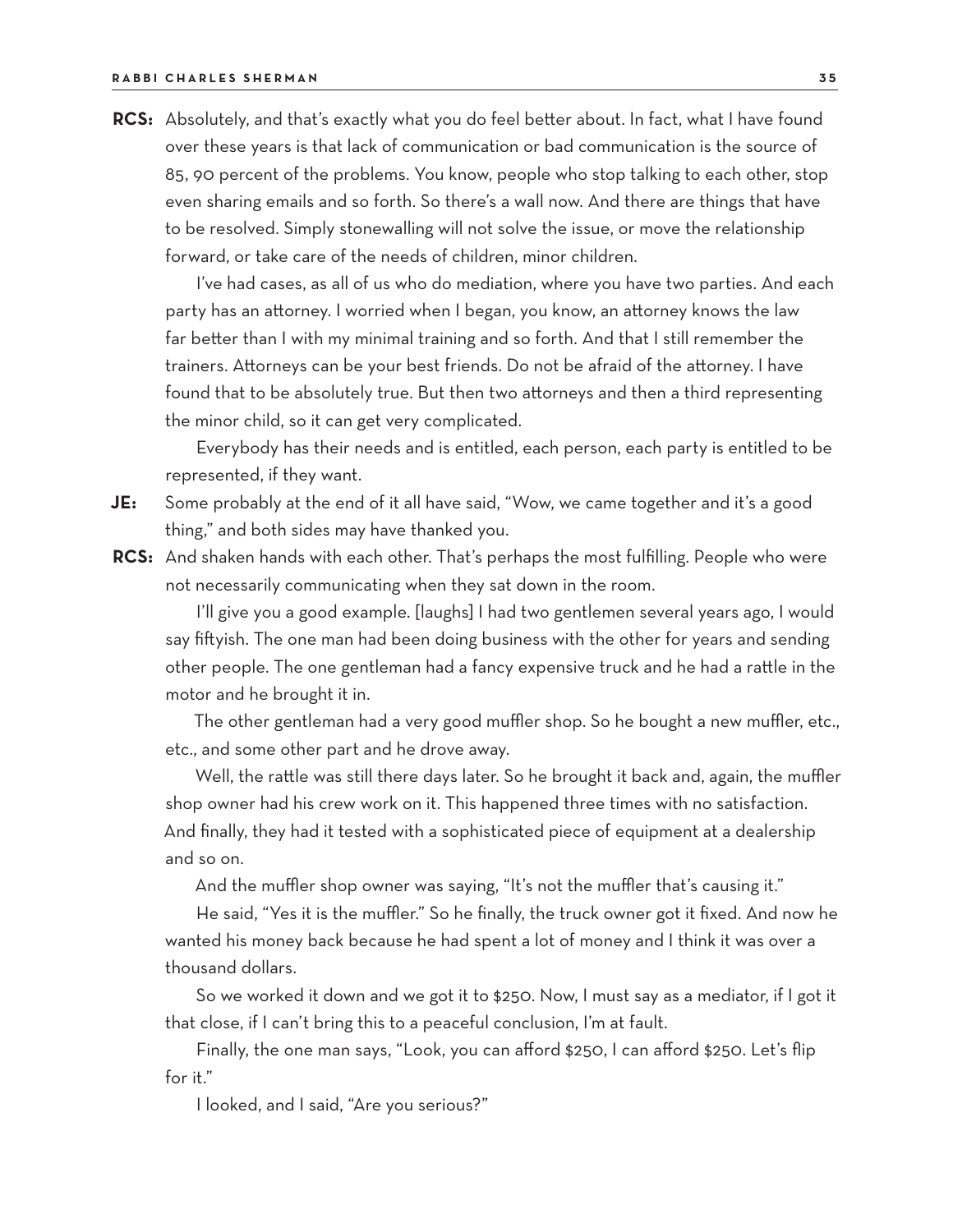He said, "Yes."

So three men, the two of them and I, reach in our pockets and we do not have a coin among us. I said, "I'll be back." I go into the court quietly, court was going on. "Do you have a penny? Do you have a penny?" I cannot find a coin. I go outside the courtroom and a lady said, "They're going to flip for it, aren't they?"

I said, "Yes."

She said, "Here's a penny and I don't need it back."

I go back inside the mediation room and we go over the ground rules, you know, who wins with head, who wins with tails, that this is for \$250. If the one wins, he gets a check; if otherwise, no check. And the case is done. Get it all squared away, flip the coin, and one person obviously wins.

And the other says, "Two out of three?" [both laughing]

"No." The man sits down, he writes a check for \$250, gives it to him, and the two of them walk out smiling.

- **JE:** That's great.
- **RCS:** It was wonderful.
- **JE:** That's great, yeah.
- **RCS:** And I kept the penny, and I take it with me on Wednesday mornings to Sapulpa just in case I need it again.
- **JE:** That is great. Well, this is wonderful the things you've done since you retire. I don't like the word retire, so in essence, you haven't retired.

## **Chapter 17 – 15:28 Anti-Semitism**

**John Erling:** I noticed when listening to our original interview that I didn't ask you about anti-Semitic attacks in the world. But I must say, those attacks perhaps have taken more headlines over the last seven years. For future visitors to our website, we want to capture this moment in time for them. Some of them will be listening twenty years, thirty years from now, and they can compare the different times.

I have a study here, Tel Aviv University's Cantors Center for the Study of Contemporary European Jury. I'm going to, obviously, get your thoughts. They talk about being more attacks, a lot of evidence of anti-Semitism going through the mainstream, not just far right and far left activists. They've catalogued 387 anti-Semitic attacks worldwide and cited among the causing growing fears in Europe and elsewhere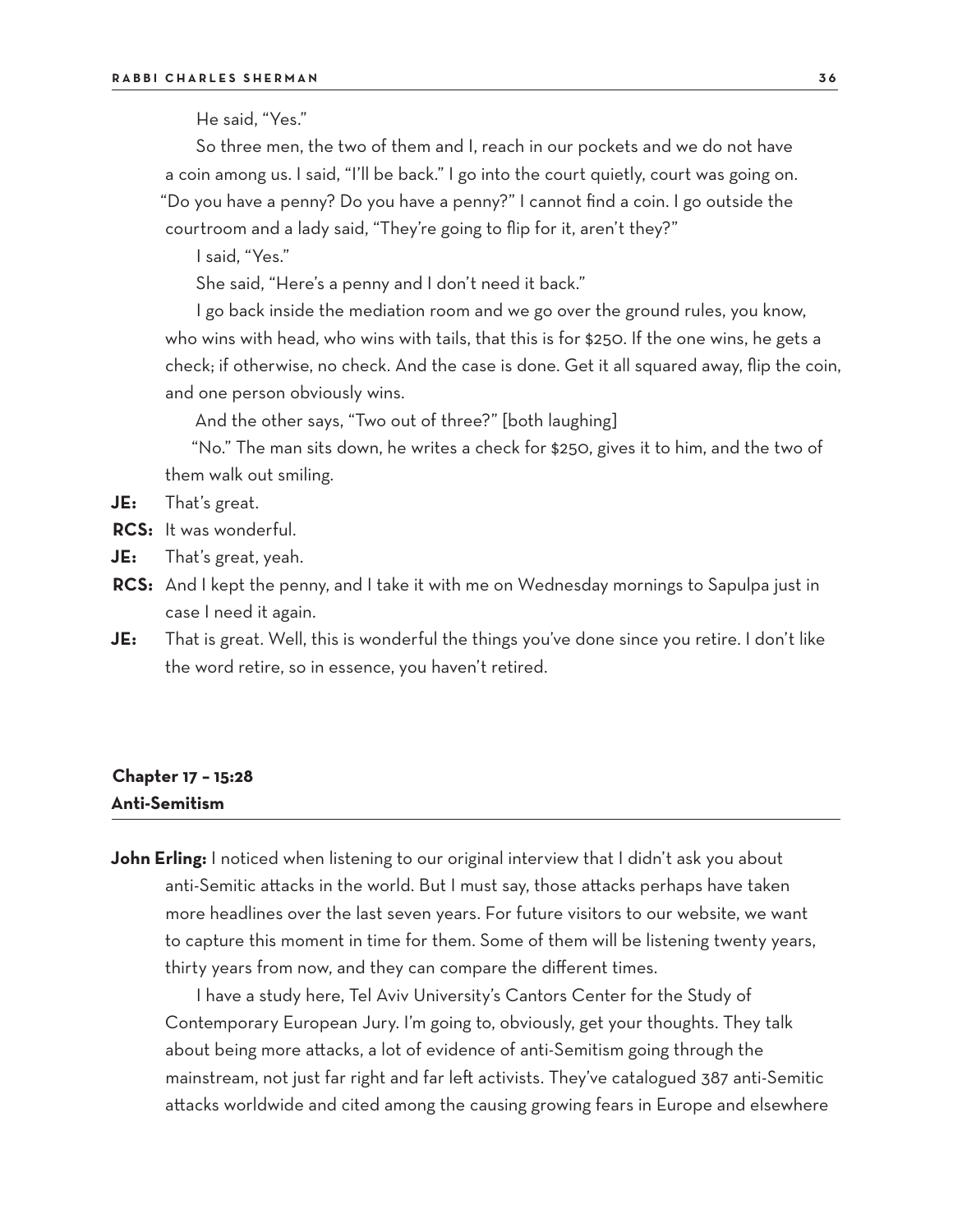linked to mass immigration, economic hardship, opposition to Israel's policies toward the Palestinians. And physical attacks, with or without weapons, arson, vandalism, and direct threats against Jews, synagogues, and other Jewish institutions. I'll stop here in a minute, but they cite: The deadliest attack ever on Jews on US soil in which a gunman stormed the Tree of Life Synagogue in Pittsburgh, yelling, "All Jews must die," killed eleven Jewish worshipers. And then the nineteen-year-old gunman opened fire on Sabbath worshipers in a Southern California synagogue, killing one woman and wounding three other people.

Let me just get you started in the conversation and I can add more from this report. What is going on? Why is this happening with increased activity?

**Rabbi Charles Sherman:** Well, I want you to know that, um, I grew up five blocks from the Tree of Life Synagogue. So that incident was especially painful. My cousin was the immediate past president of the Reconstructionist congregation that meets at the Tree of Life. He was in the synagogue on Friday evening, but not, thank God, on Saturday morning. Knew all eleven people that were murdered that morning, particularly close to several of them.

The other side of that, and then I'll try my best to answer your question, is the rather incredible response of the people of Pittsburgh, Pennsylvania. People of all faiths and of no faith wanted to do whatever they could to help. And to say that this is not the community that we want Pittsburgh to be. So from the non-Jewish mayor to the imam, people simply rose up to say, "This can't happen in our midst." And as painful as this tragedy was, we also have to look at, I think, how the community chose to respond.

I just was with my cousin and they now, a year later, are still trying to figure out its challenging situation. Do we repair the Tree of Life Synagogue, which has still the bullet holes and so forth? There are some people who say, "I'll never step foot in that space again, too many memories." Or do we tear it down and start all over again, and so forth? These things have not yet been resolved, and it's a full year later.

The larger issue, obviously, where you cite global statistics, of course, the question has to do with Jews, but also with instances of Islam-phobia, of anti-Muslim hate crimes. We still have racial crimes that are hate crimes. And I suspect that there's an increase in the last several years in each of these categories. And what happens in Europe, of course, is in some ways even more politically involved. As people are concerned with change, there are people who find that their world is not the way it was, and they're unhappy with the changes. They're not sure of their employment. Are they going to be replaced by someone younger and more capable of using modern technology? Or even replaced by a machine? Their pensions are not secure any longer. Longtime loyalty to a company, which will take care of its own, those things aren't there.

The increasing cost of higher education with people coming out of school with hundreds of thousands, not just thousands of dollars, hundreds of thousands of dollars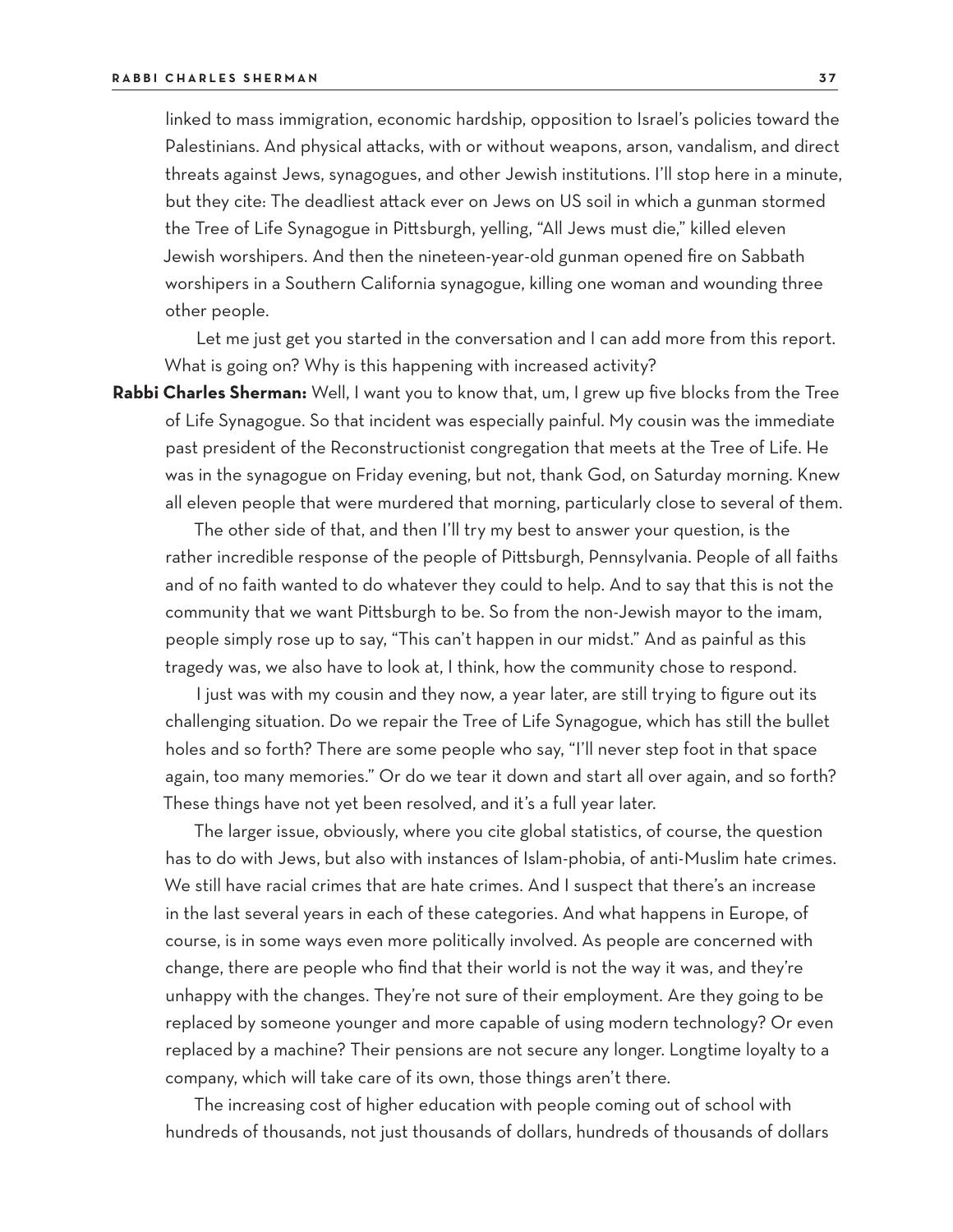and not convinced, as I think our generation was, that we're going to have a better life than our parents and grandparents.

So there's a great deal of uneasiness about and that makes it easier for those who are peddling hate, who are looking for a scapegoat, to find the one who is different. And Jews have been, throughout our history, different. That they're the cause of the problem. That's, I think, what is going on today.

The other side is, I think I am an eternal optimist, so in the midst of these statistics about the growth of anti-Semitism, the last pew study showed Jews were the most respected religious group in America. Fascinating.

And today, as we speak in February of 2020, two of the candidates for the presidency of the United States of America are Jews. So we've got a mixed bag here today, that Jews are able to enter any school, graduate, go on into any profession today. When I was a child that wasn't true. There were quotas still in colleges, in graduate schools, and certainly their professional life.

Let me be real blunt. When Nancy and Charles Sherman and children moved to Tulsa, Oklahoma, in 1976, there was not a Jewish member of the Southern Hills Country Club, nor a black member. And that's no longer true on either score. Changes have taken place, are taking place. Progress is being made. Are we there yet, of a colorblind or totally color-appreciative society? No. But my early years of the rabbinic here, the police were raiding gay nightclubs and beating up the peaceful patrons. That doesn't happen today. We have an equality center that is the envy of the country.

So, one act of hate, be it against Jews or Muslims or blacks or gays, is one too many. But let us not either ignore or discount the progress that is being made.

**JE:** The report says, to bring you back to the negative side, "In the United States," the study noted, "among other factors, far right groups and increasing hostility on campuses toward Jewish students who support Israel is feeling anti-Semitism there." On campuses. And this kind of plays into what you said earlier, "While far right supporters often see Jews as a cosmopolitan foreign agent threatening national identity, far left groups sometimes blame Jews for economic uncertainties and tensions caused by globalization."

I think you kind of talked about that.

**RCS:** Right. What's going on in campuses is particularly troublesome. It's hard sometimes to draw the fine line between anti-Israel sentiment, because as you quoted, the challenge of Israel and the Palestinians, just a tremendous challenge, and not one easily solved. And so there have been those who mobilize against any Jewish speaker or pro-Israel speaker on campus. And it's made sometimes freedom of speech a difficulty on campus.

And there are those boycotting products made in Israel and so forth. And they have found on campus, students who are trying to understand what's going on in a different part of the world often have been led to believe that one side has all of the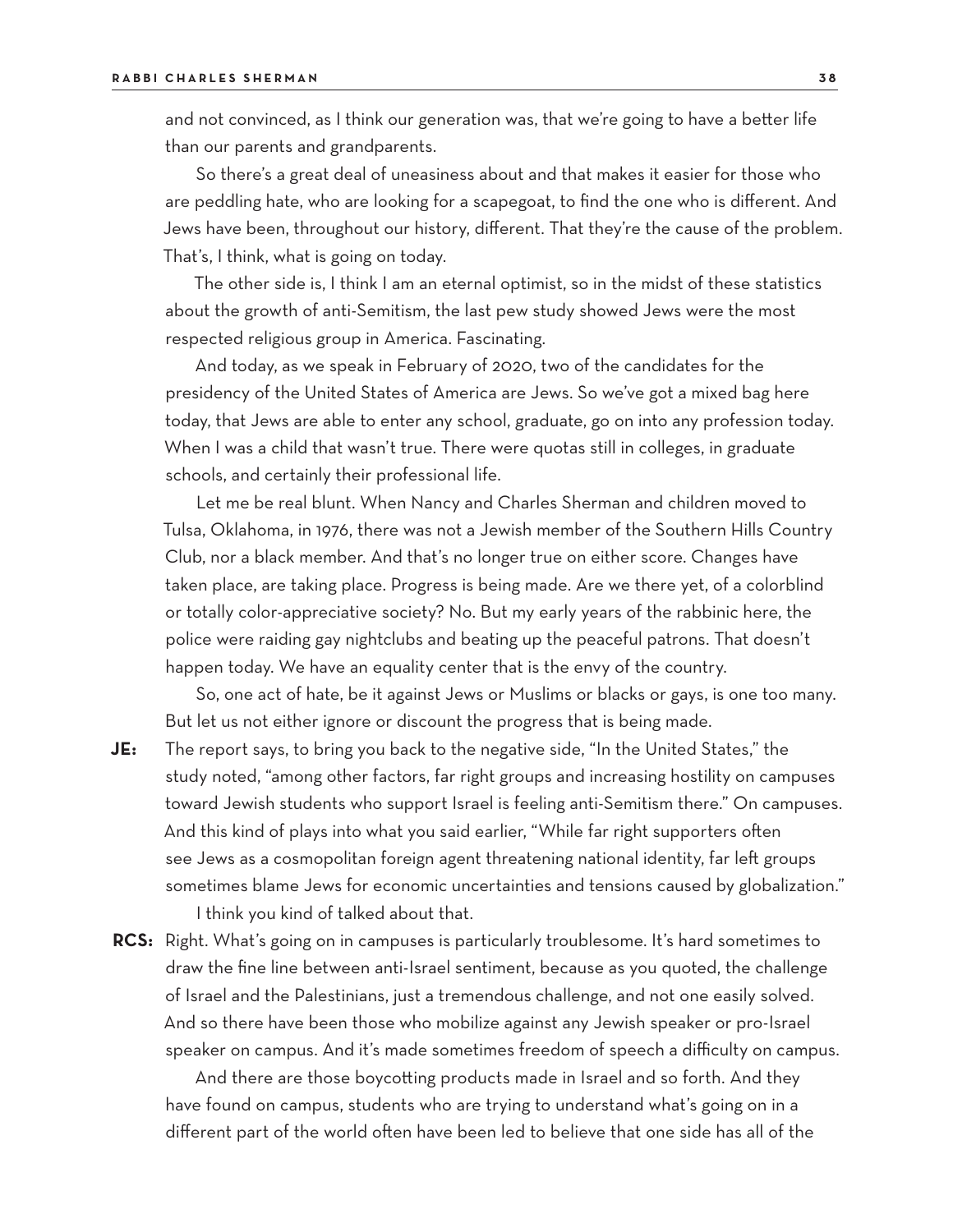evil and the other side all of the good. And that's unfortunate, especially in institutions of higher education where we hope young people are learning to see grace and nuances and so forth.

**JE:** Yeah. To show you how top of mind this is, this is from the *New York Times*, Monday of this week, February 17. Headline: Anxious times for visible Jews as communities clash. The article just opens up a rabbinical student was walking down a quiet street in Brooklyn last winter, chatting on the phone with his father, when three men jumped him from behind. They punched his head, knocking him to the ground, before fleeing down the block.

Then they cite other happenings as well. And one of the rabbis said, "We thought the things that happened in Europe would never happen in the United States, and definitely not in New York City. But unfortunately, we were in dreamland."

So this is a very current story, happens there. We don't have that visibility as much here in Tulsa, but it is of concern, of course, there. And increasing in the United States, maybe, from ten years ago?

**RCS:** Well, I don't know. I suspect yes, but also, and this is your area of expertise, we now have instantaneous news from every corner. So we know a lot more about such incidents than we did even a decade ago. That kind of incident is frightening and it is deeply disturbing. And what causes an innocent person wearing a skull cap or some other distinctive Jewish garb to be the object of such an attack? I don't know. I mean, here in Oklahoma, we're talking, John, as you well know, about encouraging people to be able to carry guns more openly, more easily. And yet, it's innocent people who are most shot by those guns.

So we have some rhetoric going on in this country, there's no question about that. Those who look at our president as being partially responsible for increasing tensions, I think that one can make that case. Certainly, President Trump hasn't been a unifier. If white nationalists, if hate groups feel that it's safer, more acceptable to spew their venom today because of the President, then he has to take responsibility for that. But I don't think that that's the only reason, at all, that we have such haters.

I, again, think we have people who are unbalanced, and we have to do a much better job in terms of identifying Sooner people with severe emotional problems. And we have to do a much better job of making sure they can't purchase guns. But we also have to get people to the point where they feel in their own life that they are secure. They don't need anybody to hate, they don't need a scapegoat because they're comfortable within their own skins, within their own homes, within their own communities.

So there's no easy solution to hatred, whether it's hatred of Jews or hatred of anybody else. I hope that we will increasingly focus on the causes of people being anxious and insecure and try and meet their needs.